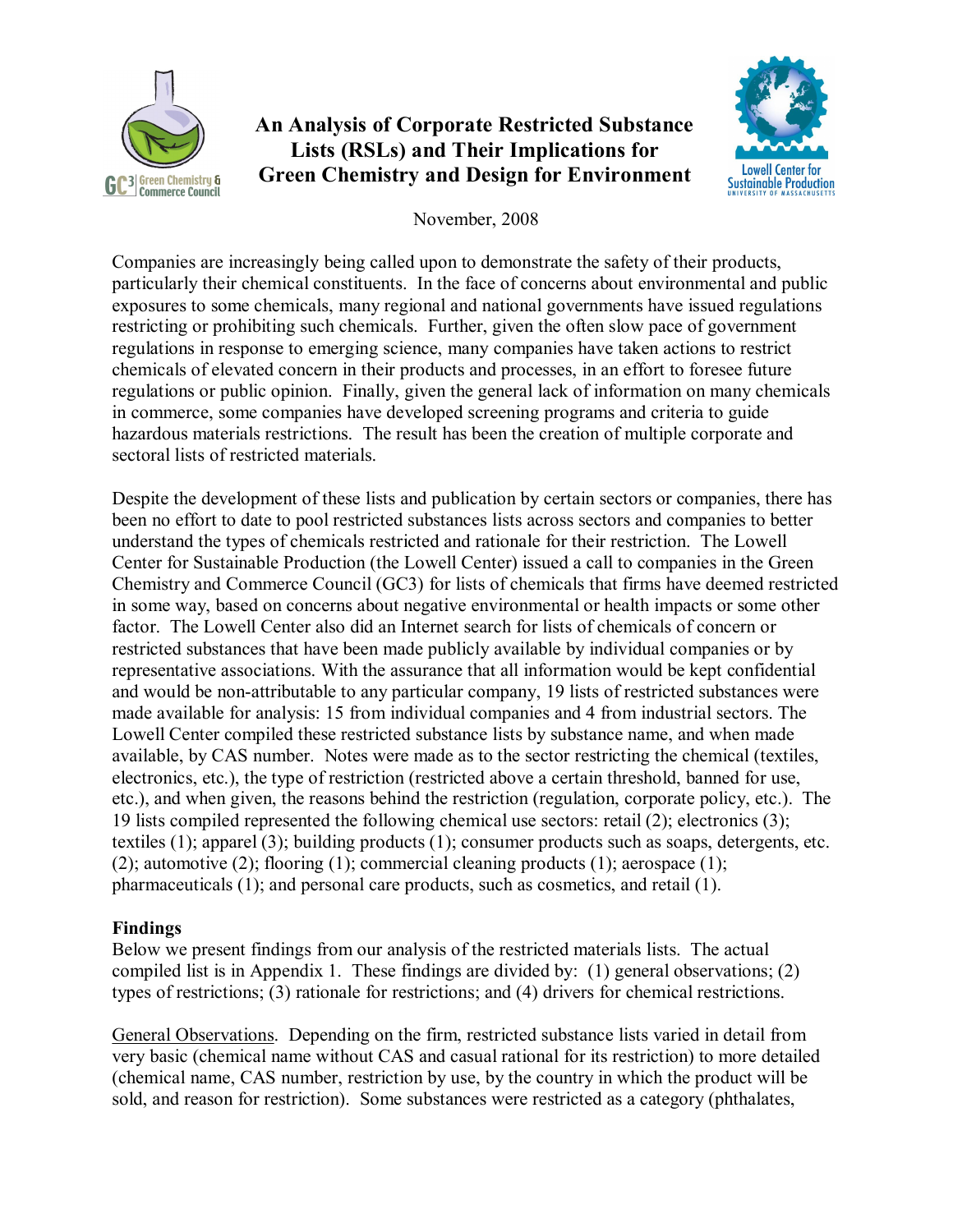brominated flame retardants, etc.), but the majority were restricted as individual substances. Some companies listed the same substance multiple times in their restriction list depending on how it was used; for instance, the substance lead (II) chromate might appear on a list once as a "hexavalent chromium compound" and again as a "lead compound." In this instance, when CAS numbers assured that the same substance was indeed listed multiple times, it was entered into the master list as one consolidated entry.

Chemical nomenclature was a reoccurring issue in this analysis. CAS numbers are intended to give each distinct chemical its own identification number, an important feature when the same substance can be known by several different names. In instances where firms supplied a list of chemical names (or classes) without CAS numbers it is possible that the same chemical is listed more than once in the master list that was created. Additionally, several entries in the master list are of a category, for instance, "phthalates," while several individual phthalates are also listed. Because of this trend toward duplicative entries it is difficult to know the exact number of substances listed across all of the firms participating. However we estimate that between 700 and 800 individual chemicals had been identified as having a use restriction of some kind.

Types of Restrictions. In general, the restriction lists gathered for this project were not standardized in any way. They varied greatly by company and sector in terms of what substances were covered, allowable levels in a product, and the level of detail for the information provided. However, there is significant overlap across sectors in individual chemicals and types of chemicals restricted, such as ozone depleting substances. This makes sense as these types of chemicals are/were widely used across sectors and are now subject to government regulations globally. Nonetheless, a restricted chemical may have different allowable levels depending on its use. Antimony in apparel, for instance, is restricted to 30mg/kg in natural fibers, but 260 mg/kg in polyester. Many of the substances where the chemical use data was provided were flame retardants, dyes and pigments, and solvents.

In general, information about a chemical's use was not provided as part of the restriction lists (such data are included in Appendix 1 when readily available). This makes developing a use based categorization of restricted chemicals challenging. Such data on uses are not readily available, for example in government databases. Some government product registries, such as those in the Scandinavian countries or data to be collected under the European Union's Registration, Evaluation and Authorization of Chemicals (REACH) legislation may help to fill in these gaps. In general, today such data can only be collected through significant industry research – for example using the Chemical Economics Handbook. In some cases, substances may have fairly similar uses across sectors, such as solvents. However, some substances, such as formaldehyde, are used in tens or hundreds of applications making understanding the uses restricted in a particular sector challenging.

Rationale for Restrictions. Most companies did not include their reasoning for restricting a substance. When a reason for a restriction was given, more often than not companies noted that it was due to a regulatory obligation, either in the nation of manufacture or of sale. Some companies and sectors noted basing their restrictions on the strictest restriction in the world, ensuring compliance worldwide. Where regulation was cited as the reason for a restriction, the regulation came from one or more of the following governments: California state (Proposition 65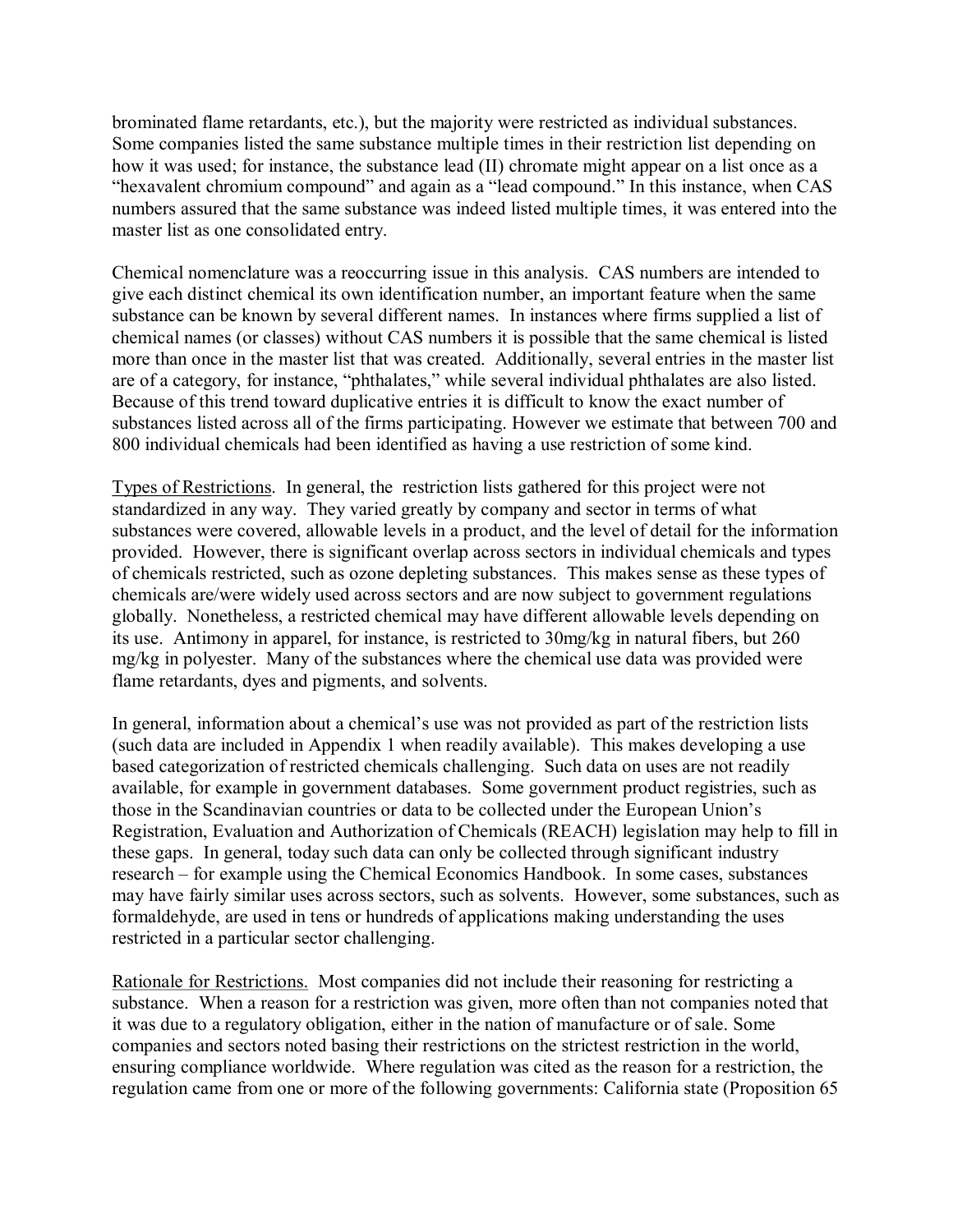specifically), Canada, China, European Union (including RoHS and OSPAR), Finland, Germany, Japan, the Netherlands, and Switzerland. When regulation was not given as the driver to restrict a substance's use, those companies that noted them identified environmental, animal cruelty, or human health concerns as the rationale for restrictions. Often restrictions, particularly for firms selling directly to consumers or with a brand image, occur due to public or scientific concerns, what might be termed as scientific and social concern.

Drivers for Restrictions. Our analysis identified three key drivers for chemical restrictions at the firm level: regulatory drivers, marketing drivers, and advocacy drivers.

#### *Regulatory Drivers*

As noted, regulation appears to be the most influential driver in firms identifying a chemical as a restricted material. Regulations can be restrictive or proscriptive. For example, many states and localities have preferential purchasing regulations that specify types of products to be purchased, which may lead to a company restricting a particular material to maintain or increase market share. Some restrictions occur in the context of media specific regulations (air, water, waste), while others are part of broad chemicals or product regulations (which may be sector specific in nature). Several laws/policies appear to have a strong influence on materials restrictions (a compilation of particular lists that are commonly used by firms is in Appendix 2):

#### *California Safe Drinking Water and Toxic Enforcement Act of 1986 (Proposition 65).*

Proposition 65 was passed as a protective measure to keep known carcinogens, mutagens, and reproductive toxins (CMRs) away from the pubic. The California Executive Office publishes annually an updated list of these chemicals, which are prohibited from any knowing release into state waterways or onto any terrain which way lead to the subsequent contamination of drinking water. The Act also states that a person may not be exposed to substances classified as a CMR without being given clear and reasonable warning. Products containing substances listed as CMR must therefore be labeled as such.<sup>1</sup>

*Restriction of the Use of Certain Hazardous Substances in Electrical and Electronic Equipment (RoHS.)* The RoHS Directive places restrictions on certain chemicals used in new electrical and electronic equipment sold in the European Union (EU): lead, mercury, cadmium, hexavalent chromium, and polybrominated diphenylether (PBDE) and polybrominated biphenylether (PBB) flame retardants. The law entered into force in 2006 and applies to firms manufacturing in the EU and to firms manufacturing elsewhere, but who wish to sell their products there.<sup>2</sup> RoHS requires that firms show due diligence in preventing excessive amounts of relevant substances from entering the marketplace. To accomplish this, steps must be taken to ensure the materials and production processes include mechanisms to prevent regulatory infractions, including consideration of the use of restricted chemicals from the design of products through the end of their useful life.<sup>3</sup> Similar restrictions on hazardous substances regulations have come in force in China and Korea.

In addition, the European Union's list of restricted substances under its former limitations directive listed about 900 chemicals restricted in a variety of consumer available preparations and products. These restrictions have been carried over into the new REACH regulation. Under REACH, chemicals that are very persistent and very bioaccumulative, are persistent,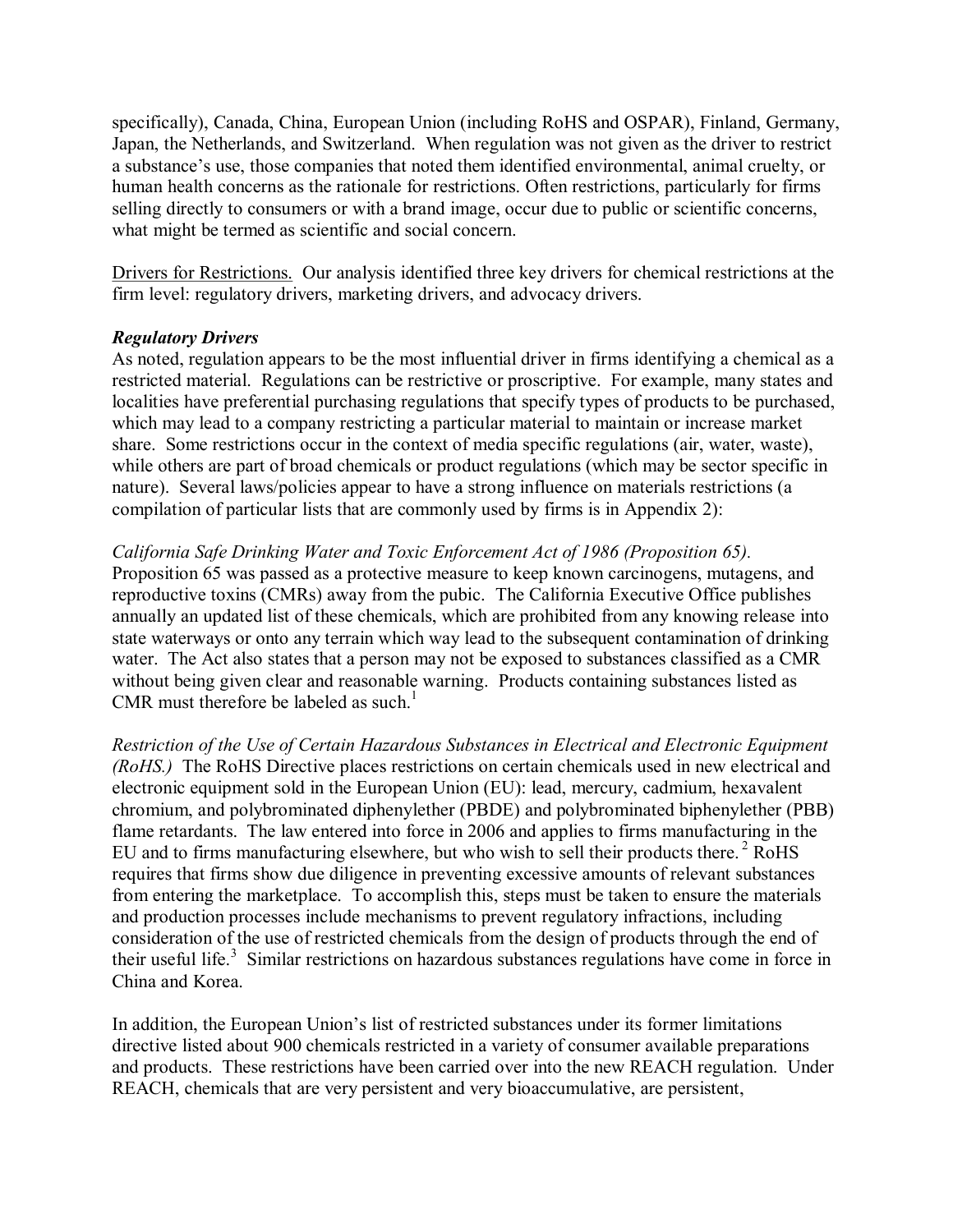bioaccumulative and toxic, are carcinogenic mutagenic or toxic to reproduction, or otherwise extremely toxic will be subject to an authorization process, where firms will have to seek permission for their continued use. The list of Substances of Very High Concern will likely be seen as a defacto restrictions list by many firms. The non-profit Chemical Secretariat in Sweden (KEMI) is developing a Substances of Very High Concern list of its own to present to companies before the REACH list is developed.<sup>4</sup> This first iteration by KEMI includes 267 substances considered to be CMRs, PBTs, and vPvBs.<sup>5</sup>

In that respect, government lists of substances of concern can be an important motivator for firm level restrictions, regardless of a regulatory restriction. Two notable examples include:

*OSPAR Convention.* The Convention for the Protection of the Marine Environment of the North East Atlantic (the OSPAR Convention) was singed in 1992 by 15 European nations to prevent pollution, including hazardous substances from entering the sea. $6$  As of 2006, 310 chemicals were listed as being of possible concern,<sup>7</sup> either because they are recognized for being persistent, bioaccumulative, or toxic, or because they show potential to be equally damaging to the marine environment.<sup>8</sup> The Convention has also generated a list of Chemicals for Priority Action, on which heavy metals, brominated flame retardants, and phthalates are listed.<sup>9</sup>

*Canadian Environmental Protection Act.* The Canadian Environmental Protection Act (CEPA) was passed in 1999 and includes provisions for controlling toxic substances. The Act required the Ministries of Environment and Health to prioritize the almost 25,000 chemicals<sup>10</sup> listed on Canada's Domestic Substance List (a listing of chemicals on the market between 1984 and 1986, used in manufacturing, or manufactured or imported into the country in the amount of  $100\text{kg/year}$  or more<sup>11</sup>) based on the relative risk of public exposure, and by each chemical's persistent, bioaccumulative, or toxic properties.<sup>12</sup> Chemicals assessed to be toxic can be placed on a List of Toxic Substances, which while not a guarantee of regulation, does open the door for federal actions, including regulation and plans for pollution prevention and emergency management.<sup>13</sup> The current list contains 85 chemicals, including lead, mercury, vinyl chloride and PBDE flame retardants.<sup>14</sup>

#### *Market Drivers*

While not explicitly mentioned in the data supplied to the Lowell Center, it is clear that companies using chemicals in production or selling chemical products can have a strong influence in manufacturing choices. For example, retail giant Wal-Mart, has stated that, "plans to inspire innovation in chemicals used in various product selections" and announced in October of 2007 that the company will begin using their "Preferred Chemical Principles' to establish a clear set of preferred chemical characteristics for product ingredients… to drive the development of more sustainable products for mother, child, and the environment."<sup>15</sup> However, Wal-Mart continues to lack a formal chemicals policy, instead addressing problematic chemicals one at a time and with media attention. As a May 2008 Wall Street Journal article points out that the company's motivation for taking action on chemicals such as lead and other metals, and phthalates is to "restore consumer confidence" following a long list of recalls of toys made in China, and to limit their liability after recalled toys could still be found on store shelves.<sup>16</sup> Wal-Mart's decision to take action on lead and phthalates follows well publicized arguments between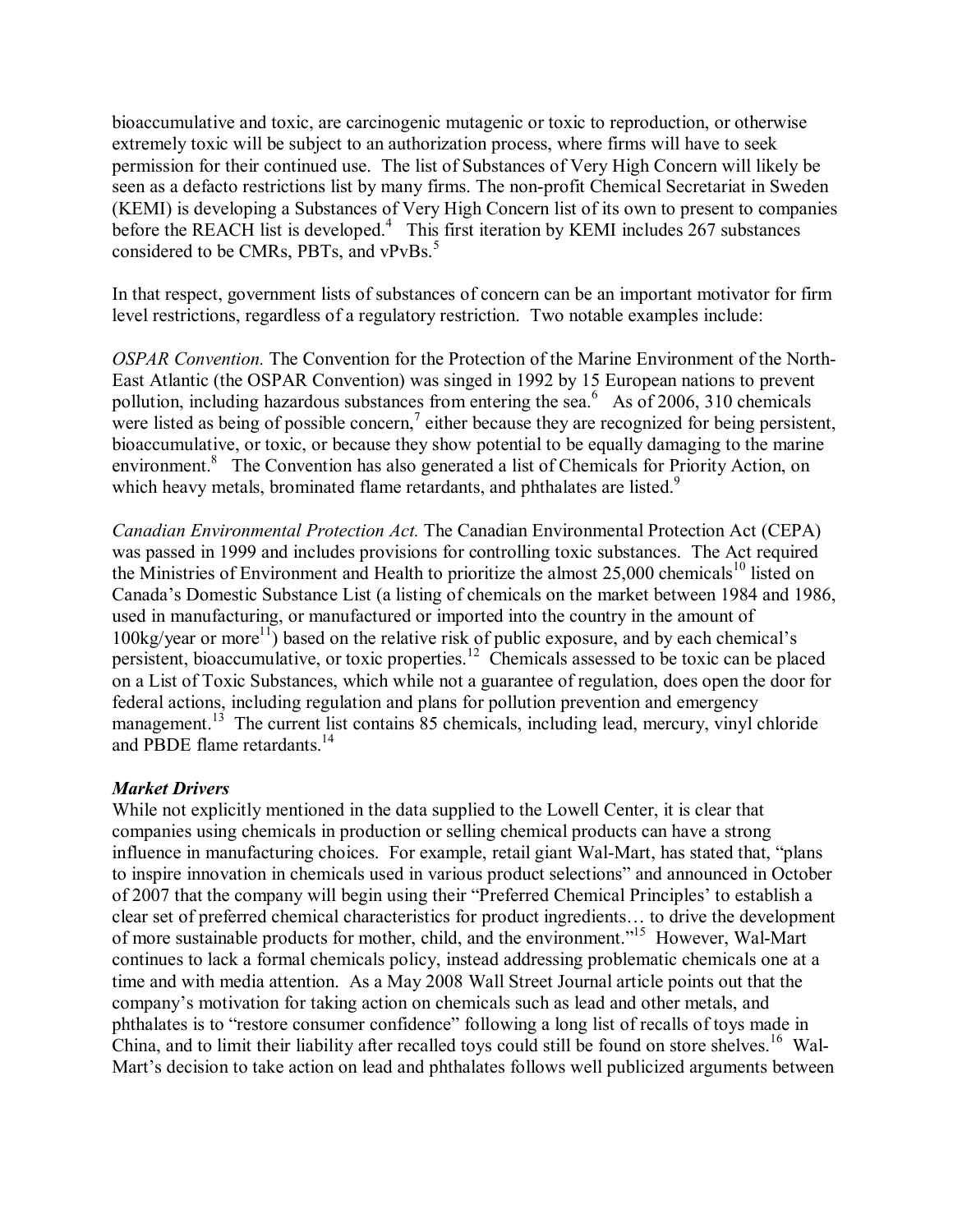trade associations and environmental and public health advocates over the safety of these chemicals.

Another potential driver for individual firms to take action on potentially problematic chemicals is the role that industry associations can play in restricting substances as an industrial sector. Three of the contributors to the Lowell Center restricted substance list were from trade associations. In each case there was overlap between the chemicals of concern outlined by the industry group and those described in individual company's lists that belonged to that sector. This suggests that when trade associations act to publish restricted chemicals lists, firms represented by these associations may be encouraged to do the same.

Trade associations have a strong interest in staying current with substances governments are classifying as problematic as supply chains and markets are increasingly global. One association specified the need for an RSL due to the disparate nature of their industry, spread over 5 continents. The objectives identified by the organization internally— to provide quality, safety, and low environmental impact products while remaining efficient and low cost— necessitated a proactive approach to compliance. Substances regulated by any government within their supply chain were restricted, but beyond that, any substance projected to be regulated by a government or is associated with significant human or environmental harm needs to be declared. An oversight committee meets annually to evaluate the list against an internal set of criteria, and update it accordingly. The goal of the RSL and the evaluation process is to facilitate communication within the supply chain in as transparent a way as possible.

Additionally, as consumers become more sophisticated and increasingly demand environmentally preferable products, a growing number of firms see taking action on problematic chemicals as good business and are working to go beyond what is required to move toward a more sustainable supply chain. Two particular examples include:

- · *SC Johnson.* SC Johnson and Son, Inc has established their GreenList program to assess each of the ingredients used in SC Johnson products against a range of information sources, and rate each ingredient on a 0 to 3 scale. Chemicals earning a 0 are restricted substances and any use requires sign off of a high level corporate officer, those earning a 1 are deemed "acceptable", 2 is a rating of "better", and those given a 3 are the "best" substances available. The company is currently evaluating six categories of ingredients which make up the majority of the products on the market: detergents, insecticides, packaging, propellants, resins, and solvents. SC Johnson has been recognized by the US Environmental Protection Agency for being the first company to develop such a program.<sup>17</sup>
- *Nike.* Beginning in the 1990s, Nike began substituting the petroleum-based solvents used in the manufacture of its sneakers to a safer water-based alternative. Through partnerships with consulting agencies, Nike began a "positive list" of chemicals used in manufacture which are not known or suspected to be hazardous to people or the environment. This is a list of preferred chemicals; Nike is working to phase out those chemicals which did not make the list. An example of this commitment is polyvinyl chloride (PVC) which is no longer used in Nike footwear. In 2001 the company set the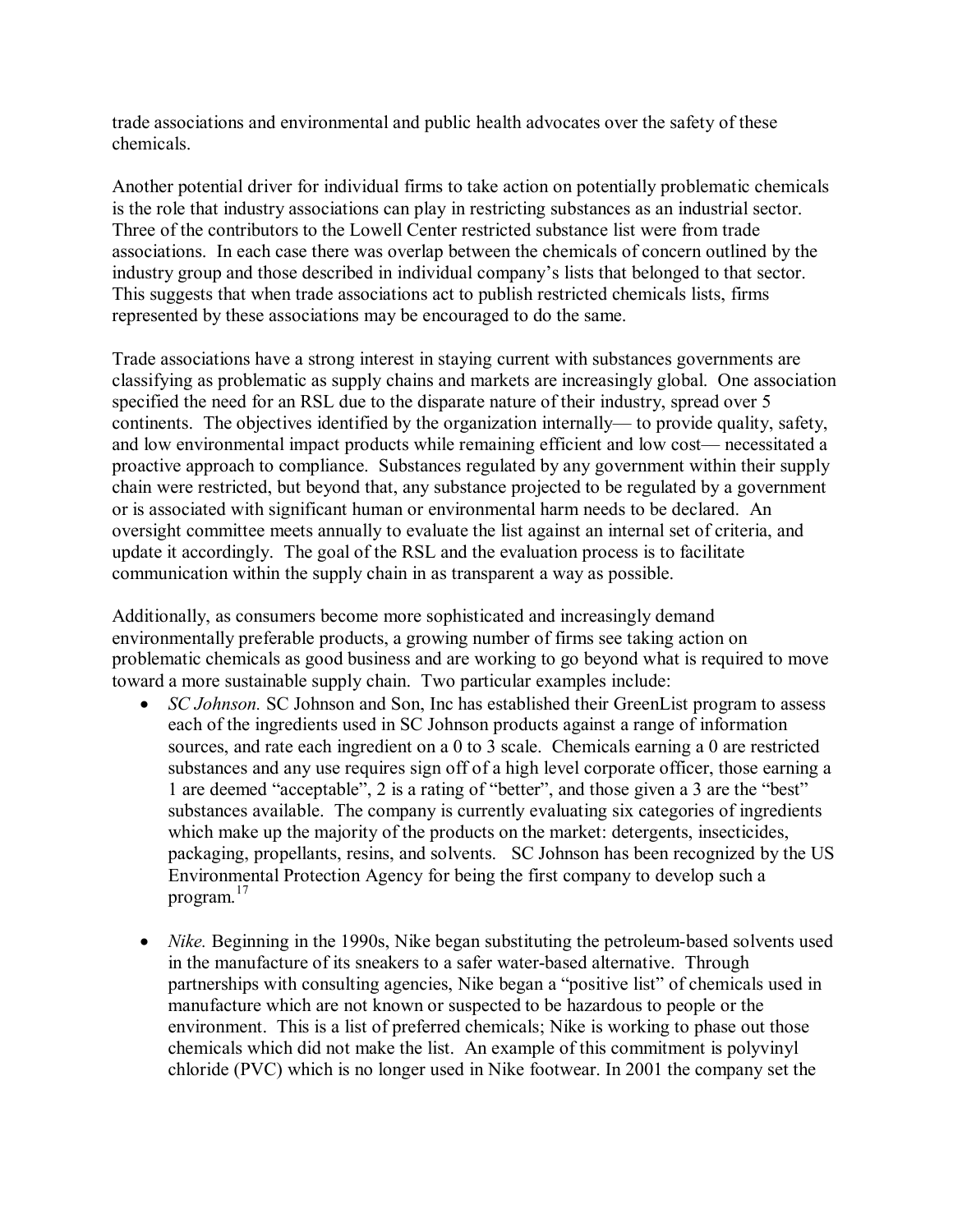goal of "eliminating all substances that are known or suspected to be harmful to human health or the health of biological or ecological systems."<sup>18</sup>

#### **Moving Beyond Lists**

Lists of chemicals of concern represent a relatively simple approach to determining which substances should be avoided in product design. For product designers, the certainty and simplicity in such lists is an advantage. As previously noted, the vast majority of substances on restricted substances lists are result of regulatory requirements in some part of the world. These lists tend to be limited to chemicals have undergone some type of government assessment or have raised concern, a small part of the chemical universe. As such, developing such lists in a company or sector represents a compliance strategy and not necessarily a "green chemistry" strategy. As noted in the previous section, some firms are viewing lists as possibly constraining a more holistic approach to safer product chemistry.

Rather than allocate resources to building lists of individual chemicals restricted for use in specific applications (which limit attention to a broader chemical universe), some companies are instead looking to institute criteria by which their chemical choices can be measured. One consumer product firm, for example, provided a list of 11 standards outlining their commitment to products that are conscious of their impact on the environment, human health, and animal suffering: vegetable derived ingredients, phosphate-free, and without volatile organic compounds are examples of these criteria. Where appropriate, the company ties their criteria to government or other reputable definitions of the standard, for example, products must be "biodegradable as defined by European Union Standard OECD 301," and "not acutely toxic as defined by the Consumer Product Safety Commission or oral, dermal, or inhalation routes of exposure." Given the popularity of environmentally friendly consumer products (many of which use essentially meaningless terms such as "all natural" in marketing), these types of standards which include specific language and definitions endorsed by governments allow the company to have credibility in the marketplace when compared to others.

Other firms are taking an approach to avoid chemicals with certain types of hazard properties, for example persistence and bioaccumulation or all carcinogens or reproductive toxicants. One electronics company has established specific criteria to guide materials choices, in addition to following legal concerns and market demands, including: Substances with hazardous properties that are a known threat to human health or the environment; substances with hazardous properties that show strong indications of significant risks to human health or the environment; and substances with hazardous properties that are known to biopersist and bioaccumulate in humans or the environment.

More mainstream firms seem to continue to look to government, in part, when outlining their criteria for chemical decision-making. One firm participating in this analysis outlined 5 criteria by which their firm screens their chemicals: 2 criteria were based on federal legislation; 1 based on industry assessments of chemicals; and the other 2 based on potentially problematic categories of chemicals (pesticides, brominated substances). Two other firms based their criteria on endpoints similar to what would be considered by a regulatory agency: acute toxicity, carcinogenicity, its classification as a PBT, whether or not it is a heavy metal, etc.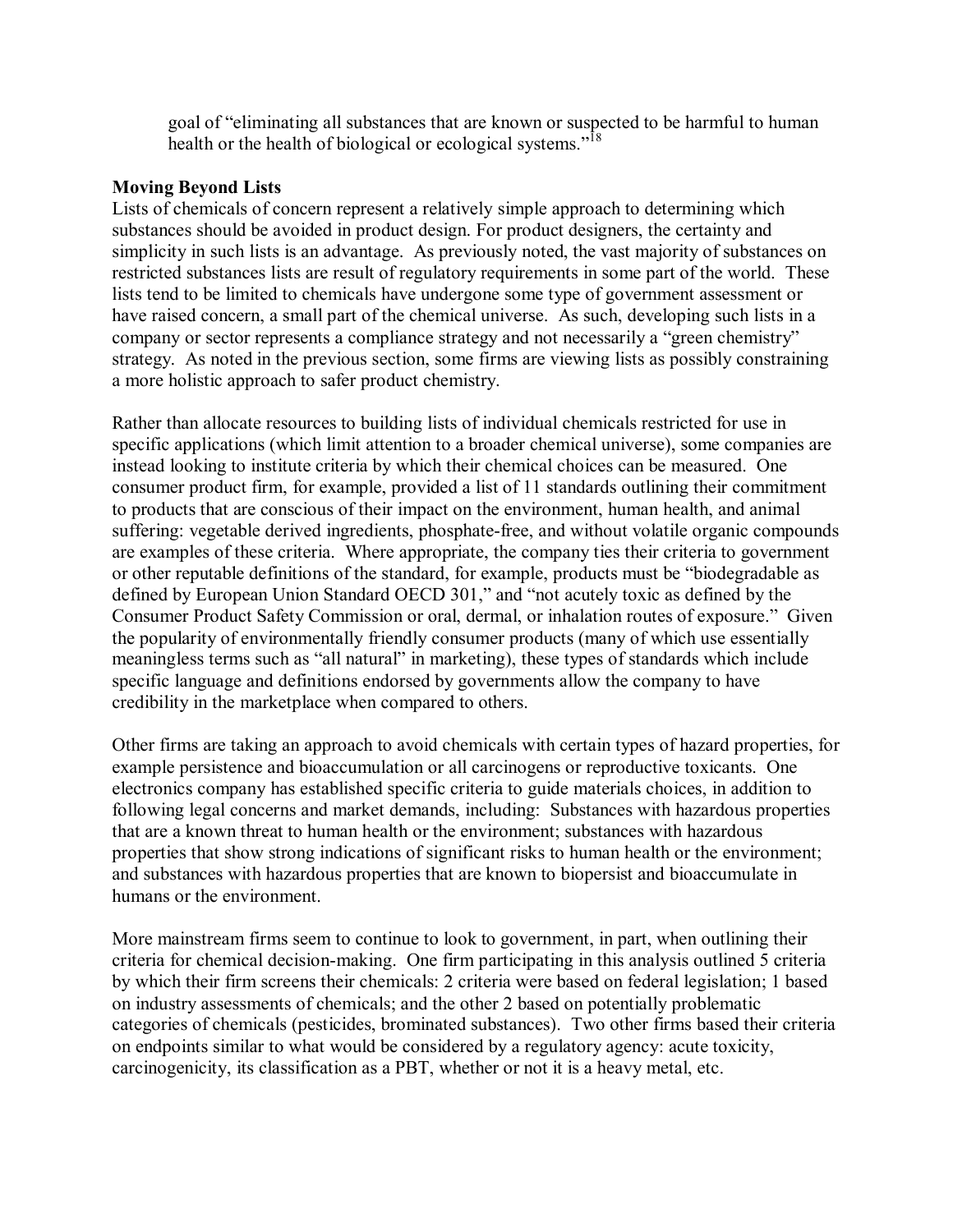Despite an increasing focus on development of criteria for chemicals of concern decisions, there is little consistency across sectors or firms on how determinations should be made on which chemicals are of higher or lower concern or even the hazard/toxicity endpoints that should be used in making such determinations. While there is general agreement that substances with some properties (for example persistence and bioaccumulation) should be avoided, for the most part firms have developed their own individual schemes for chemical evaluation and prioritization. Some firms have chosen to use a hazard based approach to making determinations of acceptable/unacceptable chemicals with technological feasibility being the main determinant of whether to substitute or not, while other firms use a more risk-based approach. Within the more risk-based approach some firms undertake extensive exposure assessments while others define uses of higher concern as a surrogate for exposure.

To many leading companies, lists represent the baseline but a more effective approach to green chemistry focuses on the negative, and more importantly positive criteria in more sustainable chemicals. The following chart represents the relationship between restricted substance lists and a more green chemistry based approach.



In this context, green chemistry criteria for chemicals design can more effective green supply chains as it not only focuses on eliminating chemicals of concern (which an RSL focus does) but rather continuous improvement towards chemistries that fulfill the 12 principles of green chemistry across uses.

## **The Role of Non-Government Organizations**

Non-government organizations (NGOs) are also working to create a supportive environment for companies to make the changes necessary to realize their vision of sustainable supply chains. Several non-profits have developed lists of criteria for chemicals of concern or lists of preferred chemicals.

*CleanGredients.* CleanGredients is an online subscription-based database for the formulators of cleaning products which brings together corporate sustainability goals and broad goals for environmental and public health. The program is intended to assist firms in determining which of their current product ingredients might have environmental or human health risks, and to provide a platform for makers of more benign cleaning ingredients to promote their work.<sup>19</sup> GreenBlue manages CleanGredients and takes care to ensure that stakeholder participation is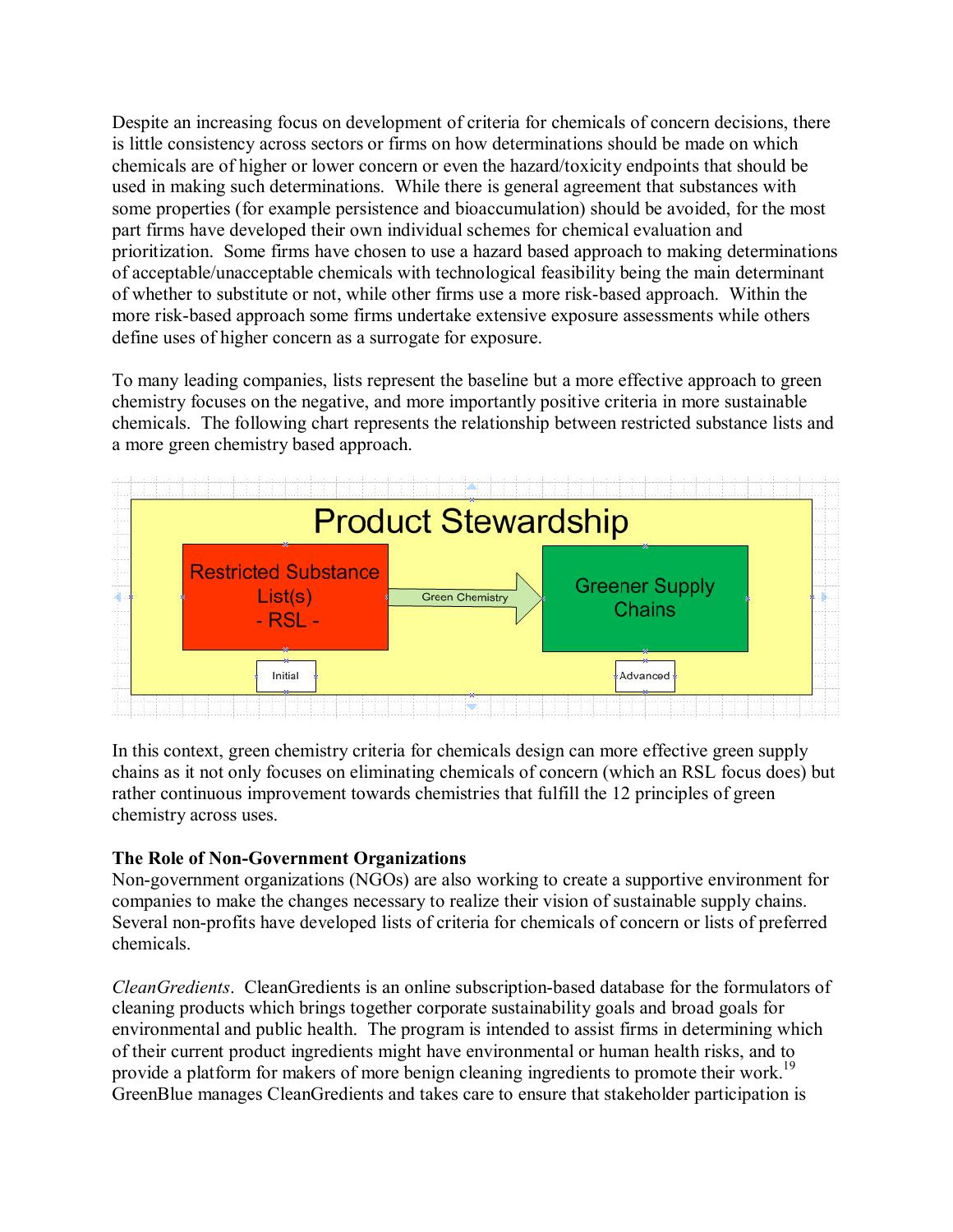maximized, including representatives from industry and industry associations, and government and non-government organizations. $^{20}$ 

*Green Screen for Safer Chemicals.* Clean Production Action has developed a chemical evaluation system by which chemicals are assessed on their environmental and human health performance and categorized into one of four benchmarks. Through Green Screen, chemicals pass from one benchmark to the next by meeting a set of criteria specific to each benchmark. To do so, the chemical in question and its breakdown products will need to meet increasingly demanding criteria, and eventually be recognized as a safer chemical.<sup>21</sup> In addition, Clean Production Action is also working to better define what constitutes a hazardous chemical; those that should be avoided because they result in one of several negative health or environmental endpoints.

## **Conclusions**

This article explores the use of Restricted Substances Lists (or RSLs) among a small subset of firms from a number of sectors. While this analysis found more than 900 substances restricted across firms and sectors, we expect that examination of lists from firms in other sectors would identify additional, though not significantly more restricted substances. Those substances restricted tend to fall into a number of particular categories, some of which are consistent across sectors. Our analysis found that it is difficult to know how restricted chemicals are used in particular sectors or the rationale for a particular restriction.

While most restrictions listed are due to government regulations or policies, there is increasing interest among many firms in going beyond traditional lists into a broader chemicals categorization and prioritization process that focuses on higher and lower concern chemicals. While the basis for prioritization differs across firms, many have established specific criteria, such as persistence and bioaccumulation, for the types of substances they wish to avoid. Some firms have gone on to specify "positive" criteria for chemicals in products they manufacturer.

This analysis is the first of its kind examining corporate chemicals restrictions. A broader cross sectional analysis with attention to types of uses restricted, etc. would be a useful addition to this analysis. Further, comparisons of corporate chemical assessment and prioritization process would provide useful information in an attempt to establish more consistent and broadly applicable processes that can help firms move towards safer chemicals and processes.

<sup>&</sup>lt;sup>1</sup> "Proposition 65,"California Office of Environmental Health Hazard Assessment website  $\frac{http://www.oehha.ca.gov/prop65.html}{http://www.oehha.ca.gov/prop65.html}$  accessed 17 Dec 2007.

<sup>&</sup>lt;sup>2</sup> RoHS webpage, <u><http://www.rohs.gov.uk/></u>. Accessed 17 Dec 2007.<br>
<sup>3</sup> "Due Diligence" RoHS webpage, <u>http://www.rohs.gov.uk/content.aspx?id=7</u>. Accessed 17 Dec 2007.<br>
<sup>4</sup> International Chemical Secretariat website, "REA

 $\frac{6}{1}$  OSPAR Commission webpage, <http://www.ospar.org/eng/html/welcome.html> Accessed 17 Dec 2007.<br><sup>7</sup> OSPAR List of Substances of Possible Concern, http://www.ospar.org/eng/html/welcome.html. Accessed 17 Dec 2007.

<sup>&</sup>lt;sup>8</sup> OSPAR List of Substances of Possible Concern, <http://www.ospar.org/eng/html/welcome.html>. Accessed 17 Dec 2007.

<sup>&</sup>lt;sup>9</sup> OSPAR List of Chemicals for Priority Action, http://www.ospar.org/documents/dbase/decrecs/agreements/04-[12e\\_List%20of%20Chemicals%20for%20Priority%20action.doc.](http://www.ospar.org/documents/dbase/decrecs/agreements/04-12e_List%20of%20Chemicals%20for%20Priority%20action.doc) Accessed 17 Dec 2007.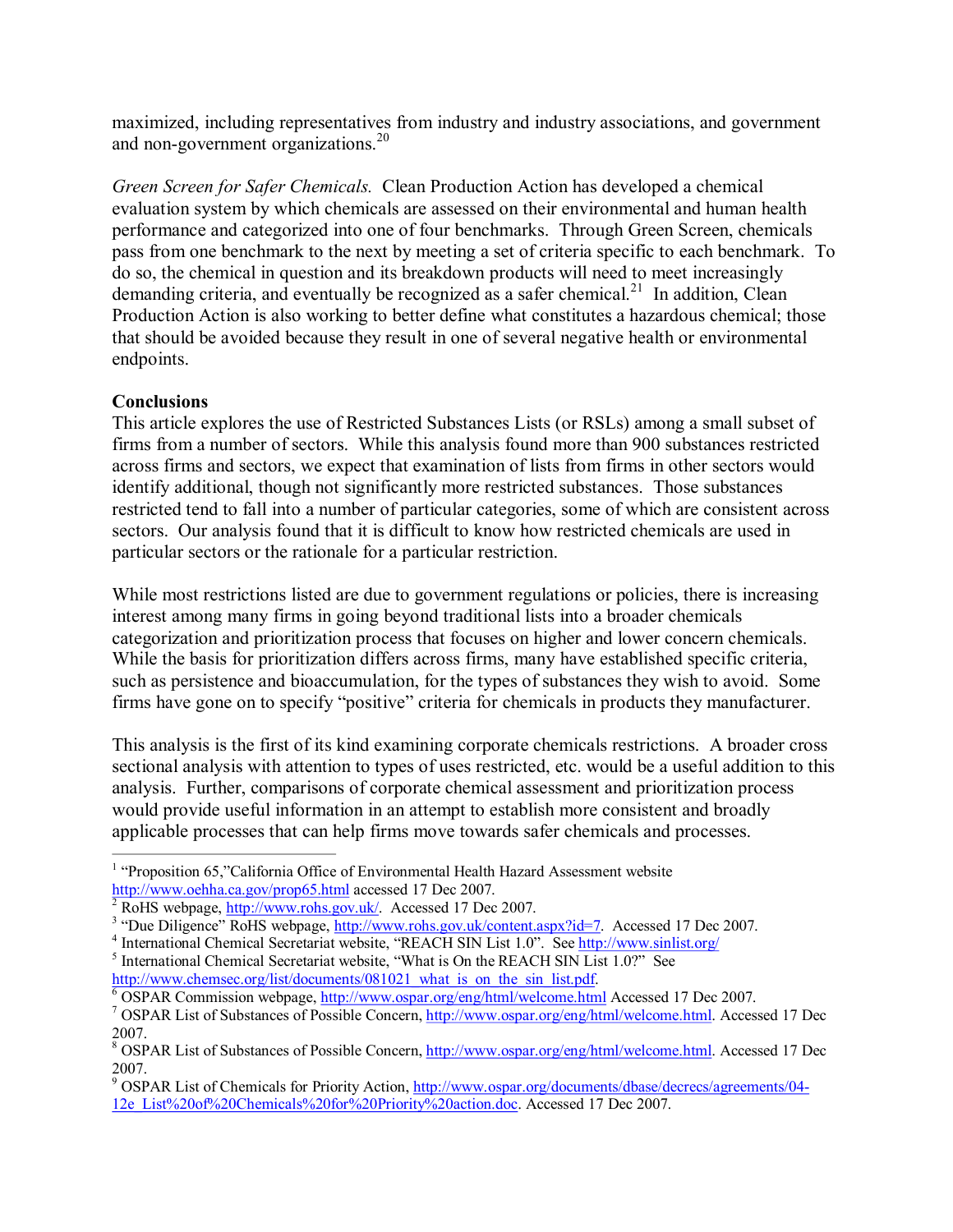[http://www.ec.gc.ca/substances/ese/eng/dsl/dslprog.cfm.](http://www.ec.gc.ca/substances/ese/eng/dsl/dslprog.cfm)<br><sup>12</sup> Canadian Environmental Protection Act website, "Controlling Toxic Substances."

[http://www.ec.gc.ca/CEPARegistry/the\\_act/Part5\\_d.cfm](http://www.ec.gc.ca/CEPARegistry/the_act/Part5_d.cfm). Accessed 17 Dec 2007.<br><sup>13</sup> Guide to Understanding the Environmental Protection Act,

[http://www.ec.gc.ca/CEPARegistry/the\\_act/guide04/s5.cfm](http://www.ec.gc.ca/CEPARegistry/the_act/guide04/s5.cfm) Accessed 18 Dec 2007.<br><sup>14</sup> CEPA Environmental Registry, "List of Toxic Substances"<br>http://www.ec.gc.ca/CEPARegistry/the act/Schedules 1.cfm Accessed 18 Dec 2007

http://www.ec.gc.ca/CEPARegistry/the\_actual\_communical\_communical\_communical\_communical\_communical\_communical\_communical\_communical\_communical\_communical\_communical\_communical\_communical\_communical\_communical\_communical\_co

<sup>16</sup> Pereira, Joseph. "Wal-Mart Raises Bar on Toy-Safety Standards" The Wall Street Journal online 14 May 2008; p B1. Available http://online.wsj.com/article/SB121072388800090155.html

<sup>17</sup> "Making Environmental Choices: GreenList." SC Johnson and Sons website, http://www.scjohnson.com/community/greenlist.asp Accessed 19 Dec 2007.

 $\frac{1}{18}$  Liroff, Richard, "Benchmarking Corporate Management of Safer Chemicals in Consumer Products: A Tool for Investors with Senior Executives." International Journal of Corporate Sustainability, 12(1) 2005; 25-36.

<sup>19</sup> "About CleanGredients" CleanGrendients website  $\frac{http://cleangredients.org/about/Accessed 19$  $\frac{http://cleangredients.org/about/Accessed 19$  $\frac{http://cleangredients.org/about/Accessed 19$  Dec 2007.<br><sup>20</sup> "Process and Organizational Model" CleanGredients website  $\frac{http://cleangredients.org/about/process}{http://cleangredients.org/about/process}$  $\frac{http://cleangredients.org/about/process}{http://cleangredients.org/about/process}$  $\frac{http://cleangredients.org/about/process}{http://cleangredients.org/about/process}$  Accessed 19<br>Dec 2007.

 $21$  The GreenScreen for Safer Chemicals: Evaluating Flame Retardants in TV Enclosures. Clean Production Action website <http://www.cleanproduction.org/library/Green%20Screen%20Report.pdf>

<sup>&</sup>lt;sup>10</sup> Guide to Understanding the Environmental Protection Act,<br>http://www.ec.gc.ca/CEPARegistry/the act/guide04/s5.cfm Accessed 18 Dec 2007. <sup>11</sup> Domestic Substance List Categorization and Screening Program, http://www.ec.gc.ca/substances/ese/eng/dsl/dslprog.cfm.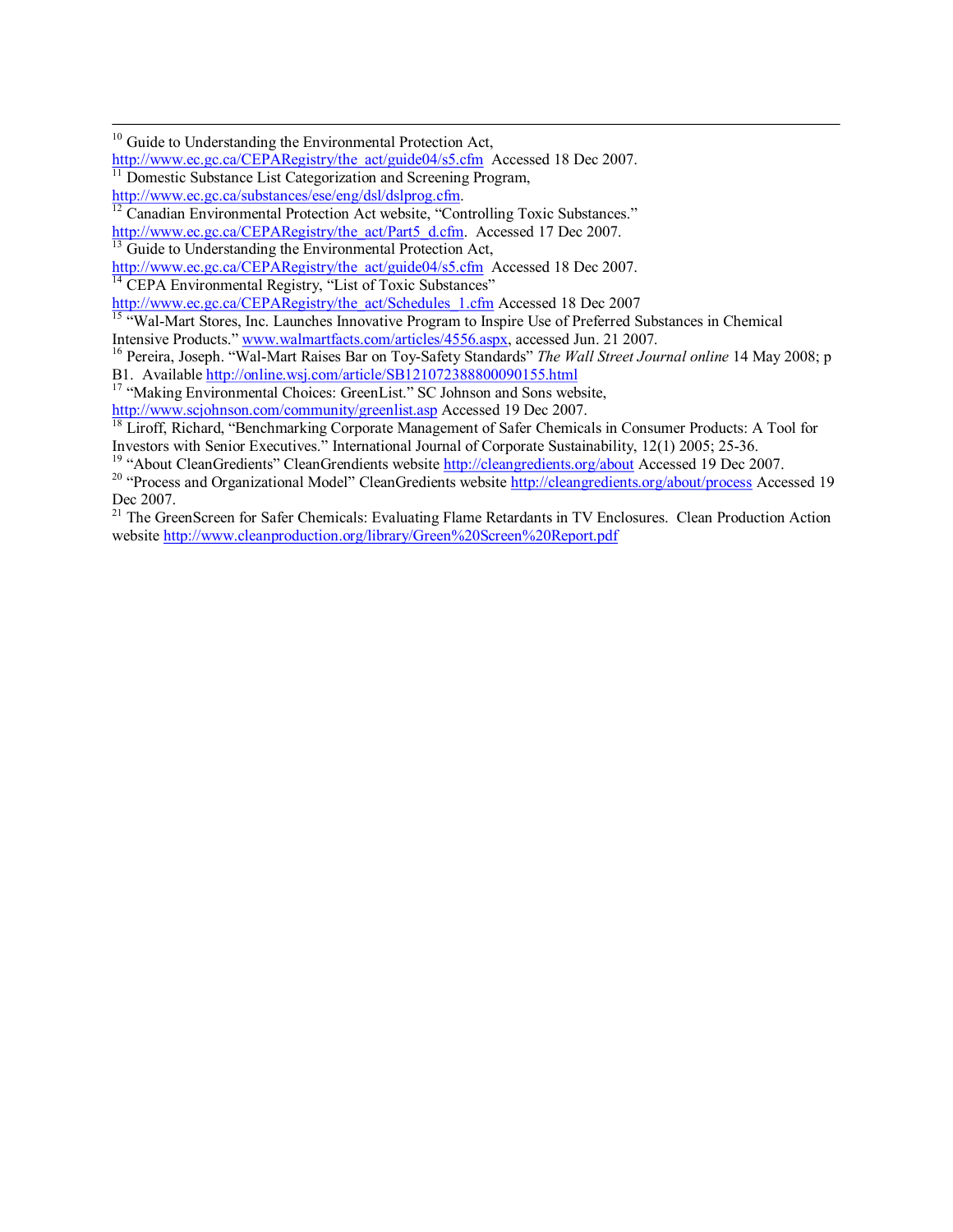|                              |                                                                                       |                                               |                                                                                                       |                                |         |                      |          |          | <b>Sectors Restricting</b> |                      |                   |           |        |          |
|------------------------------|---------------------------------------------------------------------------------------|-----------------------------------------------|-------------------------------------------------------------------------------------------------------|--------------------------------|---------|----------------------|----------|----------|----------------------------|----------------------|-------------------|-----------|--------|----------|
|                              |                                                                                       |                                               |                                                                                                       |                                |         |                      | Building | Cleaning | Consumer                   |                      | Personal<br>Care/ | Pharma-   |        |          |
| CAS#                         | <b>Chemical Name</b>                                                                  | <b>Chemical Use</b>                           | <b>Type of Restriction</b>                                                                            | <b>Restriction Driver(s)</b>   | Apparel | Aerospace Automotive | Products | Products | Products                   | Electronics Flooring | Retail            | ceuticals | Retail | Textiles |
|                              | 50293 benzene, 1,1'-(2,2,2-trichloroethylidene)bis[4-chloro-                          |                                               | subject to total prohibition                                                                          | Canada<br>Canada               |         |                      |          |          |                            |                      |                   |           |        |          |
|                              | 62759 dimethylnitrosamine<br>87683 1,3-butadiene, 1,1,2,3,,4-hexachloro-              |                                               | subject to total prohibition<br>subject to total prohibition                                          | Canada                         |         |                      |          |          | Ιx                         |                      |                   |           |        |          |
|                              | 92875 (1,1'-biphenyl)-4,4'-diamine                                                    |                                               | prohibited based on concentration and use                                                             | Canada                         |         |                      |          |          |                            |                      |                   |           |        |          |
|                              | 107302 methyl chloromethyl ether                                                      |                                               | subject to total prohibition                                                                          | Canada                         |         |                      |          |          |                            |                      |                   |           |        |          |
|                              | 118741 benzene hexachloride                                                           |                                               | prohibited based on concentration and use                                                             | Canada                         |         |                      |          |          |                            |                      |                   |           |        |          |
|                              |                                                                                       |                                               |                                                                                                       |                                |         |                      |          |          |                            |                      |                   |           |        |          |
|                              | 531851 benzidine dihydrochloride, (C12 H12 N2 2HCl)<br>542881 bis(chloromethyl) ether | pigment/dye/colorant                          | prohibited based on concentration and/or use<br>subject to total prohibition                          | Canada<br>Canada               |         |                      |          |          |                            |                      |                   |           |        |          |
|                              | 2385855 dodecachloropentacyclo[5.2.1.02,6.03,9.05,8]decane                            |                                               | subject to total prohibition                                                                          | Canada                         |         |                      |          |          |                            |                      |                   |           |        |          |
|                              | 5956651 Firemaster Bp-6                                                               | flame retardant                               | subject to total prohibition                                                                          | Canada                         |         |                      |          |          |                            |                      |                   |           |        |          |
|                              | 4-chlorophenylcyclopropylmethanone, o-[(4-                                            |                                               |                                                                                                       |                                |         |                      |          |          |                            |                      |                   |           |        |          |
|                              | 94097888 nitrophenyl)methylloxime                                                     |                                               | subject to total prohibition                                                                          | Canada                         |         |                      |          |          |                            |                      |                   |           |        |          |
|                              | 10025-91-9 antimony trichloride                                                       |                                               | restricted                                                                                            |                                |         |                      |          |          |                            |                      |                   |           |        |          |
|                              |                                                                                       |                                               | [migration solvent] restricted over 1 mg/L (toys);<br>[inhalation solvent] restricted over 5000 ug/m3 |                                |         |                      |          |          |                            |                      |                   |           |        |          |
| $100 - 41 - 4$               | ethylbenzene                                                                          | solvent                                       | (toys}                                                                                                | legislated                     |         |                      |          |          |                            |                      |                   |           |        |          |
|                              |                                                                                       |                                               | restricted over .75 mg/L (toys); material of high                                                     |                                |         |                      |          |          |                            |                      |                   |           |        |          |
| 100-42-5                     | styrene                                                                               | thinning agent                                | concern (flooring)                                                                                    |                                |         |                      |          |          |                            |                      |                   |           |        |          |
|                              | 10045-94-0 mercuric nitrate                                                           |                                               | restricted                                                                                            |                                |         |                      |          |          |                            |                      |                   |           |        |          |
| 100-61-8                     | n-methylaniline                                                                       |                                               | banned over 1 mg/kg                                                                                   |                                |         |                      |          |          |                            |                      |                   |           |        |          |
| 100-97-0                     | hexamethylenetetramine                                                                |                                               | black list with some exceptions                                                                       |                                |         |                      |          |          |                            |                      |                   |           |        |          |
|                              | 10108-64-2 cadmium chloride                                                           |                                               | restricted                                                                                            |                                |         |                      |          |          |                            |                      |                   |           |        |          |
|                              | 10112-94-4 selenium selenate                                                          |                                               | restricted                                                                                            |                                |         |                      |          |          |                            |                      |                   |           |        |          |
|                              |                                                                                       | press pad,                                    | not detected in final product (apparel); restricted                                                   |                                |         |                      |          |          |                            |                      |                   |           |        |          |
| 101-14-4                     | 4,4'-methylene-bis(2chloroaniline)                                                    | pigment/dye/colorant                          | (electronics); no intentional use (apparel)                                                           | EU and China                   |         |                      |          |          |                            |                      |                   |           |        |          |
|                              | 10124-36-4 cadmium sulfate                                                            |                                               | restricted                                                                                            |                                |         |                      |          |          |                            |                      |                   |           |        |          |
|                              | 10124-50-2 potassium arsenite                                                         |                                               | restricted                                                                                            |                                |         |                      |          |          |                            |                      |                   |           |        |          |
| 101-55-3                     | bromobiphenylether                                                                    | flame retardant                               | restricted                                                                                            |                                |         |                      |          |          |                            |                      |                   |           |        |          |
| $101 - 68 - 8$               | diphenylmethane diisocyanate (MDI)                                                    |                                               |                                                                                                       |                                |         |                      |          |          |                            |                      |                   |           |        |          |
|                              |                                                                                       |                                               |                                                                                                       |                                |         |                      |          |          |                            |                      |                   |           |        |          |
|                              |                                                                                       | preliminary and                               |                                                                                                       |                                |         |                      |          |          |                            |                      |                   |           |        |          |
|                              |                                                                                       | intermediate product<br>of resins, adhesives, |                                                                                                       |                                |         |                      |          |          |                            |                      |                   |           |        |          |
|                              |                                                                                       | dyes, curing agents,                          |                                                                                                       |                                |         |                      |          |          |                            |                      |                   |           |        |          |
|                              |                                                                                       | and accelerator,                              |                                                                                                       |                                |         |                      |          |          |                            |                      |                   |           |        |          |
|                              |                                                                                       | hardener in paints,                           | not detected in final product (apparel); prohibited                                                   |                                |         |                      |          |          |                            |                      |                   |           |        |          |
| 101-77-9                     | 4,4'-methylenedianiline (MDA)                                                         | pigment/dye/colorant                          | over .01% (automotive)                                                                                | legally required, EU and China |         |                      |          |          |                            |                      |                   |           |        |          |
|                              |                                                                                       |                                               | not detected in final product (apparel); restricted                                                   |                                |         |                      |          |          |                            |                      |                   |           |        |          |
| 101-80-4                     | 4,4'-oxydianiline                                                                     | pigment/dye/colorant                          | (electronics)                                                                                         | EU and China                   |         |                      |          |          |                            |                      |                   |           |        |          |
|                              | 1024-57-3 epoxy-heptachlorine                                                         | pesticide                                     | not detected in final product                                                                         | Swiss and Finnish regulation   |         |                      |          |          |                            |                      |                   |           |        |          |
| $102 - 71 - 6$<br>102738-79- | ethenol, 2,2,2-nitrilotiris                                                           |                                               | black list with some exceptions                                                                       |                                |         |                      |          |          |                            |                      |                   |           |        |          |
|                              | 2-chloro-1,3-difluoropropane                                                          |                                               | restricted                                                                                            |                                |         |                      |          |          |                            |                      |                   |           |        |          |
|                              | 10294-40-3 barium chromate                                                            |                                               | restricted                                                                                            |                                |         |                      |          |          |                            |                      |                   |           |        |          |
|                              | 1030-28-2 arsenic pentoxide                                                           |                                               | restricted                                                                                            |                                |         |                      |          |          |                            |                      |                   |           |        |          |
|                              | 10361-44-1 bismuth nitrate                                                            |                                               | restricted                                                                                            |                                |         |                      |          |          |                            |                      |                   |           |        |          |
|                              | 10588-01-9 sodium dichromate                                                          |                                               | restricted                                                                                            |                                |         |                      |          |          |                            |                      |                   |           |        |          |
|                              |                                                                                       |                                               | migration solvent] 2 mg/L (toys) (sum total o,m,p-                                                    |                                |         |                      |          |          |                            |                      |                   |           |        |          |
|                              |                                                                                       |                                               | xylene); [inhalation solvent] restricted over 870                                                     |                                |         |                      |          |          |                            |                      |                   |           |        |          |
|                              |                                                                                       |                                               | ug/m3 (toys) (sum total o,m,p-xylene); material of                                                    |                                |         |                      |          |          |                            |                      |                   |           |        |          |
| 106-42-3<br>106-44-5         | p-xylene<br>p-cresol                                                                  | solvent                                       | high concern (flooring)<br>no intentional use                                                         | legislated                     |         |                      |          |          |                            |                      |                   |           |        |          |
|                              |                                                                                       |                                               | restricted (electronics), not detected in final                                                       |                                |         |                      |          |          |                            |                      |                   |           |        |          |
|                              |                                                                                       |                                               | product (apparel), not detected in final product                                                      |                                |         |                      |          |          |                            |                      |                   |           |        |          |
| 106-47-8                     | 4-chloroaniline                                                                       | pigment/dye/colorant                          | (toys)                                                                                                | EU and China                   |         |                      |          |          |                            |                      |                   |           |        |          |
| 1066-30-4                    | chromic acetate                                                                       |                                               | restricted                                                                                            |                                |         |                      |          |          |                            |                      |                   |           |        |          |
| 106-93-4                     | ethylene dibromide (EDB)                                                              | pesticide                                     | not detected in final product                                                                         |                                | x       |                      |          |          |                            |                      |                   |           |        |          |
| 106-94-5                     | n-propylbromide, 1-bromopropane (NPB)                                                 |                                               |                                                                                                       |                                |         |                      |          |          |                            |                      |                   |           |        |          |
|                              | 1,2-dichloroethane                                                                    | solvent, fuel additive                        | limited use (automotive); should be avoided and                                                       |                                |         |                      |          |          |                            |                      |                   |           |        |          |
| 107-06-2                     |                                                                                       |                                               | limited to 5ppm (pharmaceuticals)<br>banned over 1 mg/kg (apparel); banned (cleaning                  | toxic                          |         |                      |          |          |                            |                      |                   |           |        |          |
| 107-13-1                     | acrylonitrile                                                                         |                                               | products)                                                                                             |                                |         |                      |          |          |                            |                      |                   |           |        |          |
| 107-21-1                     | ethylene glycol                                                                       |                                               | black list with some exceptions                                                                       |                                |         |                      |          |          |                            |                      |                   |           |        |          |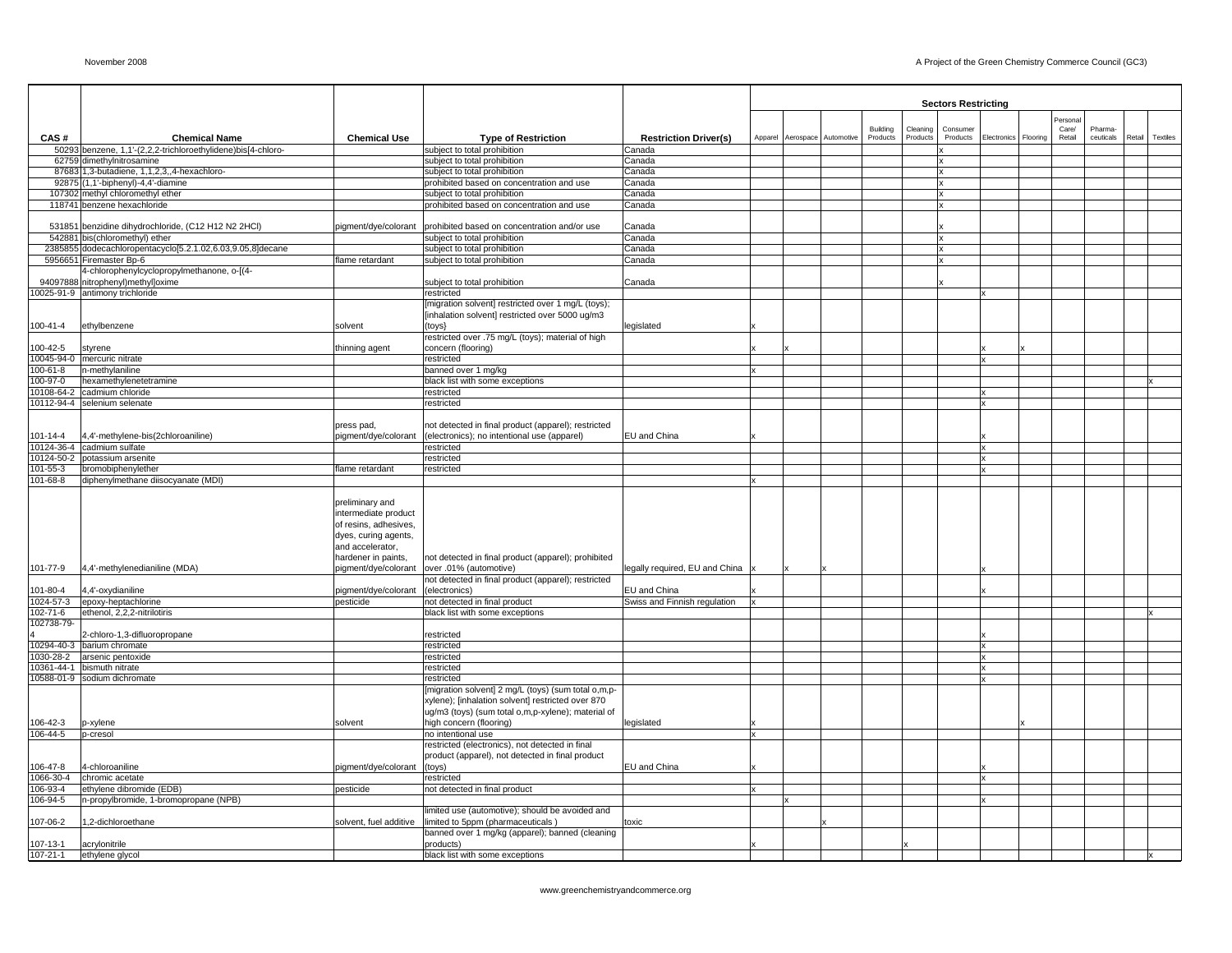|                      |                                                                                      |                                            |                                                                                                          |                              |         |                      |                      |                      | <b>Sectors Restricting</b> |             |          |                 |                     |        |                 |
|----------------------|--------------------------------------------------------------------------------------|--------------------------------------------|----------------------------------------------------------------------------------------------------------|------------------------------|---------|----------------------|----------------------|----------------------|----------------------------|-------------|----------|-----------------|---------------------|--------|-----------------|
|                      |                                                                                      |                                            |                                                                                                          |                              |         |                      |                      |                      |                            |             |          | Persona         |                     |        |                 |
| CAS#                 | <b>Chemical Name</b>                                                                 | <b>Chemical Use</b>                        |                                                                                                          |                              | Apparel | Aerospace Automotive | Building<br>Products | Cleaning<br>Products | Consumer<br>Products       | Electronics | Flooring | Care/<br>Retail | Pharma<br>ceuticals | Retail | <b>Textiles</b> |
| 1072-35-1            | lead stearate                                                                        |                                            | <b>Type of Restriction</b><br>restricted                                                                 | <b>Restriction Driver(s)</b> |         |                      |                      |                      |                            |             |          |                 |                     |        |                 |
| 107-41-5             | hexylene glycol                                                                      |                                            | black list with some exceptions                                                                          |                              |         |                      |                      |                      |                            |             |          |                 |                     |        |                 |
|                      |                                                                                      |                                            | unavoidable traces acceptable up to 5 ug/kg for                                                          |                              |         |                      |                      |                      |                            |             |          |                 |                     |        |                 |
| 107555-93-           |                                                                                      |                                            | sum of groups 4 & 5 (apparel), 5 ug/kg sum of                                                            |                              |         |                      |                      |                      |                            |             |          |                 |                     |        |                 |
| 107-64-2             | ,2,3,4,7,8-hexabromodibenzo-p-dioxin<br>distearyl dimethylammonium chloride (DSDMAC) | impurities in products<br>rinsing agent    | groups 4 & 5 (apparel)<br>imited use                                                                     | German regulation            |         |                      |                      |                      |                            |             |          |                 |                     |        |                 |
|                      |                                                                                      | solvent in paint,                          |                                                                                                          |                              |         |                      |                      |                      |                            |             |          |                 |                     |        |                 |
|                      |                                                                                      | primer or adhesive,                        |                                                                                                          |                              |         |                      |                      |                      |                            |             |          |                 |                     |        |                 |
| 108-10-1             | methyl isobutyl ketone (MIBK)                                                        | cleaner                                    | on risk management list                                                                                  |                              |         |                      |                      |                      |                            |             |          |                 |                     |        |                 |
|                      |                                                                                      |                                            | [migration solvent] 2 mg/L (toys) (sum total o,m,p-<br>xylene); [inhalation solvent] restricted over 870 |                              |         |                      |                      |                      |                            |             |          |                 |                     |        |                 |
|                      |                                                                                      |                                            | ug/m3 (toys) (sum total o,m,p-xylene); material of                                                       |                              |         |                      |                      |                      |                            |             |          |                 |                     |        |                 |
| 108-38-3             | m-xylene                                                                             | solvent                                    | high concern (flooring)                                                                                  | legislated                   |         |                      |                      |                      |                            |             |          |                 |                     |        |                 |
| 108-39-4             | m-cresol                                                                             |                                            | no intentional use                                                                                       |                              |         |                      |                      |                      |                            |             |          |                 |                     |        |                 |
| 108-45-2             | n-phenylenediamine                                                                   | catalyst                                   |                                                                                                          |                              |         |                      |                      |                      |                            |             |          |                 |                     |        |                 |
| 108-67-8             | mesiylene                                                                            | solvent                                    | restricted over 2500 ug/m3<br>no intentional use (apparel); [migration solvent]                          | legislated                   |         |                      |                      |                      |                            |             |          |                 |                     |        |                 |
|                      |                                                                                      |                                            | restricted over 2 mg/L (toys); [inhalation solvent]                                                      |                              |         |                      |                      |                      |                            |             |          |                 |                     |        |                 |
|                      |                                                                                      |                                            | restricted over 260 ug/m3 (toys); material of high                                                       |                              |         |                      |                      |                      |                            |             |          |                 |                     |        |                 |
|                      |                                                                                      | solvent in primers,                        | concern (flooring); on risk management list                                                              |                              |         |                      |                      |                      |                            |             |          |                 |                     |        |                 |
|                      |                                                                                      | adhesives, paints and                      | (cleaning products); limited use and limited to 890                                                      |                              |         |                      |                      |                      |                            |             |          |                 |                     |        |                 |
| 108-88-3             | toluene                                                                              | inks, cleaner                              | ppm (pharmaceuticals)                                                                                    | legislated, inherently toxic |         |                      |                      |                      |                            |             |          |                 |                     |        |                 |
|                      |                                                                                      |                                            | [migration solvent] restricted over 46 mg/L (toys);                                                      |                              |         |                      |                      |                      |                            |             |          |                 |                     |        |                 |
|                      |                                                                                      |                                            | [inhalation solvent] restricted over 136 ug/m3                                                           |                              |         |                      |                      |                      |                            |             |          |                 |                     |        |                 |
| 108-94-1             | cyclohexanone                                                                        | solvent                                    | (toys); limited use and limited to 3880 ppm                                                              | legislated, inherently toxic |         |                      |                      |                      |                            |             |          |                 |                     |        |                 |
|                      |                                                                                      | solvent in primers,                        |                                                                                                          |                              |         |                      |                      |                      |                            |             |          |                 |                     |        |                 |
|                      |                                                                                      | adhesives and resins<br>for nylons and     | restricted (consumer products); no intentional use<br>(apparel); [monomer] restricted over 15 mg/L       |                              |         |                      |                      |                      |                            |             |          |                 |                     |        |                 |
|                      |                                                                                      | plastics, molding                          | (toys); [preservative] not detected (toys); material                                                     | human health concerns        |         |                      |                      |                      |                            |             |          |                 |                     |        |                 |
| 108-95-2             | phenol                                                                               | components, paint                          | of high concern (flooring)                                                                               | (consumer products)          |         |                      |                      |                      |                            |             |          |                 |                     |        |                 |
| 109333-34-           |                                                                                      |                                            | unavoidable traces acceptable up to 1 ug/kg for                                                          |                              |         |                      |                      |                      |                            |             |          |                 |                     |        |                 |
| 8                    | ,2,3,7,8-pentabromodibenzo-p-dioxin                                                  | impurities in products                     | group 4<br>banned over 80 mg/kg (apparel); restricted                                                    | German regulation            |         |                      |                      |                      |                            |             |          |                 |                     |        |                 |
|                      |                                                                                      |                                            | (automotive); limited use and limited to 50 ppm                                                          |                              |         |                      |                      |                      |                            |             |          |                 |                     |        |                 |
| 109-86-4             | 2-methoxyethanol                                                                     | solvent                                    | (pharmaceuticals)                                                                                        | inherently toxic             |         |                      |                      |                      |                            |             |          |                 |                     |        |                 |
|                      |                                                                                      |                                            | banned over 300 mg/kg (apparel); restricted over                                                         |                              |         |                      |                      |                      |                            |             |          |                 |                     |        |                 |
| 110-49-6             | 2-methoxyethanol acetate                                                             | solvent                                    | .06 mg/L (toys); restricted (automotive)                                                                 | legislated                   |         |                      |                      |                      |                            |             |          |                 |                     |        |                 |
| 110-54-3             | n-hexane                                                                             | solvent cleaner                            | no intentional use (apparel); restricted over 1800<br>ug/m3 (toys); limited use (automotive)             | legislated                   |         |                      |                      |                      |                            |             |          |                 |                     |        |                 |
|                      |                                                                                      |                                            | restricted over .06 mg/L (toys); restricted                                                              |                              |         |                      |                      |                      |                            |             |          |                 |                     |        |                 |
|                      |                                                                                      |                                            | (automotive); limited in use and limited to 160 ppm                                                      |                              |         |                      |                      |                      |                            |             |          |                 |                     |        |                 |
| 110-80-5             | 2-ethoxyethanol                                                                      | solvent                                    | (pharmaceuticals)                                                                                        | legislated, inherently toxic |         |                      |                      |                      |                            |             |          |                 |                     |        |                 |
| 110-80-5             | ethoxyethanol<br>11096-82-5 chlorodiphenyl (Aroclor 1260)                            | solvent                                    | banned over 80 mg/kg<br>restricted                                                                       |                              |         |                      |                      |                      |                            |             |          |                 |                     |        |                 |
| 11097-69-1           | Aroclor 1254                                                                         |                                            | restricted                                                                                               |                              |         |                      |                      |                      |                            |             |          |                 |                     |        |                 |
| 110999-44-           |                                                                                      |                                            | unavoidable traces acceptable up to 5 ug/kg for                                                          |                              |         |                      |                      |                      |                            |             |          |                 |                     |        |                 |
| 5.                   | ,2,3,4,7,8-hexabromodibenzo-p-dioxin                                                 | impurities in products                     | sum of groups 4 & 5                                                                                      |                              |         |                      |                      |                      |                            |             |          |                 |                     |        |                 |
| 110999-45-<br>6      | ,2,3,6,7,8-hexabromodibenzo-p-dioxin                                                 |                                            | unavoidable traces acceptable up to 5 ug/kg for                                                          |                              |         |                      |                      |                      |                            |             |          |                 |                     |        |                 |
| 110999-46-           |                                                                                      | impurities in products sum of groups 4 & 5 | unavoidable traces acceptable up to 5 ug/kg for                                                          |                              |         |                      |                      |                      |                            |             |          |                 |                     |        |                 |
| $\overline{7}$       | ,2,3,7,8,9-hexabromodibenzo-p-dioxin                                                 | impurities in products sum of groups 4 & 5 |                                                                                                          |                              |         |                      |                      |                      |                            |             |          |                 |                     |        |                 |
|                      |                                                                                      |                                            | restricted over .5 mg/L (apparel); restricted                                                            |                              |         |                      |                      |                      |                            |             |          |                 |                     |        |                 |
| 111-15-9             | 2-ethoxyethyl acetate                                                                | solvent                                    | (automotive); banned over 80 mg/kg (apparel)                                                             | legislated                   |         |                      |                      |                      |                            |             |          |                 |                     |        |                 |
| 111-40-0<br>111-42-2 | Diethylenetriamine<br>diethanolamine                                                 |                                            | banned over 50 mg/kg<br>limited use                                                                      |                              |         |                      |                      |                      |                            |             |          |                 |                     |        |                 |
| 111-46-6             | diethylene glycol                                                                    |                                            | black list with some exceptions                                                                          |                              |         |                      |                      |                      |                            |             |          |                 |                     |        |                 |
| 111512-56-           |                                                                                      |                                            |                                                                                                          |                              |         |                      |                      |                      |                            |             |          |                 |                     |        |                 |
|                      | ,1-dichloro-1,2,3,3,3-pentafluoropropane (HCFC 225eb)                                |                                            | restricted                                                                                               |                              |         |                      |                      |                      |                            |             |          |                 |                     |        |                 |
|                      |                                                                                      | PWB solder mask,                           | no intentional use (apparel); on risk management                                                         |                              |         |                      |                      |                      |                            |             |          |                 |                     |        |                 |
| 111-76-2             | ethylene glycol ether                                                                | coatings, flux, solvent<br>cleaner         | list (cleaning products); black list with some<br>exceptions (electronics); restricted                   |                              |         |                      |                      |                      |                            |             |          |                 |                     |        |                 |
| 111-96-6             | bis(2-methoxyethyl)ether                                                             |                                            | restricted over .5 mg/L (toys)                                                                           | legislated                   |         |                      |                      |                      |                            |             |          |                 |                     |        |                 |
| 115-25-3             | perfluorocyclobutane - c-C4 F8                                                       |                                            | may not be used                                                                                          | <b>EU Directive</b>          |         |                      |                      |                      |                            |             |          |                 |                     |        |                 |
| $115 - 29 - 7$       | endosulfan (thiosulfan)                                                              | pesticide                                  | not detected in final product                                                                            |                              | lx      |                      |                      |                      |                            |             |          |                 |                     |        |                 |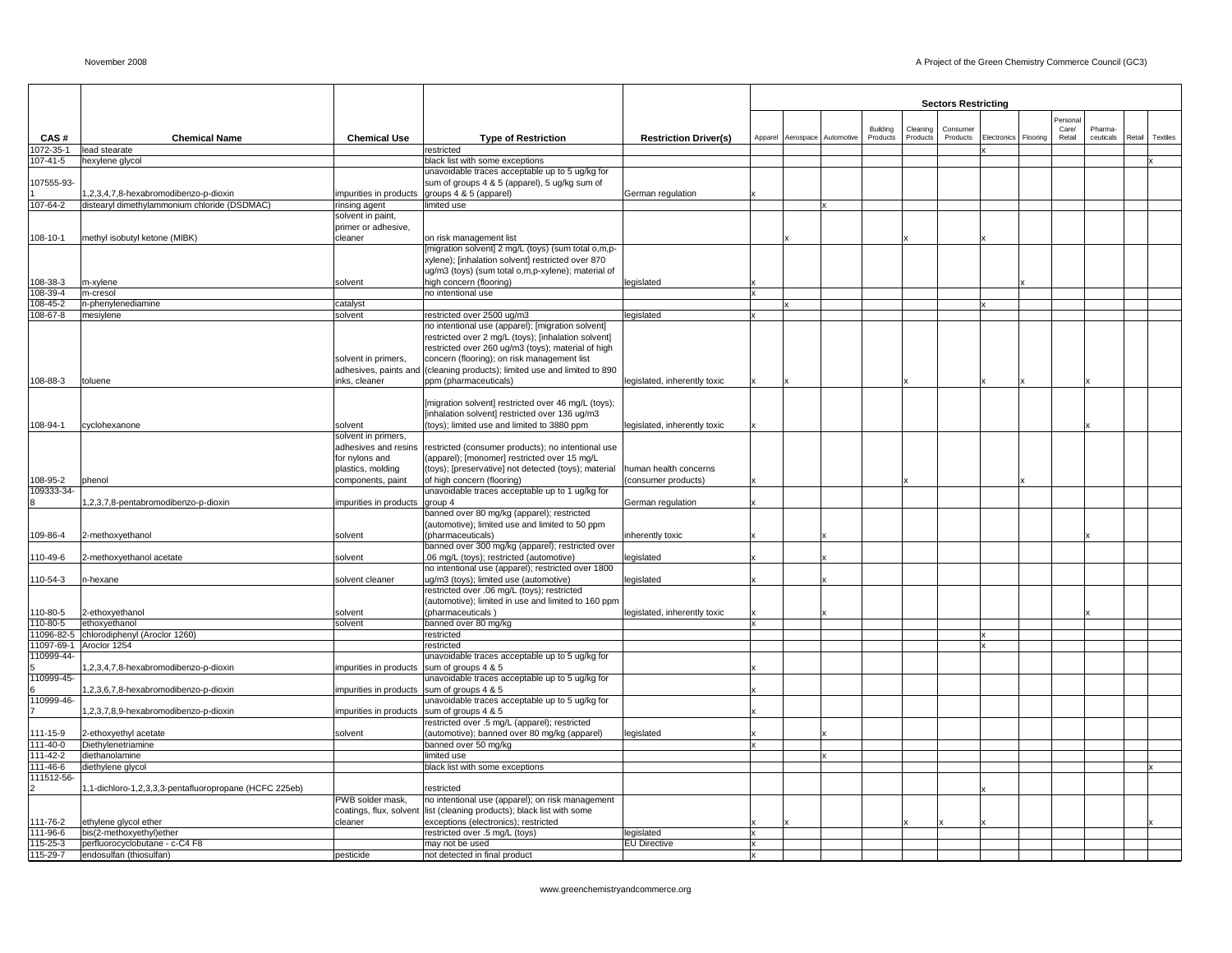|                        |                                                                          |                                       |                                                                                                         |                                 |                              |    |          |          | <b>Sectors Restricting</b> |             |          |         |           |        |          |
|------------------------|--------------------------------------------------------------------------|---------------------------------------|---------------------------------------------------------------------------------------------------------|---------------------------------|------------------------------|----|----------|----------|----------------------------|-------------|----------|---------|-----------|--------|----------|
|                        |                                                                          |                                       |                                                                                                         |                                 |                              |    |          |          |                            |             |          | Persona |           |        |          |
|                        |                                                                          |                                       |                                                                                                         |                                 |                              |    | Building | Cleaning | Consumer                   |             |          | Care/   | Pharma-   |        |          |
| CAS#<br>115-32-2       | <b>Chemical Name</b><br>dicofol                                          | <b>Chemical Use</b><br>pesticide      | <b>Type of Restriction</b><br>not detected in final product                                             | <b>Restriction Driver(s)</b>    | Apparel Aerospace Automotive |    | Products | Products | Products                   | Electronics | Flooring | Retail  | ceuticals | Retail | Textiles |
|                        |                                                                          | flame retardant,                      | not detected in final product (toys); limited use                                                       |                                 |                              |    |          |          |                            |             |          |         |           |        |          |
| 115-86-6               | triphenyl phosphate                                                      | antioxidant                           | (automotive)                                                                                            | legislated                      |                              |    |          |          |                            |             |          |         |           |        |          |
| 116-06-3               | aldicarb                                                                 | pesticide                             | not detected in final product                                                                           |                                 |                              |    |          |          |                            |             |          |         |           |        |          |
|                        |                                                                          |                                       | restricted over 1000 mg/kg (toys); .1% by weight                                                        |                                 |                              |    |          |          |                            |             |          |         |           |        |          |
| 1163-19-5              | decabromobipheylether                                                    | flame retardant                       | (apparel)                                                                                               | legislated; Swedish legislation |                              |    |          |          |                            |             |          |         |           |        |          |
|                        |                                                                          |                                       |                                                                                                         |                                 |                              |    |          |          |                            |             |          |         |           |        |          |
|                        |                                                                          |                                       | banned over 1000 mg/kg total phthalate (apparel);<br>sum total of all phthalic acid esters not detected |                                 |                              |    |          |          |                            |             |          |         |           |        |          |
|                        |                                                                          |                                       | (toys); restricted (electronics); not for use in                                                        |                                 |                              |    |          |          |                            |             |          |         |           |        |          |
| 117-81-7               | di(ethylhexyl) phthalate (DEHP)                                          | <b>PVC</b>                            | consumer products; limited use (automotive)                                                             | legislated                      |                              |    |          |          |                            |             |          |         |           |        |          |
| 117-82-8               | di(methoxyethyl)phthalate (DEMP)                                         | PVC                                   | limited use                                                                                             |                                 |                              | Ιx |          |          |                            |             |          |         |           |        |          |
|                        |                                                                          |                                       | sum total of all phthalic acid esters not detected                                                      |                                 |                              |    |          |          |                            |             |          |         |           |        |          |
|                        |                                                                          |                                       | (toys); restricted (electronics); limited use                                                           |                                 |                              |    |          |          |                            |             |          |         |           |        |          |
| 117-84-0               | di-n-octyl phthalate (DNOP)                                              | <b>PVC</b>                            | (automotive)                                                                                            | legislated                      |                              |    |          |          |                            |             |          |         |           |        |          |
| 118685-33-             |                                                                          |                                       | not detected in final product (apparel); .1% by                                                         |                                 |                              |    |          |          |                            |             |          |         |           |        |          |
|                        | navy blue                                                                | dye                                   | mass (apparel)                                                                                          | EU regulation                   |                              |    |          |          |                            |             |          |         |           |        |          |
|                        |                                                                          |                                       | not detected in final product (apparel); prohibited<br>based on concentration and/or use (consumer      | Swiss and Finnish regulation,   |                              |    |          |          |                            |             |          |         |           |        |          |
| 118-74-1               | hexachlorobenzene                                                        | pesticide                             | products)                                                                                               | Canada                          |                              |    |          |          |                            |             |          |         |           |        |          |
| 118-79-6               | 2,4,6-tribromo-phenol                                                    | flame retardant                       | restricted                                                                                              |                                 |                              |    |          |          |                            |             |          |         |           |        |          |
| 119-15-3               | disperse yellow 1                                                        | disperse dye                          | not detected in final product                                                                           |                                 |                              |    |          |          |                            |             |          |         |           |        |          |
|                        |                                                                          |                                       |                                                                                                         |                                 |                              |    |          |          |                            |             |          |         |           |        |          |
|                        |                                                                          |                                       | not detected in final product (apparel); restricted                                                     |                                 |                              |    |          |          |                            |             |          |         |           |        |          |
| 119-90-4               | 3,3'-dimethoxybenzidine                                                  | pigment/dye/colorant                  | (electronics); not detected in final product (toys)                                                     | EU and China                    |                              |    |          |          |                            |             |          |         |           |        |          |
|                        |                                                                          |                                       |                                                                                                         |                                 |                              |    |          |          |                            |             |          |         |           |        |          |
|                        |                                                                          |                                       | not detected in final product (apparel); restricted                                                     |                                 |                              |    |          |          |                            |             |          |         |           |        |          |
| 119-93-7               | 3,3'-dimethylbenzidine                                                   | pigment/dye/colorant                  | (electronics); not detected in final product (toys)                                                     | EU and China                    |                              |    |          |          |                            |             |          |         |           |        |          |
| 12001-28-4 crocidolite |                                                                          | friction pads, gaskets,<br>insulators | restricted (electronics); not detected in final<br>product (apparel)                                    | <b>EU Directive</b>             |                              |    |          |          |                            |             |          |         |           |        |          |
|                        |                                                                          | friction pads, gaskets,               | restricted (electronics); not detected in final                                                         |                                 |                              |    |          |          |                            |             |          |         |           |        |          |
| 12001-29-5             | chrysotile                                                               | insulators                            | product (apparel)                                                                                       | <b>EU Directive</b>             |                              |    |          |          |                            |             |          |         |           |        |          |
| 1202-17-4              | lead sulfate, tribasic                                                   |                                       | restricted                                                                                              |                                 |                              |    |          |          |                            |             |          |         |           |        |          |
|                        | 12035-72-2 nickel subsulfide                                             |                                       | restricted                                                                                              |                                 |                              |    |          |          |                            |             |          |         |           |        |          |
| 12054-48-7             |                                                                          |                                       |                                                                                                         |                                 |                              |    |          |          |                            |             |          |         |           |        |          |
| 1111-74-9              | nickel hydroxide                                                         |                                       | restricted                                                                                              |                                 |                              |    |          |          |                            |             |          |         |           |        |          |
|                        | 12060-00-3 lead (II) titanate                                            |                                       | restricted                                                                                              |                                 |                              |    |          |          |                            |             |          |         |           |        |          |
|                        | 12069-00-0 lead selenide                                                 |                                       | restricted                                                                                              |                                 |                              |    |          |          |                            |             |          |         |           |        |          |
| 120-71-8               | 6-methoxy-m-toluidine                                                    | pigment/dye/colorant                  | restricted (electronics); not detected in final<br>product (apparel)                                    | EU and China                    |                              |    |          |          |                            |             |          |         |           |        |          |
|                        |                                                                          | friction pads, gaskets,               | restricted (electronics); not detected in final                                                         |                                 |                              |    |          |          |                            |             |          |         |           |        |          |
|                        | 12172-73-5 amosite (grunerite)                                           | insulators                            | product (apparel)                                                                                       | <b>EU Directive</b>             |                              |    |          |          |                            |             |          |         |           |        |          |
| 121-75-5               | malathion                                                                | pesticide                             | not detected in final product                                                                           |                                 |                              |    |          |          |                            |             |          |         |           |        |          |
| 122223-33-             |                                                                          |                                       |                                                                                                         |                                 |                              |    |          |          |                            |             |          |         |           |        |          |
| 5                      | disperse orange 37/59/76                                                 | disperse dye                          | not detected in final product                                                                           |                                 |                              |    |          |          |                            |             |          |         |           |        |          |
|                        | 12222-75-2 disperse blue 35                                              | disperse dye                          | not detected in final product                                                                           |                                 |                              |    |          |          |                            |             |          |         |           |        |          |
|                        | 12222-97-8 disperse blue 102                                             | disperse dye                          | not detected in final product                                                                           |                                 |                              |    |          |          |                            |             |          |         |           |        |          |
|                        | 12223-01-7 disperse blue 106<br>12223-33-5 disperse orange 37            | disperse dye                          | not detected in final product (apparel) (toys)<br>not detected in final product (toys)                  | legislated; German regulation   |                              |    |          |          |                            |             |          |         |           |        |          |
|                        | 12236-29-2 disperse yellow 39                                            | disperse dye<br>disperse dye          | not detected in final product                                                                           | legislated                      |                              |    |          |          |                            |             |          |         |           |        |          |
|                        | 12239-34-8 disperse blue 79                                              | disperse dye                          | black list with some exceptions                                                                         |                                 |                              |    |          |          |                            |             |          |         |           |        |          |
| 122-39-4               | diphenylamine                                                            | anti-rust agent                       | limited use                                                                                             |                                 |                              |    |          |          |                            |             |          |         |           |        |          |
|                        | 12270-46-1 disperse red 73                                               | disperse dye                          | black list with some exceptions                                                                         |                                 |                              |    |          |          |                            |             |          |         |           |        |          |
| 122-99-6               | 2-phenoxyethanol                                                         | solvent                               | banned over 400 mg/kg                                                                                   |                                 |                              |    |          |          |                            |             |          |         |           |        |          |
| 123-91-1               | 1,4-dioxane                                                              |                                       | black list with some exceptions                                                                         |                                 |                              |    |          |          |                            |             |          |         |           |        |          |
| 123-95-5               | octadecanoic acid, butyl ester                                           |                                       | black list with some exceptions                                                                         |                                 |                              |    |          |          |                            |             |          |         |           |        |          |
| 124-73-2               | dibromotetrafluoroethane (Halon 2402)                                    | fire retardant                        | restricted                                                                                              |                                 |                              |    |          |          |                            |             |          |         |           |        |          |
| 125997-20-             |                                                                          |                                       |                                                                                                         |                                 |                              |    |          |          |                            |             |          |         |           |        |          |
|                        | chlorinated and brominated phosphate esther<br>12640-89-0 selenium oxide | flame retardant                       | restricted<br>restricted                                                                                |                                 |                              |    |          |          |                            |             |          |         |           |        |          |
|                        |                                                                          |                                       | banned over 5 mg/kg (apparel); prohibited over                                                          |                                 |                              |    |          |          |                            |             |          |         |           |        |          |
| 126-72-7               | tris (2,3-dibromopropyl) phosphate (TRIS)                                | flame retardant                       | .01% (automotive); not detected (apparel)                                                               | legally regulated; EU Directive |                              |    |          |          |                            |             |          |         |           |        |          |
| 1271-28-9 nickelocene  |                                                                          |                                       | restricted                                                                                              |                                 |                              |    |          |          |                            | l۷          |          |         |           |        |          |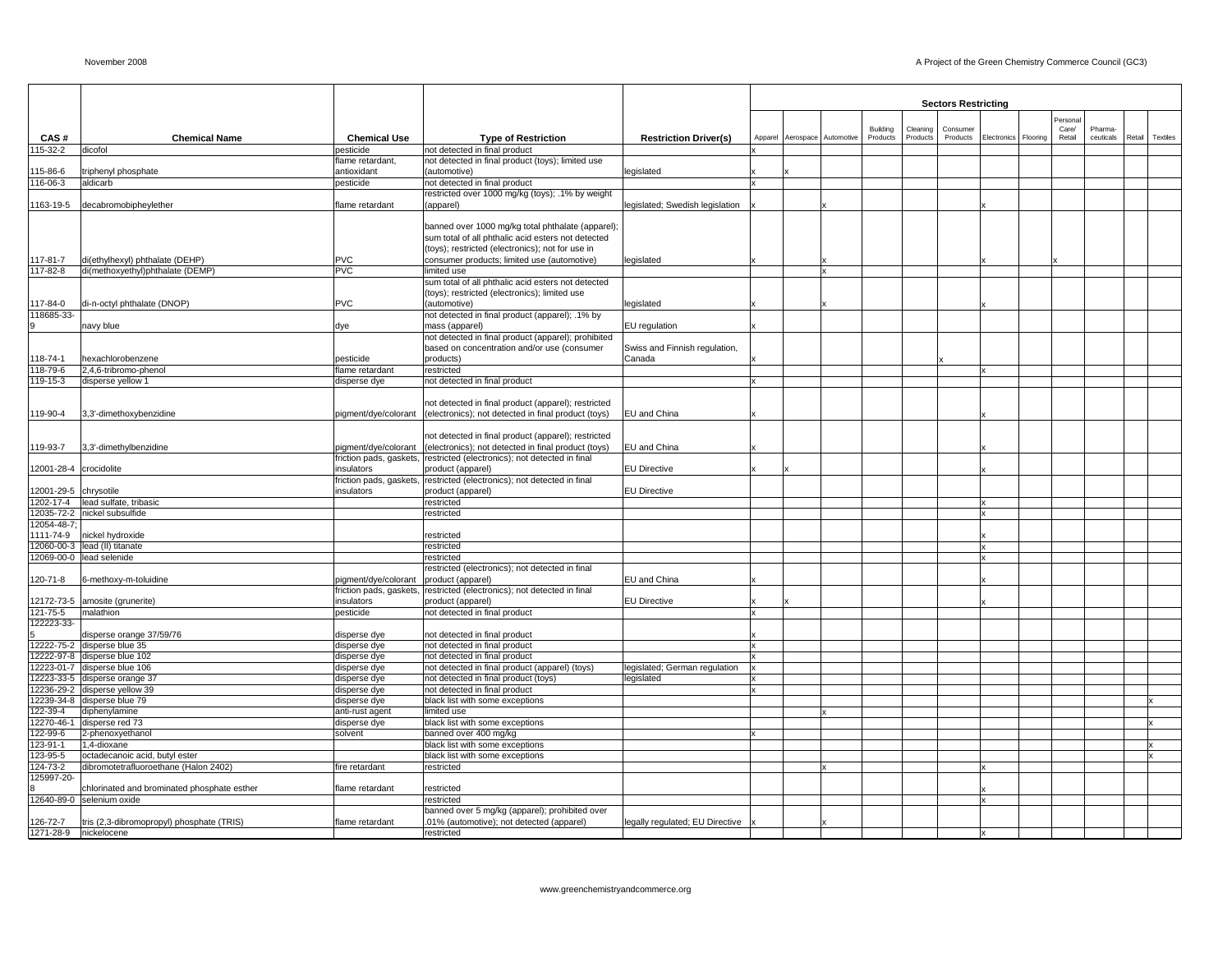|                            |                                                         |                                             |                                                                                                                             |                               |                              |          |          | <b>Sectors Restricting</b> |                              |         |           |                    |
|----------------------------|---------------------------------------------------------|---------------------------------------------|-----------------------------------------------------------------------------------------------------------------------------|-------------------------------|------------------------------|----------|----------|----------------------------|------------------------------|---------|-----------|--------------------|
|                            |                                                         |                                             |                                                                                                                             |                               |                              |          |          |                            |                              | ersonal |           |                    |
|                            |                                                         |                                             |                                                                                                                             |                               |                              | Building | Cleaning | Consumer                   |                              | Care/   | Pharma-   |                    |
| CAS#                       | <b>Chemical Name</b>                                    | <b>Chemical Use</b>                         | <b>Type of Restriction</b>                                                                                                  | <b>Restriction Driver(s)</b>  | Apparel Aerospace Automotive | Products | Products | Products                   | Electronics Flooring         | Retail  | ceuticals | Retail<br>Textiles |
|                            |                                                         |                                             | banned over 10 mg/kg (electronics); no intentional<br>use (apparel); banned (cleaning products); .1% by German and Japanese |                               |                              |          |          |                            |                              |         |           |                    |
| 127-18-4                   | tetrachloroethene (perchloroethylene)                   | solvent cleaner                             | mass (apparel); restricted (automotive)                                                                                     | regulation                    |                              |          |          |                            |                              |         |           |                    |
|                            |                                                         | solvent in primers,                         |                                                                                                                             |                               |                              |          |          |                            |                              |         |           |                    |
| 127-19-5<br>127564-83-     | n,n-dimethylacetamide                                   | adhesives and resins no intentional use     |                                                                                                                             |                               |                              |          |          |                            |                              |         |           |                    |
|                            | dichlorotetrafluoropropane (HCFC 234)                   |                                             | restricted                                                                                                                  |                               |                              |          |          |                            |                              |         |           |                    |
| 127564-92-<br>5; (2713-09- |                                                         |                                             |                                                                                                                             |                               |                              |          |          |                            |                              |         |           |                    |
| 9)                         | dichloropentafluoropropane (ethyne, fluoro-) (HCFC 225) |                                             | restricted                                                                                                                  |                               |                              |          |          |                            |                              |         |           |                    |
| 12767-79-2 Aroclor         |                                                         |                                             | restricted                                                                                                                  |                               |                              |          |          |                            | x                            |         |           |                    |
|                            | 12770-50-2 beryllium-aluminum alloy                     |                                             | restricted                                                                                                                  |                               |                              |          |          |                            | ×                            |         |           |                    |
| 28903-21-                  | 2,2-dichloro-1,1,1,3,3-pentafluoropropane (HCFC225aa)   |                                             | restricted                                                                                                                  |                               |                              |          |          |                            |                              |         |           |                    |
| 1302-52-9                  | beryl ore                                               |                                             | restricted                                                                                                                  |                               |                              |          |          |                            | $\mathbf{x}$                 |         |           |                    |
| 1303-00-0                  | gallium arsenide                                        |                                             | restricted                                                                                                                  |                               |                              |          |          |                            | <b>x</b>                     |         |           |                    |
| 304-56-9                   | beryllium oxide                                         |                                             | restricted                                                                                                                  |                               |                              |          |          |                            | x                            |         |           |                    |
| 304-76-3                   | bismuth trioxide                                        |                                             | restricted                                                                                                                  |                               |                              |          |          |                            | x                            |         |           |                    |
| 306-19-0<br>306-23-6       | cadmium oxide<br>cadmium sulfide                        |                                             | restricted                                                                                                                  |                               |                              |          |          |                            | $\mathsf{x}$<br>$\mathbf{x}$ |         |           |                    |
| 309-60-0                   | lead (IV) oxide                                         |                                             | restricted<br>restricted                                                                                                    |                               |                              |          |          |                            | x                            |         |           |                    |
| 309-64-4                   | antimony trioxide                                       |                                             | restricted                                                                                                                  |                               |                              |          |          |                            | $\mathbf{x}$                 |         |           |                    |
| 31-11-3                    | dimethyl phthalate                                      | hardeners, paints                           | limited use                                                                                                                 |                               |                              |          |          |                            |                              |         |           |                    |
| 131166-92-                 |                                                         |                                             | unavoidable traces acceptable up to 1 ug/kg for                                                                             |                               |                              |          |          |                            |                              |         |           |                    |
|                            | 2,3,4,7,8-pentabromodibenzofuran                        | impurities in products                      | group 4                                                                                                                     | German regulation             |                              |          |          |                            |                              |         |           |                    |
| 1313-85-5                  | sodium selenide<br>nickel oxide                         |                                             | restricted                                                                                                                  |                               |                              |          |          |                            | $\mathsf{x}$<br>$\mathbf{x}$ |         |           |                    |
| 1313-99-1<br>314-41-6      | lead (II, IV) oxide                                     |                                             | restricted<br>restricted                                                                                                    |                               |                              |          |          |                            | x                            |         |           |                    |
| 1314-60-9                  | antimony pentoxide                                      |                                             | restricted                                                                                                                  |                               |                              |          |          |                            | <b>x</b>                     |         |           |                    |
| 1314-87-0                  | lead (II) sulfide                                       |                                             | restricted                                                                                                                  |                               |                              |          |          |                            | $\mathbf{x}$                 |         |           |                    |
| 1314-87-0                  | lead sulfide                                            |                                             |                                                                                                                             |                               |                              |          |          |                            | x                            |         |           |                    |
| 1317-36-8                  | lead (II) oxide                                         |                                             | restricted                                                                                                                  |                               |                              |          |          |                            | x                            |         |           |                    |
| 1319-46-6                  | lead hydrobarbonate                                     |                                             | restricted                                                                                                                  |                               |                              |          |          |                            | x                            |         |           |                    |
|                            |                                                         | nylon and plastic                           | restricted (consumer products); no intentional use                                                                          |                               |                              |          |          |                            |                              |         |           |                    |
| 1319-77-3                  | cresol<br>pentachlorophthalene                          | primers and resins                          | (apparel)                                                                                                                   | human health concerns         |                              |          |          |                            | x                            |         |           |                    |
| 321-64-8<br>321-65-9       | trichloronaphthalene                                    |                                             | restricted<br>restricted                                                                                                    |                               |                              |          |          |                            | $\mathbf{x}$                 |         |           |                    |
| 327-53-3                   | arsenic trioxide                                        |                                             | restricted                                                                                                                  |                               |                              |          |          |                            | $\mathbf{x}$                 |         |           |                    |
|                            |                                                         |                                             | not detected in final product (toys); not detected in                                                                       |                               |                              |          |          |                            |                              |         |           |                    |
|                            | 13301-61-6 disperse orange 76                           | disperse dye                                | final product (apparel)                                                                                                     | legislated; German regulation |                              |          |          |                            |                              |         |           |                    |
|                            |                                                         |                                             | no intentional use (apparel); restricted (consumer                                                                          |                               |                              |          |          |                            |                              |         |           |                    |
|                            |                                                         | solvent in primers,                         | products); material of high concern (flooring); on                                                                          |                               |                              |          |          |                            |                              |         |           |                    |
|                            |                                                         | adhesives, paints and                       | risk management list (cleaning products); limited                                                                           | human health concerns,        |                              |          |          |                            |                              |         |           |                    |
| 1330-20-7                  | xylene (all isomers)                                    | inks, cleaner                               | use and limited to 2170 ppm (pharmaceuticals)                                                                               | carcinogen, inherently toxic  |                              |          |          |                            |                              |         |           |                    |
| 1330-45-6                  | chlorotrifluoroethane (HCFC 133)                        |                                             | restricted                                                                                                                  |                               |                              |          |          |                            | $\mathbf{x}$                 |         |           |                    |
|                            |                                                         |                                             | ntentional addition (electronics); restricted                                                                               |                               |                              |          |          |                            |                              |         |           |                    |
|                            |                                                         |                                             | (electronics); not present (electronics); intentional                                                                       |                               |                              |          |          |                            |                              |         |           |                    |
| 332-21-4 asbestos          |                                                         | friction pads; gaskets;<br>insulators       | addition prohibited (automotive); restricted<br>(automotive)                                                                | legally required              |                              |          |          |                            |                              |         |           |                    |
|                            | 3327-32-7 beryllium hydroxide                           |                                             | restricted                                                                                                                  |                               | Ιx                           |          |          |                            |                              |         |           |                    |
| 333-82-0                   | chromium (VI) oxide                                     |                                             | restricted                                                                                                                  |                               | <b>x</b>                     |          |          |                            |                              |         |           |                    |
| 333-82-0                   | chromium trioxide                                       |                                             | restricted                                                                                                                  |                               | Ιx                           |          |          |                            |                              |         |           |                    |
| 1335-88-2                  | tetrachloronaphthalene                                  |                                             | restricted                                                                                                                  |                               |                              |          |          |                            |                              |         |           |                    |
|                            |                                                         | insulation oil, lubricant                   | intentional addition (electronics); restricted                                                                              |                               |                              |          |          |                            |                              |         |           |                    |
|                            |                                                         | oil, electrical                             | (electronics); 5 ppm (electronics); prohibited over                                                                         |                               |                              |          |          |                            |                              |         |           |                    |
|                            |                                                         | insulation medium,<br>solvent, electrolytic | .01% (automotive); restricted (automotive);<br>banned over 1 mg/kg (apparel); not detected in                               | legally required, Swiss and   |                              |          |          |                            |                              |         |           |                    |
| 1336-36-3                  | polychlorinated biphenyls (PCBs)                        | solution                                    | final product (apparel)                                                                                                     | Finnish regulation            |                              |          |          |                            |                              |         |           |                    |
| 134190-48-                 |                                                         |                                             |                                                                                                                             |                               |                              |          |          |                            |                              |         |           |                    |
|                            | pentachlorofluoropropane (HCFC 231)                     |                                             | restricted                                                                                                                  |                               |                              |          |          |                            |                              |         |           |                    |
| 134190-49-                 | tetrachlorofluoropropane (HCFC 241)                     |                                             | restricted                                                                                                                  |                               |                              |          |          |                            |                              |         |           |                    |
|                            |                                                         |                                             |                                                                                                                             |                               |                              |          |          |                            |                              |         |           |                    |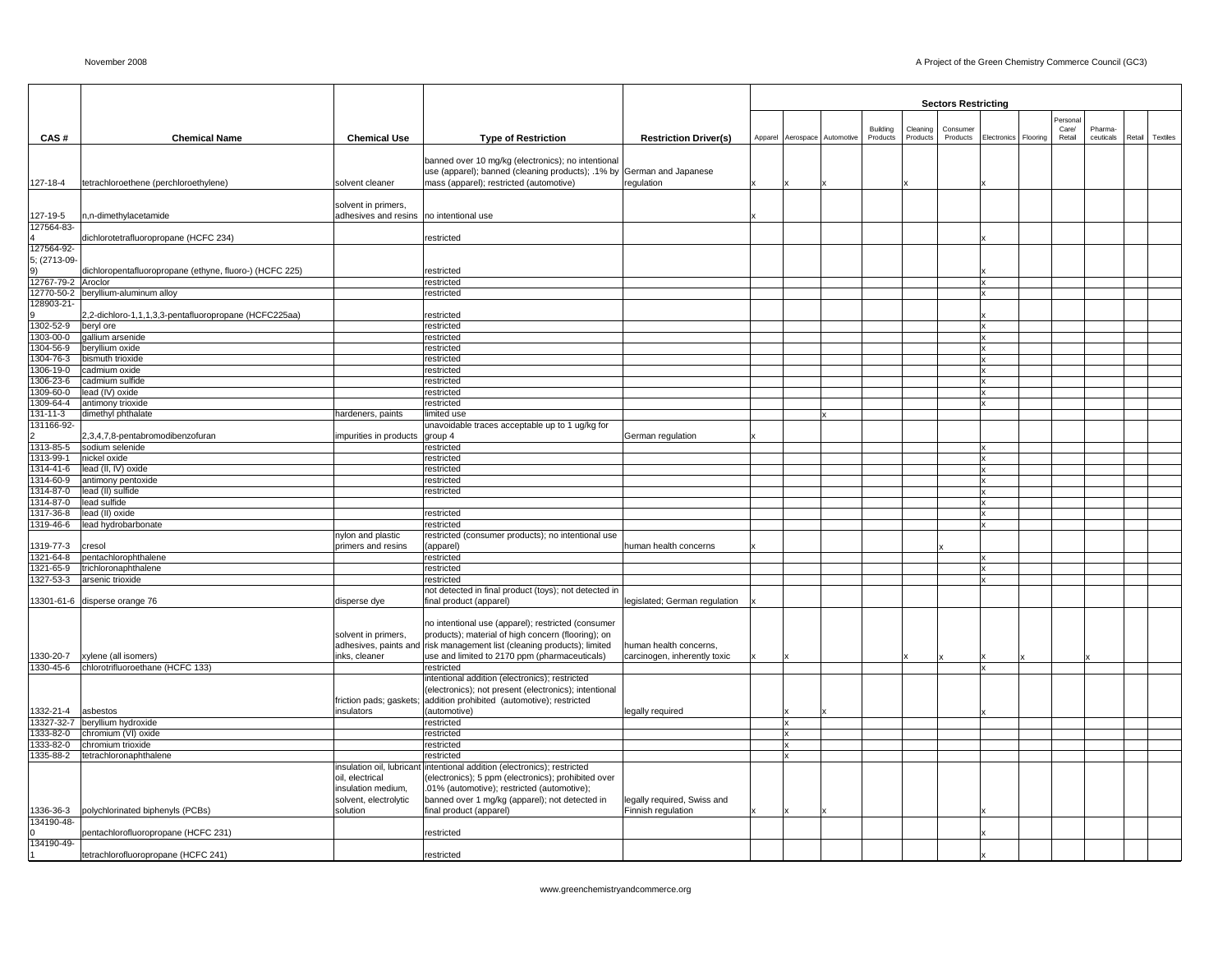|                       |                                                                   |                                    |                                                                      |                              |                              |          |          | <b>Sectors Restricting</b> |                    |          |                  |           |        |          |
|-----------------------|-------------------------------------------------------------------|------------------------------------|----------------------------------------------------------------------|------------------------------|------------------------------|----------|----------|----------------------------|--------------------|----------|------------------|-----------|--------|----------|
|                       |                                                                   |                                    |                                                                      |                              |                              | Building | Cleaning | Consumer                   |                    |          | Persona<br>Care/ | Pharma-   |        |          |
| CAS#                  | <b>Chemical Name</b>                                              | <b>Chemical Use</b>                | <b>Type of Restriction</b>                                           | <b>Restriction Driver(s)</b> | Apparel Aerospace Automotive | Products | Products | Products                   | <b>Electronics</b> | Flooring | Retail           | ceuticals | Retail | Textiles |
| 34190-50-             | chlorotetrafluoropropane (HCFC 244)                               |                                    | restricted                                                           |                              |                              |          |          |                            |                    |          |                  |           |        |          |
| 34190-51              |                                                                   |                                    |                                                                      |                              |                              |          |          |                            |                    |          |                  |           |        |          |
| 34190-52-             | trichlorofluoropropane (HCFC 251)                                 |                                    | restricted                                                           |                              |                              |          |          |                            |                    |          |                  |           |        |          |
|                       | dichlorodifluoropropane (HCFC 252)                                |                                    | restricted                                                           |                              |                              |          |          |                            |                    |          |                  |           |        |          |
| 134190-53-            |                                                                   |                                    |                                                                      |                              |                              |          |          |                            |                    |          |                  |           |        |          |
| 34190-54-             | chlorodifluoropropane (HCFC 262)                                  |                                    | restricted                                                           |                              |                              |          |          |                            |                    |          |                  |           |        |          |
|                       | chlorofluoropropane (HCFC 271)                                    |                                    | restricted                                                           |                              |                              |          |          |                            |                    |          |                  |           |        |          |
| 34237-31-             | pentachlorotrifluoropropane (CFC 213)                             |                                    | restricted                                                           |                              |                              |          |          |                            | xx                 |          |                  |           |        |          |
| 34237-32-             |                                                                   |                                    |                                                                      |                              |                              |          |          |                            |                    |          |                  |           |        |          |
|                       | tetrachlorofluoroethane (HCFC 121)                                |                                    | restricted                                                           |                              |                              |          |          |                            |                    |          |                  |           |        |          |
| 34237-35-             | hexachlorofluoropropane (HCFC 221)                                |                                    | restricted                                                           |                              |                              |          |          |                            |                    |          |                  |           |        |          |
| 34237-36-             |                                                                   |                                    |                                                                      |                              |                              |          |          |                            |                    |          |                  |           |        |          |
| 34237-37-             | pentachlorodifluoropropane (HCFC 222)                             |                                    | restricted                                                           |                              |                              |          |          |                            |                    |          |                  |           |        |          |
|                       | tetrachlorotrifluoropropane (HCFC 223)                            |                                    | restricted                                                           |                              |                              |          |          |                            |                    |          |                  |           |        |          |
| 34237-38-             |                                                                   |                                    |                                                                      |                              |                              |          |          |                            |                    |          |                  |           |        |          |
| 34237-39-             | trichlorotetrafluoropropane (HCFC 224)                            |                                    | restricted                                                           |                              |                              |          |          |                            |                    |          |                  |           |        |          |
|                       | tetrachlorodifluoropropane (HCFC 232)                             |                                    | restricted                                                           |                              |                              |          |          |                            |                    |          |                  |           |        |          |
| 34237-40-             | trichlorotrifluoropropane (HCFC 233)                              |                                    | restricted                                                           |                              |                              |          |          |                            |                    |          |                  |           |        |          |
| 34237-41-             |                                                                   |                                    |                                                                      |                              |                              |          |          |                            |                    |          |                  |           |        |          |
|                       | chloropentafluoropropane (HCFC 235)                               |                                    | restricted                                                           |                              |                              |          |          |                            |                    |          |                  |           |        |          |
| 34237-42-             | trichlorodifluoropropane (HCFC 242)                               |                                    | restricted                                                           |                              |                              |          |          |                            |                    |          |                  |           |        |          |
| 34237-43-             |                                                                   |                                    |                                                                      |                              |                              |          |          |                            |                    |          |                  |           |        |          |
|                       | dichlorotrifluoropropane (HCFC 243)                               |                                    | restricted                                                           |                              |                              |          |          |                            |                    |          |                  |           |        |          |
| 34237-44-             | chlorotrifluoropropane (HCFC 253)                                 |                                    | restricted                                                           |                              |                              |          |          |                            |                    |          |                  |           |        |          |
| 34237-45-             |                                                                   |                                    |                                                                      |                              |                              |          |          |                            |                    |          |                  |           |        |          |
| 34308-72-             | dichlorofluoropropane (HCFC 261)                                  |                                    | restricted                                                           |                              |                              |          |          |                            |                    |          |                  |           |        |          |
|                       | chlorohexafluoropropane (HCFC 226)                                |                                    | restricted                                                           |                              |                              |          |          |                            |                    |          |                  |           |        |          |
| 344-36-1              | lead hydroxidecarbonate                                           |                                    | restricted                                                           |                              |                              |          |          |                            | x                  |          |                  |           |        |          |
| 344-48-5<br>345401-87 | mercuric sulfide                                                  |                                    | restricted                                                           |                              |                              |          |          |                            |                    |          |                  |           |        |          |
|                       | heptachlorofluoropropane (CFC 211)                                |                                    | restricted                                                           |                              |                              |          |          |                            |                    |          |                  |           |        |          |
|                       | 3463-39-3 nickel carbonyl                                         |                                    | restricted                                                           |                              |                              |          |          |                            |                    |          |                  |           |        |          |
|                       | 3474-88-9 1,1-dichloro-1,2,2,3,3,-pentafluoropropane (HCFC 225cc) |                                    | restricted                                                           |                              |                              |          |          |                            | x                  |          |                  |           |        |          |
| 35229-48-             | 13510-49-1 beryllium sulfate                                      |                                    | restricted                                                           |                              |                              |          |          |                            |                    |          |                  |           |        |          |
|                       | brominated expoxy resin end capped with tribromophenol            | flame retardant                    | restricted                                                           |                              |                              |          |          |                            |                    |          |                  |           |        |          |
|                       | 3530-65-9 zinc chromate                                           | pigment                            | restricted (electronics); limited use (automotive)                   |                              |                              |          |          |                            |                    |          |                  |           |        |          |
| 35-88-6               | phenyl-b-napthylamine                                             | antioxidant                        | restricted                                                           |                              |                              |          |          |                            |                    |          |                  |           |        |          |
|                       | 3598-15-7 beryllium phosphate                                     |                                    | restricted                                                           |                              |                              |          |          |                            |                    |          |                  |           |        |          |
| 36013-79-             |                                                                   |                                    |                                                                      |                              |                              |          |          |                            |                    |          |                  |           |        |          |
|                       | 1,3-dichloro-1,1,2,3,3-pentafluoropropane (HCFC 225ea)            |                                    | restricted                                                           |                              |                              |          |          |                            |                    |          |                  |           |        |          |
|                       | 3654-09-6 decabromobiphenyl                                       | flame retardant                    | restricted                                                           |                              |                              |          |          |                            |                    |          |                  |           |        |          |
| 137-17-7              |                                                                   |                                    | not detected in final product (apparel); restricted<br>(electronics) | EU and China                 |                              |          |          |                            |                    |          |                  |           |        |          |
|                       | 2,4,5-trimethylaniline                                            | pigment/dye/colorant               |                                                                      |                              |                              |          |          |                            |                    |          |                  |           |        |          |
| 37-26-8               | thiram (TMTD)                                                     | paint, cleaning agents limited use |                                                                      |                              |                              |          |          |                            |                    |          |                  |           |        |          |
|                       | 3765-19-0 calcium chromate                                        |                                    | restricted                                                           |                              |                              |          |          |                            |                    |          |                  |           |        |          |
| 38495-42-             |                                                                   |                                    |                                                                      |                              |                              |          |          |                            |                    |          |                  |           |        |          |
| 39638-58-             | HFC-41-10mee - C5 H2 F10                                          |                                    | may not be used                                                      | <b>EU Directive</b>          |                              |          |          |                            |                    |          |                  |           |        |          |
|                       | brominated expoxy resin end capped with tribromophenol            | flame retardant                    | restricted                                                           |                              |                              |          |          |                            |                    |          |                  |           |        |          |
|                       |                                                                   |                                    | not detected in final product (apparel); restricted                  |                              |                              |          |          |                            |                    |          |                  |           |        |          |
| 139-65-1<br>140-88-5  | 4,4'-thiodianiline<br>ethyl acrylate                              | pigment/dye/colorant               | (electronics)<br>banned over 10 mg/kg                                |                              |                              |          |          |                            |                    |          |                  |           |        |          |
|                       |                                                                   |                                    |                                                                      |                              |                              |          |          |                            |                    |          |                  |           |        |          |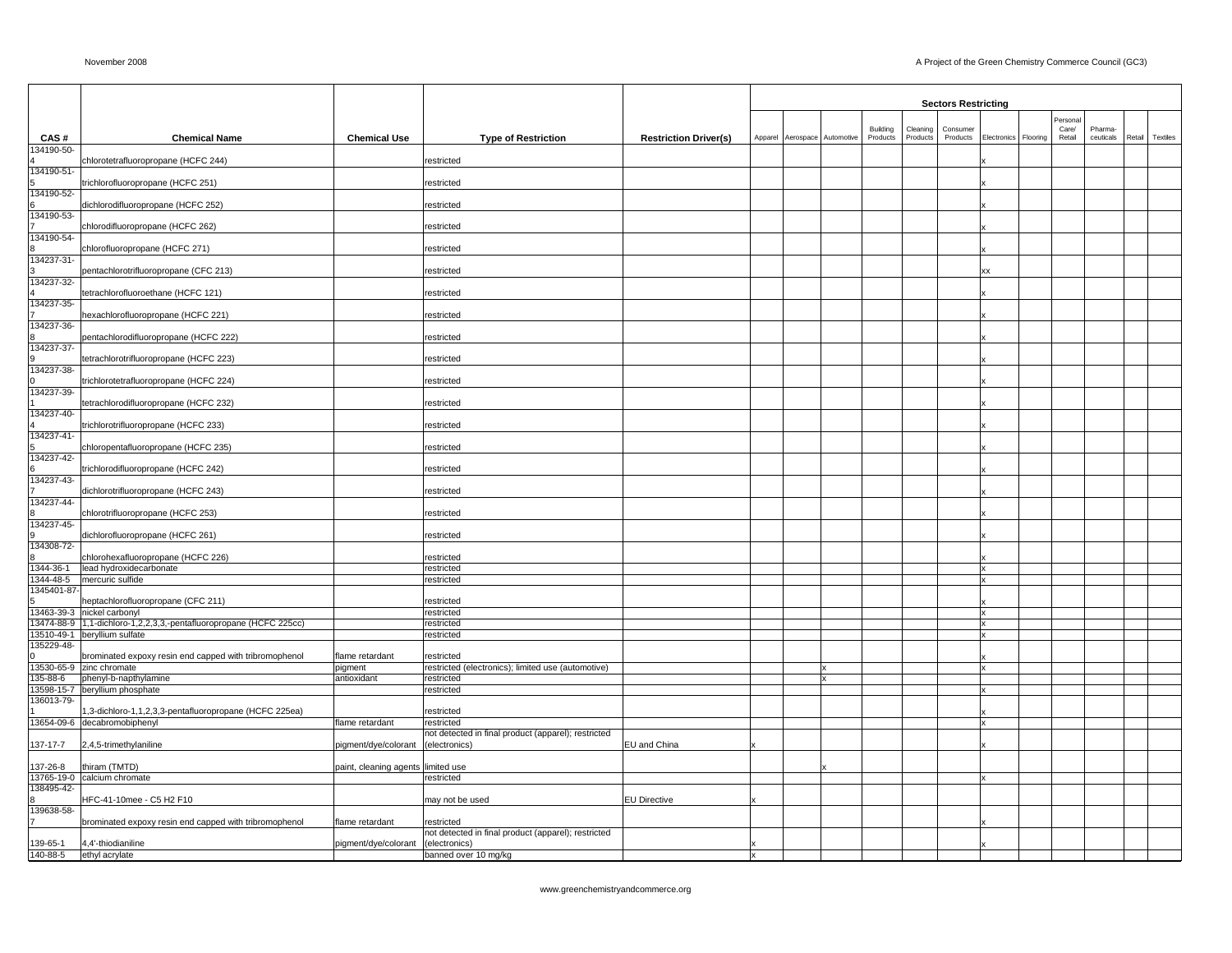|                          |                                                                      |                                                                                                                                                     |                                                                                                                                                                                                                                                                                                    |                              |                              |                                              | <b>Sectors Restricting</b> |                           |          |                 |                      |        |          |
|--------------------------|----------------------------------------------------------------------|-----------------------------------------------------------------------------------------------------------------------------------------------------|----------------------------------------------------------------------------------------------------------------------------------------------------------------------------------------------------------------------------------------------------------------------------------------------------|------------------------------|------------------------------|----------------------------------------------|----------------------------|---------------------------|----------|-----------------|----------------------|--------|----------|
|                          |                                                                      |                                                                                                                                                     |                                                                                                                                                                                                                                                                                                    |                              |                              |                                              |                            |                           |          | Persona         |                      |        |          |
| CAS#                     | <b>Chemical Name</b>                                                 | <b>Chemical Use</b>                                                                                                                                 | <b>Type of Restriction</b>                                                                                                                                                                                                                                                                         | <b>Restriction Driver(s)</b> | Apparel Aerospace Automotive | Building<br>Cleaning<br>Products<br>Products | Consumer<br>Products       | Electronics               | Flooring | Care/<br>Retail | Pharma-<br>ceuticals | Retail | Textiles |
| 141-32-2                 | butyl acrylate                                                       |                                                                                                                                                     | banned over 50 mg/kg                                                                                                                                                                                                                                                                               |                              |                              |                                              |                            |                           |          |                 |                      |        |          |
| 141-43-5                 | 2-Aminoethanol                                                       |                                                                                                                                                     | banned over 1000 mg/kg                                                                                                                                                                                                                                                                             |                              |                              |                                              |                            |                           |          |                 |                      |        |          |
|                          | 4275-57-1 bis(tributyltin) maleate                                   |                                                                                                                                                     | restricted                                                                                                                                                                                                                                                                                         |                              |                              |                                              |                            | $\mathbf{x}$              |          |                 |                      |        |          |
| 143-50-0                 | kepone (chlordecone)                                                 | pesticide                                                                                                                                           | not detected in final product                                                                                                                                                                                                                                                                      | Swiss and Finnish regulation |                              |                                              |                            |                           |          |                 |                      |        |          |
|                          | 461-22-9 tributyltin chloride<br>461-23-0 tributyltin bromide        |                                                                                                                                                     | restricted<br>restricted                                                                                                                                                                                                                                                                           |                              |                              |                                              |                            | X<br>x                    |          |                 |                      |        |          |
| 1461-25-2                | tetrabutyltin (TeBT)                                                 |                                                                                                                                                     | chemical of concern                                                                                                                                                                                                                                                                                | <b>OSPAR</b>                 |                              |                                              |                            |                           |          |                 |                      |        |          |
| 49-44-0                  | sodium formaldehyde sulfoxylated                                     |                                                                                                                                                     | black list with some exceptions                                                                                                                                                                                                                                                                    |                              |                              |                                              |                            |                           |          |                 |                      |        |          |
| 1511-62-2                | bromodigluoromethane and isomers (HBFCs)                             |                                                                                                                                                     | restricted                                                                                                                                                                                                                                                                                         |                              |                              |                                              |                            |                           |          |                 |                      |        |          |
|                          | 5432-85-6 sodium antimonate                                          |                                                                                                                                                     | restricted                                                                                                                                                                                                                                                                                         |                              |                              |                                              |                            | X                         |          |                 |                      |        |          |
| 1570-64-5                | chlorocresol (ortho-)                                                | cutting fluids                                                                                                                                      | limited use                                                                                                                                                                                                                                                                                        |                              |                              |                                              |                            |                           |          |                 |                      |        |          |
| 15739-80-7               | lead sulfate, sulphuric acid, lead salt                              |                                                                                                                                                     | restricted                                                                                                                                                                                                                                                                                         |                              |                              |                                              |                            | $\mathbf{x}$              |          |                 |                      |        |          |
|                          |                                                                      |                                                                                                                                                     | banned over 1,000 mg/kg (apparel); limited use                                                                                                                                                                                                                                                     |                              |                              |                                              |                            |                           |          |                 |                      |        |          |
| 1599-41-3                | 1589-47-5 2-methoxypropanol<br>trichloropentafluoropropane (CFC 215) | solvent                                                                                                                                             | (automotive)<br>restricted                                                                                                                                                                                                                                                                         |                              |                              |                                              |                            | x                         |          |                 |                      |        |          |
|                          | 1649-08-7 1,2-dichloro-1,1-difluoroethane (HCFC 132b)                |                                                                                                                                                     | restricted                                                                                                                                                                                                                                                                                         |                              |                              |                                              |                            | $\mathbf{x}$              |          |                 |                      |        |          |
|                          | 1694-09-03 acid violet 49                                            | dye                                                                                                                                                 | not detected in final product (toys)                                                                                                                                                                                                                                                               | legislated                   |                              |                                              |                            |                           |          |                 |                      |        |          |
| 171091-06-               |                                                                      |                                                                                                                                                     |                                                                                                                                                                                                                                                                                                    |                              |                              |                                              |                            |                           |          |                 |                      |        |          |
|                          | dibromo-styrene grafted p p                                          | flame retardant                                                                                                                                     | restricted                                                                                                                                                                                                                                                                                         |                              |                              |                                              |                            |                           |          |                 |                      |        |          |
|                          |                                                                      |                                                                                                                                                     | restricted; on both restricted and limited use lists                                                                                                                                                                                                                                               |                              |                              |                                              |                            |                           |          |                 |                      |        |          |
| 1717-00-6                | 1,1-dichloro-1-fluoroethane (HCFC-141b)                              |                                                                                                                                                     | depending on application (automotive)                                                                                                                                                                                                                                                              |                              |                              |                                              |                            |                           |          |                 |                      |        |          |
| 1717-00-6;<br>(25167-88- |                                                                      | cooling agent, blowing                                                                                                                              |                                                                                                                                                                                                                                                                                                    |                              |                              |                                              |                            |                           |          |                 |                      |        |          |
| 8)                       | dichlorofluoroethane (HCFC 141)                                      | agent, solvent                                                                                                                                      | restricted                                                                                                                                                                                                                                                                                         |                              |                              |                                              |                            |                           |          |                 |                      |        |          |
|                          |                                                                      |                                                                                                                                                     |                                                                                                                                                                                                                                                                                                    |                              |                              |                                              |                            |                           |          |                 |                      |        |          |
| 1746-01-6                | 2,3,7,8-tetrachlorodibenzo-p-dioxin                                  | impurities in products                                                                                                                              | unavoidable traces acceptable up to 1 ug/kg;                                                                                                                                                                                                                                                       | German regulation            |                              |                                              |                            |                           |          |                 |                      |        |          |
| 1803-12-9                | triphenyltin N,N'-dimethyldithiocarbonate                            |                                                                                                                                                     | restricted                                                                                                                                                                                                                                                                                         |                              |                              |                                              |                            | X                         |          |                 |                      |        |          |
| 1842-05-3                | 1,1-dichloro-1,2-difluoroethane (HCFC 132c)                          |                                                                                                                                                     | restricted                                                                                                                                                                                                                                                                                         |                              |                              |                                              |                            | $\mathbf x$               |          |                 |                      |        |          |
|                          |                                                                      | absorption<br>refrigerators in<br>motorcaravans; anti-<br>corrosion coatings for                                                                    |                                                                                                                                                                                                                                                                                                    |                              |                              |                                              |                            |                           |          |                 |                      |        |          |
|                          |                                                                      | metal parts; chromium<br>pigments; residues<br>from dying and<br>leather tanning; ink;<br>catalyst; adhesion<br>enhancement;<br>anodizing, primers, | above 1000 ppm or intentional addition<br>(electronics); not present in metal applications,<br>1000 ppm in non-metallic applications<br>(electronics); prohibited over .01% (automotive);<br>not detected (apparel); limited use (automotive);<br>not detected in natural leather; not detected in | RoHS compliance; legally     |                              |                                              |                            |                           |          |                 |                      |        |          |
|                          | 18540-29-9 hexavalent chromium/hexavalent chromium compounds         | surface treatment                                                                                                                                   | metal parts (apparel)                                                                                                                                                                                                                                                                              | required; German regulation  |                              |                                              |                            |                           |          |                 |                      |        |          |
| 1901-42-5                | paraquat                                                             | pesticide                                                                                                                                           | not detected in final product                                                                                                                                                                                                                                                                      |                              |                              |                                              |                            |                           |          |                 |                      |        |          |
|                          | 19186-97-1 tris(tribromo-neopentyl) phosphate                        | flame retardant                                                                                                                                     | restricted                                                                                                                                                                                                                                                                                         |                              |                              |                                              |                            | x                         |          |                 |                      |        |          |
| 1937-37-7                | direct black                                                         | dye                                                                                                                                                 | not detected in final product<br>unavoidable traces acceptable up to 5 ug/kg for                                                                                                                                                                                                                   |                              |                              |                                              |                            |                           |          |                 |                      |        |          |
|                          | 9408-74-3 1,2,3,7,8,9-hexachlorodibenzo-p-dioxin                     | impurities in products                                                                                                                              | sum of groups 1 & 2                                                                                                                                                                                                                                                                                | German regulation            |                              |                                              |                            |                           |          |                 |                      |        |          |
|                          | 1983-10-4 tributyltin fluoride                                       |                                                                                                                                                     | restricted                                                                                                                                                                                                                                                                                         |                              |                              |                                              |                            | $\boldsymbol{\mathsf{x}}$ |          |                 |                      |        |          |
| 2050-47-7                | dibromobiphenylether                                                 | flame retardant                                                                                                                                     | restricted                                                                                                                                                                                                                                                                                         |                              |                              |                                              |                            | x                         |          |                 |                      |        |          |
|                          | 2052-07-5 2-bromobiphenyl                                            | flame retardant                                                                                                                                     | restricted                                                                                                                                                                                                                                                                                         |                              |                              |                                              |                            | $\mathbf{x}$              |          |                 |                      |        |          |
|                          | 20566-35-2 2-hydroxyl-propyl-2-(2-hydroxyl-ethoxy)-ethyl-TBP         | flame retardant                                                                                                                                     | restricted                                                                                                                                                                                                                                                                                         |                              |                              |                                              |                            | x                         |          |                 |                      |        |          |
| 2113-57-7                | 3-bromobiphenyl                                                      | flame retardant                                                                                                                                     | restricted                                                                                                                                                                                                                                                                                         |                              |                              |                                              |                            | x                         |          |                 |                      |        |          |
| 2155-70-6                | tributyltin methacrylate                                             |                                                                                                                                                     | restricted                                                                                                                                                                                                                                                                                         |                              |                              |                                              |                            | $\mathbf{x}$              |          |                 |                      |        |          |
|                          | 21850-44-2 TBBA-(2,3-dibromo-propyl-ether)                           | flame retardant                                                                                                                                     | restricted                                                                                                                                                                                                                                                                                         |                              |                              |                                              |                            | x                         |          |                 |                      |        |          |
| 2234-13-1                | 21908-53-2 mercuric (II) oxide<br>octachlorophthalene                |                                                                                                                                                     | restricted                                                                                                                                                                                                                                                                                         |                              |                              |                                              |                            | x<br>$\mathbf{x}$         |          |                 |                      |        |          |
| 2268-46-4                | 1,1,1,3-tetrachlorotetrafluoropropane                                |                                                                                                                                                     | restricted<br>restricted                                                                                                                                                                                                                                                                           |                              |                              |                                              |                            | X                         |          |                 |                      |        |          |
|                          | 23355-64-8 disperse brown 1                                          | disperse dye                                                                                                                                        | not detected in final product                                                                                                                                                                                                                                                                      |                              |                              |                                              |                            |                           |          |                 |                      |        |          |
| 23355-68-3 brown 1       |                                                                      |                                                                                                                                                     | black list with some exceptions                                                                                                                                                                                                                                                                    |                              |                              |                                              |                            |                           |          |                 |                      |        |          |
|                          | 2354-06-5 pentachlorotrifluoropropane (CFC 213)                      |                                                                                                                                                     | restricted                                                                                                                                                                                                                                                                                         |                              |                              |                                              |                            | x                         |          |                 |                      |        |          |
|                          |                                                                      |                                                                                                                                                     | not detected in final product (apparel); subject to                                                                                                                                                                                                                                                |                              |                              |                                              |                            |                           |          |                 |                      |        |          |
| 2385-85-5                | mirex                                                                | pesticide                                                                                                                                           | total prohibition (consumer products)                                                                                                                                                                                                                                                              | Finnish regulation, Canada   |                              |                                              |                            |                           |          |                 |                      |        |          |
|                          | 2475-45-8 disperse blue 1                                            | disperse dye                                                                                                                                        | not detected in final product (apparel) (toys)                                                                                                                                                                                                                                                     | legislated, EU and China     |                              |                                              |                            |                           |          |                 |                      |        |          |
|                          | 2475-46-9 disperse blue 3                                            | disperse dve                                                                                                                                        | not detected in final product (apparel) (toys)                                                                                                                                                                                                                                                     | legislated                   |                              |                                              |                            |                           |          |                 |                      |        |          |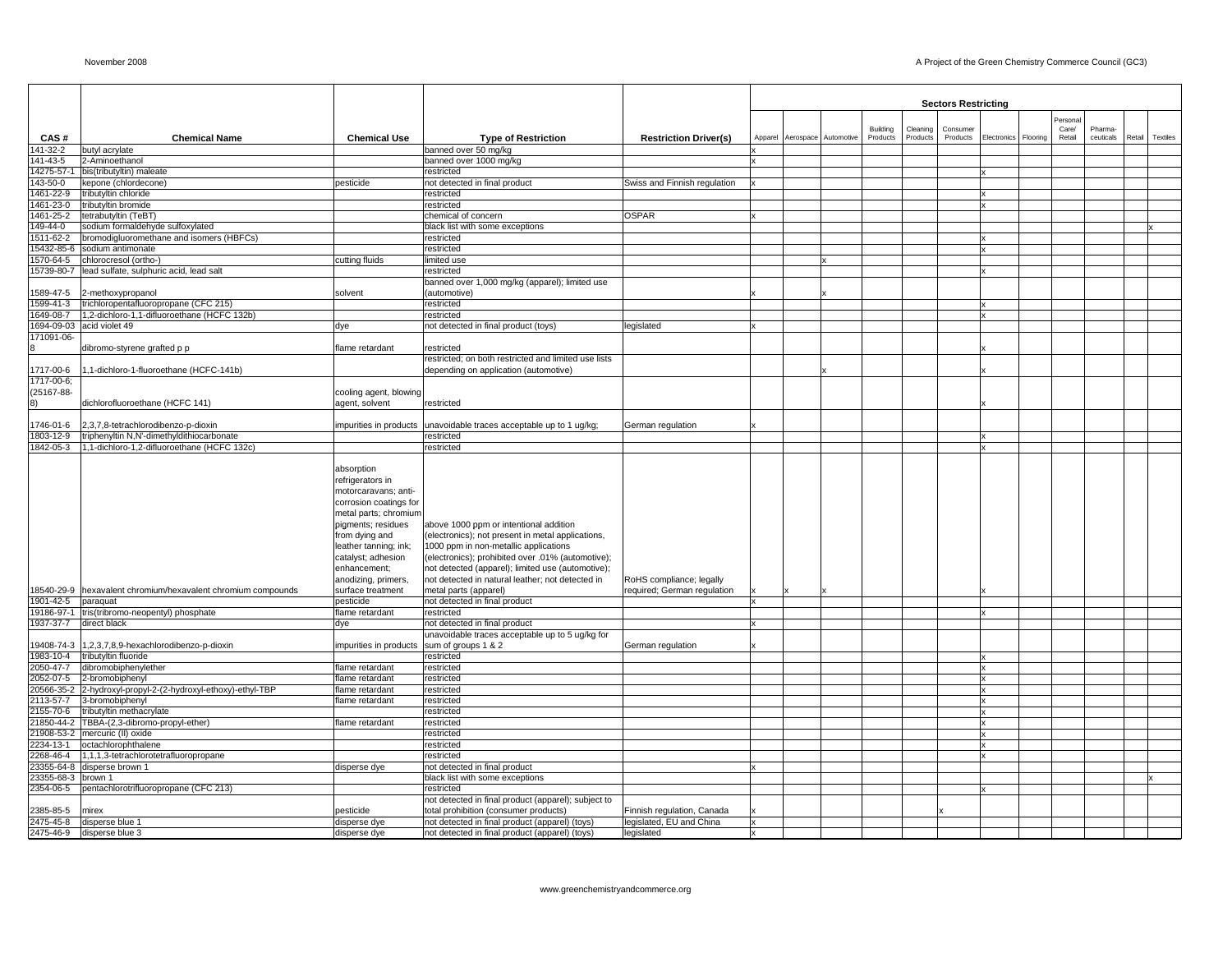|                       |                                                                              |                               |                                                                                 |                               |              |                              |          |          | <b>Sectors Restricting</b> |                      |          |           |        |          |
|-----------------------|------------------------------------------------------------------------------|-------------------------------|---------------------------------------------------------------------------------|-------------------------------|--------------|------------------------------|----------|----------|----------------------------|----------------------|----------|-----------|--------|----------|
|                       |                                                                              |                               |                                                                                 |                               |              |                              |          |          |                            |                      | Personal |           |        |          |
|                       |                                                                              |                               |                                                                                 |                               |              |                              | Building | Cleaning | Consumer                   |                      | Care/    | Pharma    |        |          |
| CAS#<br>25154-52-3    | <b>Chemical Name</b>                                                         | <b>Chemical Use</b>           | <b>Type of Restriction</b>                                                      | <b>Restriction Driver(s)</b>  |              | Apparel Aerospace Automotive | Products | Products | Products                   | Electronics Flooring | Retail   | ceuticals | Retail | Textiles |
| (84852-15-            |                                                                              |                               | chemical of concern (apparel); restricted                                       |                               |              |                              |          |          |                            |                      |          |           |        |          |
| 3)                    | nonylphenol                                                                  | used ethoxylated              | (automotive)                                                                    | European Union                |              |                              |          |          |                            |                      |          |           |        |          |
|                       | 25167-83-3 tetrachlorophenol (TeCP), salts and compounds of TeCP             | pesticide                     | not detected in final product                                                   | Swiss and Finnish regulation  |              |                              |          |          |                            |                      |          |           |        |          |
|                       | 25322-68-3 polyethylene glycol<br>25327-89-3 TBBA-bis -(allyl-ether)         | flame retardant               | black list with some exceptions<br>restricted                                   |                               |              |                              |          |          |                            |                      |          |           |        |          |
|                       | 25357-79-3 TBPA Na salt                                                      | flame retardant               | restricted                                                                      |                               |              |                              |          |          |                            |                      |          |           |        |          |
|                       | 25496-72-4 9-octadecenoic acid (9Z), monoester with 1,2,3-popanetriol        |                               | black list with some exceptions                                                 |                               |              |                              |          |          |                            |                      |          |           |        |          |
|                       | 25497-29-4 1-chloro-1,2-difluoroethane (HCFC 142a)                           |                               | restricted                                                                      |                               |              |                              |          |          |                            |                      |          |           |        |          |
|                       | 2551-62-4 sulphur hexafluoride - SF6<br>2581-69-3 disperse orange 1          | tire inflation systems        | may not be used<br>not detected in final product                                | <b>EU Directive</b>           |              |                              |          |          |                            |                      |          |           |        |          |
|                       | 25915-78-0 dichlorodifluoroethane (HCFC 132)                                 | disperse dye                  | restricted                                                                      |                               |              |                              |          |          |                            |                      |          |           |        |          |
| 2602-46-2 direct blue |                                                                              | dye                           | not detected in final product                                                   |                               |              |                              |          |          |                            |                      |          |           |        |          |
|                       | 26040-51-7 bis(2-ethlhexyl)tetrabromo-phthalate                              | flame retardant               | restricted                                                                      |                               |              |                              |          |          |                            |                      |          |           |        |          |
|                       | 26140-60-3 Terphenyls                                                        |                               | restricted<br>50 mg/kg (apparel); limited use (automotive); 15                  |                               |              |                              |          |          |                            |                      |          |           |        |          |
|                       | 26172-55-4 sensitizing isothiazolinones                                      | biocide, aqueous<br>solutions | mg/kg sum total (toys)                                                          | legislated                    |              |                              |          |          |                            |                      |          |           |        |          |
|                       |                                                                              |                               | black list with some exceptions (textiles); not                                 |                               |              |                              |          |          |                            |                      |          |           |        |          |
|                       | 2634-33-5 1,2 benzisothianzolin-3-one                                        | preservative                  | detected in final product (toys)                                                | legislated                    |              |                              |          |          |                            |                      |          |           |        |          |
|                       | 26377-33-3 disperse blue 301                                                 | disperse dye                  | black list with some exceptions                                                 |                               |              |                              |          |          |                            |                      |          |           |        |          |
| 26761-40-0;           | 26530-20-1 sensitizing isothiazolinones                                      | biocide                       | 50 mg/kg<br>sum total of all phthalic acid esters not detected                  |                               |              |                              |          |          |                            |                      |          |           |        |          |
|                       | 68515-49-1 di-iso-decyl phthalate (DIDP)                                     | plasticizer                   | (toys); restricted (electronics)                                                | legislated                    |              |                              |          |          |                            |                      |          |           |        |          |
|                       | 26762-91-4 tribromo-phenyl-allyl-ether, uspecified                           | flame retardant               | restricted                                                                      |                               |              |                              |          |          |                            |                      |          |           |        |          |
|                       |                                                                              |                               | 50 mg/kg (apparel); limited use (automotive); 15                                |                               |              |                              |          |          |                            |                      |          |           |        |          |
|                       | 2682-20-4 sensitizing isothiazolinones                                       | biocide, cutting fluids       | mg/kg sum total (toys)                                                          | legislated                    |              |                              |          |          |                            |                      |          |           |        |          |
| 27154-33-2;           | 27152-57-4 calcium arsenite                                                  |                               | restricted                                                                      |                               |              |                              |          |          |                            |                      |          |           |        |          |
| (134237-34-           |                                                                              |                               |                                                                                 |                               |              |                              |          |          |                            |                      |          |           |        |          |
| 6)                    | trichlorofluoromethane (HCFC 131)                                            |                               | restricted                                                                      |                               |              |                              |          |          |                            |                      |          |           |        |          |
|                       |                                                                              |                               | chemical of concern (apparel); restricted                                       |                               |              |                              |          |          |                            |                      |          |           |        |          |
|                       | 27193-28-8 octaphenol                                                        | used ethoxylated              | (automotive)                                                                    | European Union                |              |                              |          |          |                            |                      |          |           |        |          |
|                       | 27323-18-8 Kanechlor 500<br>27753-52-2 nonabromobiphenyl                     | flame retardant               | restricted                                                                      |                               |              |                              |          |          |                            |                      |          |           |        |          |
|                       | 2778-42-9   tetramethylxylene diisocyanate (TMXDI)                           |                               |                                                                                 |                               |              |                              |          |          |                            |                      |          |           |        |          |
|                       |                                                                              |                               | banned over 1 mg/kg (apparel); banned (cleaning                                 |                               |              |                              |          |          |                            |                      |          |           |        |          |
| 2795-39-3             | perflurooctane sulfonate (PFOS)                                              |                               | products)                                                                       |                               |              |                              |          |          |                            |                      |          |           |        |          |
|                       | 2832-40-8 disperse yellow 3                                                  | disperse dye                  | not detected in final product (apparel) (toys)                                  | legislated; German regulation |              |                              |          |          |                            |                      |          |           |        |          |
|                       | 2837-89-0 2-chloro-1,1,1,2-tetrafluoroethane<br>28553-12-0 disperse blue 301 | disperse dye                  | restricted<br>black list with some exceptions                                   |                               |              |                              |          |          |                            |                      |          |           |        |          |
|                       |                                                                              |                               | banned over 1000 mg/kg total phthalate (apparel);                               |                               |              |                              |          |          |                            |                      |          |           |        |          |
| 28553-12-0:           |                                                                              |                               | sum total of all phthalic acid esters not detected                              |                               |              |                              |          |          |                            |                      |          |           |        |          |
|                       | 68515-48-0 di-iso-nonyl phthalate (DINP)                                     | plasticizer                   | (toys); restricted (electronics)                                                | legislated                    |              |                              |          |          |                            |                      |          |           |        |          |
| 2872-52-8             | 2872-48-2 disperse red 11<br>disperse red 1                                  | disperse dye<br>disperse dye  | not detected in final product<br>not detected in final product (apparel) (toys) | legislated; German regulation |              |                              |          |          |                            |                      |          |           |        |          |
|                       | 28906-13-0 TBBA carbonate oligomer                                           | flame retardant               | restricted                                                                      |                               |              |                              |          |          |                            |                      |          |           |        |          |
|                       | 29255-31-0 tetrachlorotetrafluoropropane (CFC 214)                           |                               | restricted                                                                      |                               |              |                              |          |          |                            |                      |          |           |        |          |
| 297-78-9              | telodrin                                                                     | pesticide                     | not detected in final product                                                   | Swiss and Finnish regulation  |              |                              |          |          |                            |                      |          |           |        |          |
| 298-00-0              | methyl parathion                                                             | pesticide                     | not detected in final product                                                   |                               |              |                              |          |          |                            |                      |          |           |        |          |
| 301-04-2<br>302-01-2  | lead acetate<br>hydrazine                                                    | propellant                    | restricted                                                                      |                               |              |                              |          |          |                            |                      |          |           |        |          |
|                       | 30496-13-0 TBBA, unspecified                                                 | flame retardant               | restricted                                                                      |                               |              |                              |          |          |                            |                      |          |           |        |          |
|                       | 3064-70-8 methane, sulfonylbis.                                              |                               | black list with some exceptions                                                 |                               |              |                              |          |          |                            |                      |          |           |        |          |
| 306-83-2              | 2,2-dichloro-1,1,1-trifluoroethane                                           |                               | restricted                                                                      |                               |              |                              |          |          |                            |                      |          |           |        |          |
| $309 - 00 - 2$        | aldrin                                                                       | pesticide                     | not detected in final product                                                   | Swiss and Finnish regulation  |              |                              |          |          |                            |                      |          |           |        |          |
|                       | 3090-36-6 tributyltin laurate<br>31454-48-5 tetrabromo-chyclo-octane         | flame retardant               | restricted<br>restricted                                                        |                               |              |                              |          |          |                            |                      |          |           |        |          |
|                       | 31482-56-1 disperse orange 25                                                | disperse dye                  | black list with some exceptions                                                 |                               |              |                              |          |          |                            |                      |          |           |        |          |
|                       | 31732-71-5 bis(tributyltin)2,3-dibromosuccinate                              |                               | restricted                                                                      |                               |              |                              |          |          |                            |                      |          |           |        |          |
|                       | 31780-26-4 poly-dibromo-styrene                                              | flame retardant               | restricted                                                                      |                               |              |                              |          |          |                            |                      |          |           |        |          |
|                       | 3179-89-3 disperse red 17<br>3179-90-6 disperse blue 7                       | disperse dye                  | not detected in final product                                                   |                               | $\mathbf{x}$ |                              |          |          |                            |                      |          |           |        |          |
|                       | 3182-26-1 hexachlorodifluoropropane (CFC 212)                                | disperse dye                  | not detected in final product<br>restricted                                     |                               |              |                              |          |          |                            |                      |          |           |        |          |
|                       | 3194-55-6 hexabromocyclododecane (HBCD), unspecified                         | flame retardant               | restricted                                                                      |                               |              |                              |          |          |                            |                      |          |           |        |          |
|                       | 3234-02-4 2,3-dibromo-2-butene-1,4-diol                                      | flame retardant               | restricted                                                                      |                               |              |                              |          |          |                            |                      |          |           |        |          |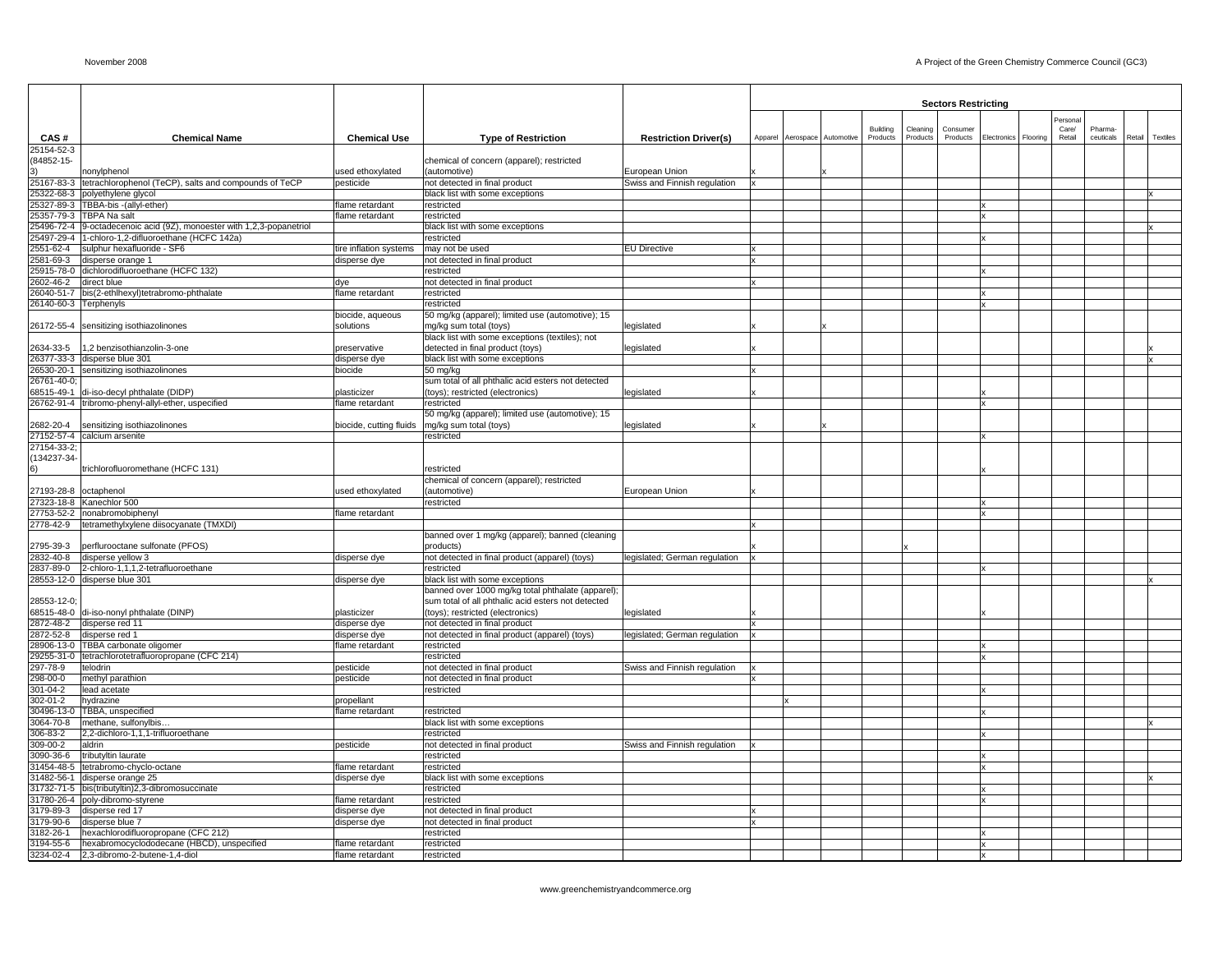|                        |                                                                          |                                          |                                                                                                       |                                   |   |                              |          |          | <b>Sectors Restricting</b> |                              |        |           |                 |
|------------------------|--------------------------------------------------------------------------|------------------------------------------|-------------------------------------------------------------------------------------------------------|-----------------------------------|---|------------------------------|----------|----------|----------------------------|------------------------------|--------|-----------|-----------------|
|                        |                                                                          |                                          |                                                                                                       |                                   |   |                              |          |          |                            |                              | ersona |           |                 |
|                        |                                                                          |                                          |                                                                                                       |                                   |   |                              | Building | Cleaning | Consumer                   |                              | Care/  | Pharma    |                 |
| CAS#                   | Chemical Name                                                            | <b>Chemical Use</b>                      | <b>Type of Restriction</b>                                                                            | <b>Restriction Driver(s)</b>      |   | Apparel Aerospace Automotive | Products | Products | Products                   | Electronics Flooring         | Retail | ceuticals | Retail Textiles |
|                        |                                                                          |                                          | banned over 50 mg/kg (apparel); restricted<br>(electronics); restricted (automotive); restricted      |                                   |   |                              |          |          |                            |                              |        |           |                 |
|                        |                                                                          |                                          | over 1000 mg/kg (toys); prohibited over .01%                                                          | legislated, legally regulated, EU |   |                              |          |          |                            |                              |        |           |                 |
|                        | 32534-81-9 pentabromobiphenyl ether                                      | lame retardant                           | (automotive); may not be used (apparel)                                                               | Directive                         |   |                              |          |          |                            |                              |        |           |                 |
|                        |                                                                          |                                          | restricted over 1000 mg/kg (toys); prohibited over                                                    |                                   |   |                              |          |          |                            |                              |        |           |                 |
|                        |                                                                          |                                          | .01% (automotive); may not be used (apparel);                                                         | legislated; legally regulated; EU |   |                              |          |          |                            |                              |        |           |                 |
|                        | 32536-52-0 octabromodiphenyl ether (OctaBDE)                             | flame retardant                          | restricted (automotive)                                                                               | Directive                         |   |                              |          |          |                            |                              |        |           |                 |
|                        | 32588-76-4 N, N'-ethylen-bis(tetrabromo-phthalimide)                     | flame retardant                          | restricted                                                                                            |                                   |   |                              |          |          |                            | x                            |        |           |                 |
|                        | 1,2,3,4,6,7,8,9-octachlorodibenzo-p-dioxin                               |                                          | unavoidable traces acceptable up to 100 ug/kg for                                                     |                                   |   |                              |          |          |                            |                              |        |           |                 |
| 3268-87-9<br>3278-89-5 | 2,4,6-tribromo-phenyl-alltl-ether                                        | impurities in products<br>lame retardant | sum of groups 1, 2, and 3<br>restricted                                                               | German regulation                 |   |                              |          |          |                            |                              |        |           |                 |
|                        | 32844-27-2 TBBA-bisphenol A-phosgene polymer                             | flame retardant                          | restricted                                                                                            |                                   |   |                              |          |          |                            | $\mathbf{x}$                 |        |           |                 |
|                        | 3296-90-0 dibromo-neopentyl-glycol                                       | lame retardant                           | restricted                                                                                            |                                   |   |                              |          |          |                            | x                            |        |           |                 |
| 3322-93-8              | 1,2-dibromo-4-(1,2 dibromo-methyl)-cyclo-hexane                          | flame retardant                          | restricted                                                                                            |                                   |   |                              |          |          |                            | $\mathbf{x}$                 |        |           |                 |
| 3333-67-3              | nickel carbonate                                                         |                                          | restricted                                                                                            |                                   |   |                              |          |          |                            | x                            |        |           |                 |
|                        | 33631-63-9 mercuric chloride                                             |                                          | restricted                                                                                            |                                   |   |                              |          |          |                            | $\mathbf{x}$                 |        |           |                 |
|                        |                                                                          |                                          | restricted (consumer products); chemical of                                                           |                                   |   |                              |          |          |                            |                              |        |           |                 |
|                        |                                                                          |                                          | concern (apparel); on risk management list<br>(cleaning products); prohibited for use in plastic      |                                   |   |                              |          |          |                            |                              |        |           |                 |
|                        |                                                                          |                                          | articles and clothing but used in cosmetics                                                           | human health concerns;            |   |                              |          |          |                            |                              |        |           |                 |
| 3380-34-5              | triclosan                                                                |                                          | (personal care products/retail); not used (retail)                                                    | <b>OSPAR</b>                      |   |                              |          |          |                            |                              |        |           |                 |
| 338-75-0               | 2,3-dichloro-1,1,1-trifluoropropane                                      |                                          | restricted                                                                                            |                                   |   |                              |          |          |                            | X                            |        |           |                 |
|                        | 34077-87-7 dichlorotrifluoroethane (HCFC 123)                            |                                          | restricted                                                                                            |                                   |   |                              |          |          |                            | $\mathbf{x}$                 |        |           |                 |
|                        | 3424-82-6 o.p-dichlorodipheyldichloroethylene (o.p-DDE)                  | pesticide                                | not detected in final product                                                                         |                                   |   |                              |          |          |                            |                              |        |           |                 |
|                        | 34375-28-5 2(hydroxymethyl)aminoethenol                                  |                                          | black list with some exceptions                                                                       |                                   |   |                              |          |          |                            |                              |        |           |                 |
| 353-59-3               | bromochlorodifluoromethane (Halon 1211)                                  | fire retardant                           | restricted                                                                                            |                                   |   |                              |          |          |                            | $\mathbf{x}$                 |        |           |                 |
| 354-11-0               | 1,1,1,2-tetrachloro-2-fluoroethane (HCFC 121a)                           |                                          | restricted                                                                                            |                                   |   |                              |          |          |                            | $\mathbf{x}$                 |        |           |                 |
| 354-14-3<br>354-21-2   | 1,1,2,2-tetrachloro-1-fluoroethane<br>1,2,2-trichloro-1,1-difluoroethane |                                          | restricted<br>restricted                                                                              |                                   |   |                              |          |          |                            | $\mathbf x$<br>X             |        |           |                 |
| 354-23-4               | 1,2-dichloro-1,1,2-trifluoroethane (HCFC-123a)                           |                                          | restricted                                                                                            |                                   |   |                              |          |          |                            | x                            |        |           |                 |
|                        |                                                                          |                                          |                                                                                                       |                                   |   |                              |          |          |                            |                              |        |           |                 |
| 354-25-6               | 1-chloro-1,1,2,2-tetrafluoroethane (HCFC 124a)                           |                                          | restricted (electronics); may not be used (apparel) EU Directive                                      |                                   |   |                              |          |          |                            |                              |        |           |                 |
| 354-56-3               | pentachlorofluoroethane (CFC 111)                                        |                                          | restricted                                                                                            |                                   |   |                              |          |          |                            | $\mathbf{x}$                 |        |           |                 |
| 354-58-5               | trichlorotrigluoroethane (CFC 113)                                       |                                          | restricted                                                                                            |                                   |   |                              |          |          |                            | x                            |        |           |                 |
| 355-25-9               | perfluorobutane - C4 F10                                                 |                                          | may not be used                                                                                       | <b>EU Directive</b>               |   |                              |          |          |                            |                              |        |           |                 |
| 355-42-0               | perfluorohexane - C6 F14                                                 |                                          | may not be used                                                                                       | <b>EU Directive</b>               |   |                              |          |          |                            |                              |        |           |                 |
|                        | 35822-46-9 1,2,3,4,6,7,8-heptachlorodibenzo-p-dioxin                     |                                          | unavoidable traces acceptable up to 100 ug/kg for<br>impurities in products sum of groups 1, 2, and 3 | German regulation                 |   |                              |          |          |                            |                              |        |           |                 |
| 359-28-4               | 1-fluoro-1,2,2-trichlorethane                                            |                                          | restricted                                                                                            |                                   |   |                              |          |          |                            | X                            |        |           |                 |
| 359-35-3               | HFC-134 - C2 H2 F4                                                       |                                          | may not be used                                                                                       | <b>EU Directive</b>               |   |                              |          |          |                            |                              |        |           |                 |
| 3618-73-3              | disperse blue 79 methoxy                                                 | disperse dye                             | black list with some exceptions                                                                       |                                   |   |                              |          |          |                            |                              |        |           |                 |
|                        | 36355-01-8 hexabromo-1,1'-biphenyl                                       | flame retardant                          | restricted                                                                                            |                                   |   |                              |          |          |                            | $\mathbf{x}$                 |        |           |                 |
|                        | 36483-57-5 tribromo-neopentyl-alcohol                                    | flame retardant                          | restricted                                                                                            |                                   |   |                              |          |          |                            | X                            |        |           |                 |
|                        | 36483-60-0 hexabromobiphenylether                                        | flame retardant                          | restricted                                                                                            |                                   |   |                              |          |          |                            | <b>x</b>                     |        |           |                 |
| 3687-31-8<br>373-02-4  | lead arsenate<br>nickel acetate                                          |                                          | restricted<br>restricted                                                                              |                                   |   |                              |          |          |                            | $\mathbf{x}$<br>$\mathbf{x}$ |        |           |                 |
| 3761-53-3              | acid red 26                                                              | dye                                      | not detected in final product (apparel) (toys)                                                        | legislated                        |   |                              |          |          |                            |                              |        |           |                 |
|                        | 37853-59-1 1,2-bix(2,4,6-tribromo-phenoxy) ethane                        | flame retardant                          | restricted                                                                                            |                                   |   |                              |          |          |                            | X                            |        |           |                 |
|                        | 37853-61-5 TBBA-dimethyl-ether                                           | flame retardant                          | restricted                                                                                            |                                   |   |                              |          |          |                            | x                            |        |           |                 |
| 379-52-2               | triphenyltin fluoride                                                    |                                          | restricted                                                                                            |                                   |   |                              |          |          |                            | x                            |        |           |                 |
| 3825-26-1              | perfluorooctanoic acid, ammonium salt (PFOA)                             |                                          | banned over 1 mg/kg                                                                                   |                                   |   |                              |          |          |                            |                              |        |           |                 |
|                        | 38521-51-6 pentabromo-benzyl bromide                                     | flame retardant                          | restricted                                                                                            |                                   |   |                              |          |          |                            | x                            |        |           |                 |
|                        | 3860-63-7 disperse blue 26                                               | disperse dye                             | not detected in final product                                                                         |                                   |   |                              |          |          |                            |                              |        |           |                 |
|                        |                                                                          |                                          | unavoidable traces acceptable up to 100 ug/kg for                                                     |                                   |   |                              |          |          |                            |                              |        |           |                 |
|                        | 39001-02-0 1.2,3,4,6,7,8,9-octachlorodibenzofuran                        |                                          | impurities in products sum of groups 1, 2, and 3<br>unavoidable traces acceptable up to 5 ug/kg for   | German regulation                 |   |                              |          |          |                            |                              |        |           |                 |
|                        | 39227-28-6 1,2,3,4,7,8-hexachlorodibenzo-p-dioxin                        | impurities in products                   | sum of groups 1 & 2                                                                                   | German regulation                 |   |                              |          |          |                            |                              |        |           |                 |
|                        | 39635-79-5 tetrabromo-bisphenol S                                        | flame retardant                          | restricted                                                                                            |                                   |   |                              |          |          |                            | x                            |        |           |                 |
|                        | 40039-93-8 TBBA-epichlorhydrin oligomer                                  | flame retardant                          | restricted                                                                                            |                                   |   |                              |          |          |                            | $\mathbf{x}$                 |        |           |                 |
|                        | 40088-45-7 tetrabromobiphenyl                                            | flame retardant                          | restricted                                                                                            |                                   |   |                              |          |          |                            | x                            |        |           |                 |
|                        | 40088-47-9 tetrabromobiphenylether                                       | flame retardant                          | restricted                                                                                            |                                   |   |                              |          |          |                            | x                            |        |           |                 |
|                        |                                                                          |                                          |                                                                                                       |                                   |   |                              |          |          |                            |                              |        |           |                 |
|                        | 40321-76-4 1,2,3,7,8-pentachlorodibenzo-p-dioxin                         | impurities in products                   | unavoidable traces acceptable up to 1 ug/kg                                                           | German regulation                 |   |                              |          |          |                            |                              |        |           |                 |
|                        | 406-58-6 HFC-36mfc - CF3 CH2 CF2 CH3                                     |                                          | may not be used<br>black list with some exceptions                                                    | <b>EU Directive</b>               | x |                              |          |          |                            |                              |        |           |                 |
|                        |                                                                          |                                          |                                                                                                       |                                   |   |                              |          |          |                            |                              |        |           |                 |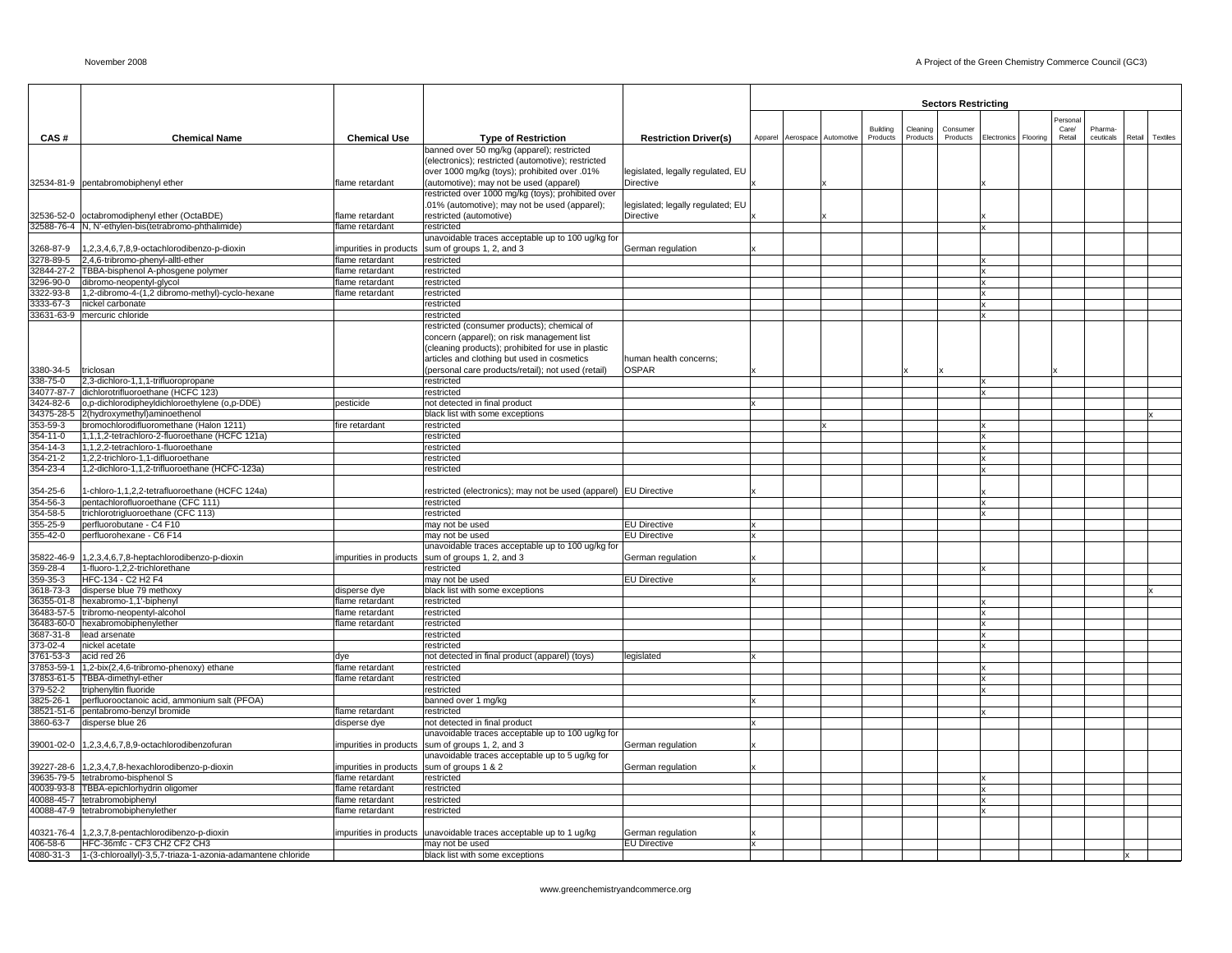|                      |                                                                                                     |                                             |                                                                                                                                                                                                                                                                                                                                                                                                                                                                                                                                                                                                                                |                                                     |                              |          |          | <b>Sectors Restricting</b> |                           |                   |           |        |          |
|----------------------|-----------------------------------------------------------------------------------------------------|---------------------------------------------|--------------------------------------------------------------------------------------------------------------------------------------------------------------------------------------------------------------------------------------------------------------------------------------------------------------------------------------------------------------------------------------------------------------------------------------------------------------------------------------------------------------------------------------------------------------------------------------------------------------------------------|-----------------------------------------------------|------------------------------|----------|----------|----------------------------|---------------------------|-------------------|-----------|--------|----------|
|                      |                                                                                                     |                                             |                                                                                                                                                                                                                                                                                                                                                                                                                                                                                                                                                                                                                                |                                                     |                              | Building | Cleaning | Consumer                   |                           | Personal<br>Care/ | Pharma-   |        |          |
| CAS#                 | <b>Chemical Name</b>                                                                                | <b>Chemical Use</b>                         | <b>Type of Restriction</b>                                                                                                                                                                                                                                                                                                                                                                                                                                                                                                                                                                                                     | <b>Restriction Driver(s)</b>                        | Apparel Aerospace Automotive | Products | Products | Products                   | Electronics Flooring      | Retail            | ceuticals | Retail | Textiles |
| 4098-71-9            | isophorone diisocyanate (IPDI)                                                                      |                                             |                                                                                                                                                                                                                                                                                                                                                                                                                                                                                                                                                                                                                                |                                                     |                              |          |          |                            |                           |                   |           |        |          |
| 162-45-2             | TBBA bis(2-hydroxy-ethyl-ether)<br>1834-16-6 trichlorodifluoroethane (HCFC 122)                     | lame retardant                              | restricted<br>restricted                                                                                                                                                                                                                                                                                                                                                                                                                                                                                                                                                                                                       |                                                     |                              |          |          |                            | X                         |                   |           |        |          |
| 420-44-0             | 2-chloro-2-fluoropropane                                                                            |                                             | restricted                                                                                                                                                                                                                                                                                                                                                                                                                                                                                                                                                                                                                     |                                                     |                              |          |          |                            | x                         |                   |           |        |          |
| 420-46-2             | HFC-143 - C2 H3 F3                                                                                  |                                             | may not be used                                                                                                                                                                                                                                                                                                                                                                                                                                                                                                                                                                                                                | <b>EU Directive</b>                                 |                              |          |          |                            |                           |                   |           |        |          |
| 422-44-6             | 1,2-dichloro-1,1,2,3,3-pentafluoropropane (HCFC 225bb)                                              |                                             | restricted                                                                                                                                                                                                                                                                                                                                                                                                                                                                                                                                                                                                                     |                                                     |                              |          |          |                            |                           |                   |           |        |          |
| 422-48-0             | 2,3 -dichloro-1,1,1,2,3-pentafluoropropane (HCFC 225ba)                                             |                                             | restricted                                                                                                                                                                                                                                                                                                                                                                                                                                                                                                                                                                                                                     |                                                     |                              |          |          |                            | $\boldsymbol{\mathsf{x}}$ |                   |           |        |          |
| 122-56-0             | 3,3-dichloro-1,1,1,2,2-pentafluoropropane (HCFC 225ca)                                              |                                             | restricted                                                                                                                                                                                                                                                                                                                                                                                                                                                                                                                                                                                                                     |                                                     |                              |          |          |                            |                           |                   |           |        |          |
| 122-78-6<br>22-86-6  | heptachlorofluoropropane (CFC 211)<br>monochloroheptafluoropropane (CFC 217)                        |                                             | restricted<br>restricted                                                                                                                                                                                                                                                                                                                                                                                                                                                                                                                                                                                                       |                                                     |                              |          |          |                            | x<br>x                    |                   |           |        |          |
| 234-79-1             | kelevan                                                                                             | pesticide                                   | not detected in final product                                                                                                                                                                                                                                                                                                                                                                                                                                                                                                                                                                                                  | Swiss and Finnish regulation                        |                              |          |          |                            |                           |                   |           |        |          |
| 4259-43-2            | 1,1,1-trichloropentafluoropropane                                                                   |                                             | restricted                                                                                                                                                                                                                                                                                                                                                                                                                                                                                                                                                                                                                     |                                                     |                              |          |          |                            | x                         |                   |           |        |          |
| 42757-55-1           | TBBS-bis-(2,3-dibromo-propyl-ether)                                                                 | lame retardant                              | restricted                                                                                                                                                                                                                                                                                                                                                                                                                                                                                                                                                                                                                     |                                                     |                              |          |          |                            | x                         |                   |           |        |          |
| 30-57-9              | 1,2-dichloro-1-fluoroethane                                                                         |                                             | restricted                                                                                                                                                                                                                                                                                                                                                                                                                                                                                                                                                                                                                     |                                                     |                              |          |          |                            | x                         |                   |           |        |          |
| 431-06-1             | 1,2-dichloro-1,2-difluoroethane                                                                     |                                             | restricted                                                                                                                                                                                                                                                                                                                                                                                                                                                                                                                                                                                                                     |                                                     |                              |          |          |                            | x                         |                   |           |        |          |
| 431-63-0<br>131-86-7 | HFC-236ea - CHF2 CHFCF3<br>1,2-dichloro-1,1,3,3,3-pentafluoropropane (HCFC 225da)                   |                                             | may not be used<br>restricted                                                                                                                                                                                                                                                                                                                                                                                                                                                                                                                                                                                                  | <b>EU Directive</b>                                 |                              |          |          |                            |                           |                   |           |        |          |
| 31-89-0              | HFC-227ea - C3 HF7                                                                                  |                                             | may not be used                                                                                                                                                                                                                                                                                                                                                                                                                                                                                                                                                                                                                | <b>EU Directive</b>                                 |                              |          |          |                            |                           |                   |           |        |          |
| 342-36-3             | tributyltin benzoate                                                                                |                                             | black list with some exceptions                                                                                                                                                                                                                                                                                                                                                                                                                                                                                                                                                                                                |                                                     |                              |          |          |                            |                           |                   |           |        |          |
| 460-35-5             | 3-chloro-1,1,1-trifluoropropane (HCFC 253fb)                                                        |                                             | restricted                                                                                                                                                                                                                                                                                                                                                                                                                                                                                                                                                                                                                     |                                                     |                              |          |          |                            |                           |                   |           |        |          |
| 460-69-5             | 3,3-dichloro-1,1,1-trifluoropropane                                                                 |                                             | restricted                                                                                                                                                                                                                                                                                                                                                                                                                                                                                                                                                                                                                     |                                                     |                              |          |          |                            | x                         |                   |           |        |          |
| 460-73-1             | HFC-245fa - CHF2 CH2 CF3                                                                            |                                             | may not be used                                                                                                                                                                                                                                                                                                                                                                                                                                                                                                                                                                                                                | <b>EU Directive</b>                                 |                              |          |          |                            |                           |                   |           |        |          |
| 460-92-4             | 1-chloro-1,1,3,3,3-pentafluoropropane                                                               |                                             | restricted                                                                                                                                                                                                                                                                                                                                                                                                                                                                                                                                                                                                                     |                                                     |                              |          |          |                            |                           |                   |           |        |          |
| 465-73-6<br>70-46-6  | isodrin<br>HFC-143a - C2 H3 F3                                                                      | pesticide                                   | not detected in final product<br>may not be used                                                                                                                                                                                                                                                                                                                                                                                                                                                                                                                                                                               | Swiss and Finnish regulation<br><b>EU Directive</b> |                              |          |          |                            |                           |                   |           |        |          |
| 71-43-2              | 1,1-dichloro-2,2-difluoroethane                                                                     |                                             | restricted                                                                                                                                                                                                                                                                                                                                                                                                                                                                                                                                                                                                                     |                                                     |                              |          |          |                            |                           |                   |           |        |          |
| 7672-31-1            | triphenyltin fatty acid salts (C=9-11)                                                              |                                             | restricted                                                                                                                                                                                                                                                                                                                                                                                                                                                                                                                                                                                                                     |                                                     |                              |          |          |                            | x                         |                   |           |        |          |
| 782-29-0             | bis(tributyltin) phthalate                                                                          |                                             | restricted                                                                                                                                                                                                                                                                                                                                                                                                                                                                                                                                                                                                                     |                                                     |                              |          |          |                            | x                         |                   |           |        |          |
|                      | 9690-63-3 tris(2,4-dibromo-phenyl) phosphate                                                        | lame retardant                              | restricted                                                                                                                                                                                                                                                                                                                                                                                                                                                                                                                                                                                                                     |                                                     |                              |          |          |                            | x                         |                   |           |        |          |
|                      | 49690-94-0 tribromobiphenyl ether                                                                   | lame retardant                              | restricted                                                                                                                                                                                                                                                                                                                                                                                                                                                                                                                                                                                                                     |                                                     |                              |          |          |                            |                           |                   |           |        |          |
|                      |                                                                                                     | solvent cleaner, anti-<br>shrinkage resign, | banned over 20 mg/kg (kids); over 75 mg/kg<br>(adults); over 30 mg/kg (leather products for kids);<br>over 150 mg/kg (leather products for adults); must<br>be below .05 absorbency limit (baby products<br>intended for Japanese market); not used except<br>when alternatives aren't available but still may be<br>naturally occurring (wood products); restricted<br>(consumer products); no intentional use (apparel);<br>[monomer] restricted over 2.5 mg/L (toys);<br>[preservative] restricted over 500 mg/kg (toys);<br>material of high concern (flooring); 5 ppm<br>(electronics); on risk management list (cleaning | carcinogen (consumer                                |                              |          |          |                            |                           |                   |           |        |          |
| $50 - 00 - 0$        | formaldehyde                                                                                        | mold inhibitor                              | products)                                                                                                                                                                                                                                                                                                                                                                                                                                                                                                                                                                                                                      | products)                                           |                              |          |          |                            |                           |                   |           |        |          |
|                      |                                                                                                     | pesticide                                   | not detected in final product (apparel); subject to                                                                                                                                                                                                                                                                                                                                                                                                                                                                                                                                                                            | Swiss and Finnish regulation,                       |                              |          |          |                            |                           |                   |           |        |          |
| 50-29-3<br>50-29-4   | p,p-dichlorodiphenyltrichloroethane (p,p-DDT)<br><b>DDT</b>                                         | pesticide                                   | total prohibition (consumer products)<br>subject to total prohibition                                                                                                                                                                                                                                                                                                                                                                                                                                                                                                                                                          | Canada<br>Canada                                    |                              |          |          |                            |                           |                   |           |        |          |
| 50-29-5              | DDT (1,1,1-trichloro-2,2-bis(p-chlorophenyl)ethane)                                                 | pesticide                                   | subject to total prohibition                                                                                                                                                                                                                                                                                                                                                                                                                                                                                                                                                                                                   | Canada                                              |                              |          |          |                            |                           |                   |           |        |          |
| 50-29-6              | DDT (dichlorodiphenyltrichloroethane)                                                               | pesticide                                   | subject to total prohibition                                                                                                                                                                                                                                                                                                                                                                                                                                                                                                                                                                                                   | Canada                                              |                              |          |          |                            |                           |                   |           |        |          |
| 50-29-7              | dichlorodiphenyltrichloroethane (DDT)                                                               | pesticide                                   | subject to total prohibition                                                                                                                                                                                                                                                                                                                                                                                                                                                                                                                                                                                                   | Canada                                              |                              |          |          |                            |                           |                   |           |        |          |
| $50 - 29 - 8$        | clofenotane                                                                                         | pesticide                                   | subject to total prohibition                                                                                                                                                                                                                                                                                                                                                                                                                                                                                                                                                                                                   | Canada                                              |                              |          |          |                            |                           |                   |           |        |          |
|                      |                                                                                                     |                                             | unavoidable traces acceptable up to 1 ug/kg for                                                                                                                                                                                                                                                                                                                                                                                                                                                                                                                                                                                |                                                     |                              |          |          |                            |                           |                   |           |        |          |
|                      | 50585-41-6 2,3,7,8-tetrabromodibenzo-p-dioxin                                                       | impurities in products                      | group 4                                                                                                                                                                                                                                                                                                                                                                                                                                                                                                                                                                                                                        | German regulation                                   |                              |          |          |                            |                           |                   |           |        |          |
| 06-64-9<br>507-55-1  | cyanide compounds<br>1,3-dichloro-1,1,2,2,3-pentafluoropropane (HCFC 225cb)                         | plating                                     | restricted                                                                                                                                                                                                                                                                                                                                                                                                                                                                                                                                                                                                                     |                                                     |                              |          |          |                            |                           |                   |           |        |          |
|                      |                                                                                                     |                                             |                                                                                                                                                                                                                                                                                                                                                                                                                                                                                                                                                                                                                                |                                                     |                              |          |          |                            |                           |                   |           |        |          |
|                      | 1207-31-9 2,3,4,7,8-pentachlorodibenzofuran                                                         | mpurities in products                       | unavoidable traces acceptable up to 1 ug/kg                                                                                                                                                                                                                                                                                                                                                                                                                                                                                                                                                                                    | German regulation                                   |                              |          |          |                            |                           |                   |           |        |          |
|                      | 2315-07-8 cypermethrin                                                                              | preservative                                | not detected in final product (toys)                                                                                                                                                                                                                                                                                                                                                                                                                                                                                                                                                                                           | legislated                                          |                              |          |          |                            |                           |                   |           |        |          |
|                      | 2434-90-9 tris-(2,3-dibromo-propyl)-isocyanurate                                                    | lame retardant                              | restricted                                                                                                                                                                                                                                                                                                                                                                                                                                                                                                                                                                                                                     |                                                     |                              |          |          |                            |                           |                   |           |        |          |
|                      | 2645-53-1 permethrin                                                                                | preservative                                | not detected in final product (toys)                                                                                                                                                                                                                                                                                                                                                                                                                                                                                                                                                                                           | egislated                                           |                              |          |          |                            |                           |                   |           |        |          |
|                      | 2697-38-3 disperse violet 93:1                                                                      | disperse dye                                | black list with some exceptions                                                                                                                                                                                                                                                                                                                                                                                                                                                                                                                                                                                                |                                                     |                              |          |          |                            |                           |                   |           |        |          |
|                      | 2697-38-8 disperse violet 93:1<br>52907-07-0 ethylene-bis(5,6-dibromo-norbornane-2,3-dicarboximide) | disperse dye<br>flame retardant             | black list with some exceptions<br>restricted                                                                                                                                                                                                                                                                                                                                                                                                                                                                                                                                                                                  |                                                     |                              |          |          |                            |                           |                   |           |        |          |
|                      | 2918-63-5 deltamethrin                                                                              | preservative                                | not detected in final product (toys)                                                                                                                                                                                                                                                                                                                                                                                                                                                                                                                                                                                           | legislated                                          |                              |          |          |                            |                           |                   |           |        |          |
| 53-19-0              | o,p-dichlorodiphenyldichloroethane (o-p-DDD)                                                        | pesticide                                   | not detected in final product                                                                                                                                                                                                                                                                                                                                                                                                                                                                                                                                                                                                  |                                                     |                              |          |          |                            |                           |                   |           |        |          |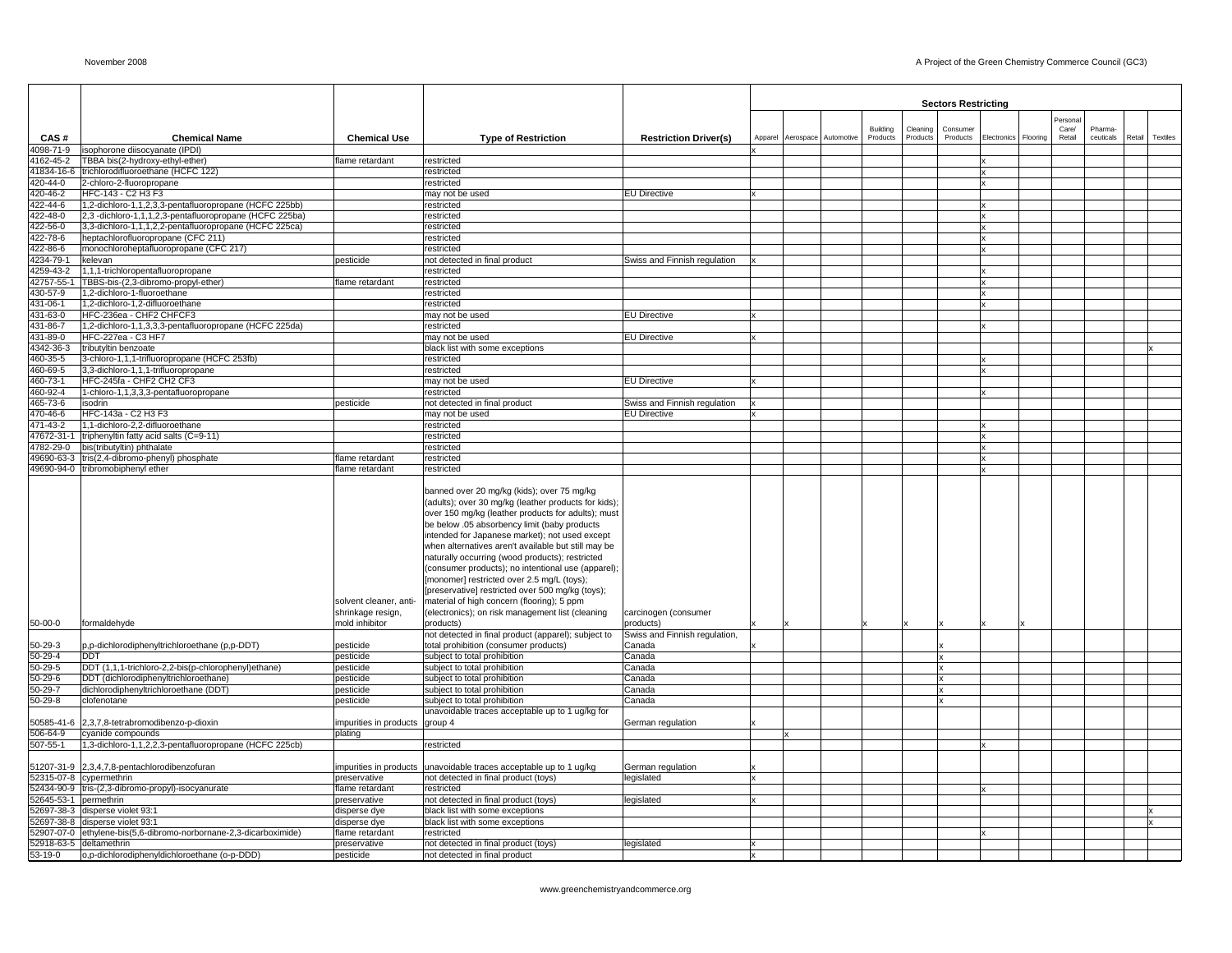|                           |                                                             |                                            |                                                                                    |                                 |  |                              |          |                 | <b>Sectors Restricting</b> |                      |                  |           |        |          |
|---------------------------|-------------------------------------------------------------|--------------------------------------------|------------------------------------------------------------------------------------|---------------------------------|--|------------------------------|----------|-----------------|----------------------------|----------------------|------------------|-----------|--------|----------|
|                           |                                                             |                                            |                                                                                    |                                 |  |                              |          |                 |                            |                      |                  |           |        |          |
|                           |                                                             |                                            |                                                                                    |                                 |  |                              | Building | Cleaning        | Consumer                   |                      | Persona<br>Care/ | Pharma    |        |          |
| CAS#                      | <b>Chemical Name</b>                                        | <b>Chemical Use</b>                        | <b>Type of Restriction</b>                                                         | <b>Restriction Driver(s)</b>    |  | Apparel Aerospace Automotive | Products | <b>Products</b> | Products                   | Electronics Flooring | Retail           | ceuticals | Retail | Textiles |
|                           |                                                             | insulation fluid in<br>electrical systems, |                                                                                    |                                 |  |                              |          |                 |                            |                      |                  |           |        |          |
|                           |                                                             | switch boards,                             |                                                                                    |                                 |  |                              |          |                 |                            |                      |                  |           |        |          |
|                           |                                                             | transformers, and                          |                                                                                    |                                 |  |                              |          |                 |                            |                      |                  |           |        |          |
|                           |                                                             | condensers; in wood                        |                                                                                    |                                 |  |                              |          |                 |                            |                      |                  |           |        |          |
|                           |                                                             | and paper                                  |                                                                                    |                                 |  |                              |          |                 |                            |                      |                  |           |        |          |
|                           |                                                             | impregnation as a                          | banned over 1 mg/kg (apparel); not used as a                                       |                                 |  |                              |          |                 |                            |                      |                  |           |        |          |
| 537-58-0                  | 53469-21-9 polychlorinated biphenyl (PCB)<br>direct red 28  | softening agent.<br>dye                    | direct ingredient (personal care products/retail)<br>not detected in final product | Food quality regulations        |  |                              |          |                 |                            |                      |                  |           |        |          |
| 5412-25-9                 | bis (2,3-dibromopropyl) phosphate                           |                                            | banned over 5 mg/kg; not detected                                                  | Japanese regulation             |  |                              |          |                 |                            |                      |                  |           |        |          |
|                           |                                                             |                                            | banned over 5 mg/kg (apparel); prohibited over                                     |                                 |  |                              |          |                 |                            |                      |                  |           |        |          |
| 5455-55-1                 | tris (1-aziridinyl)-phosphine oxide (TEPA)                  | flame retardant                            | .01% (automotive); not detected (apparel)                                          | legally regulated; EU Directive |  |                              |          |                 |                            |                      |                  |           |        |          |
|                           | 54824-37-2 disperse yellow 49                               | disperse dye                               | not detected in final product                                                      |                                 |  |                              |          |                 |                            |                      |                  |           |        |          |
| 548-62-9                  | basic violet 3                                              | dye                                        | not detected in final product (toys)                                               | legislated                      |  |                              |          |                 |                            |                      |                  |           |        |          |
|                           | 55481-60-2 bis(methyl)tetrabromo-phthalate                  | flame retardant                            | restricted<br>unavoidable traces acceptable up to 100 ug/kg for                    |                                 |  |                              |          |                 |                            |                      |                  |           |        |          |
| 55673-89-7                | 1,2,3,4,7,8,9-heptachlordibenzofuran                        | impurities in products                     | sum of groups 1, 2, and 3                                                          | German regulation               |  |                              |          |                 |                            |                      |                  |           |        |          |
| 55965-84-9 kathon CG      |                                                             | paints                                     | limited use                                                                        |                                 |  |                              |          |                 |                            |                      |                  |           |        |          |
| 56-18-8                   | dipropylene triamine                                        |                                            | banned over 50 mg/kg                                                               |                                 |  |                              |          |                 |                            |                      |                  |           |        |          |
|                           |                                                             |                                            | 01%.restricted (electronics); prohibited over                                      |                                 |  |                              |          |                 |                            |                      |                  |           |        |          |
|                           |                                                             |                                            | (automotive); .1% by mass (apparel); restricted                                    | German and Japanese             |  |                              |          |                 |                            |                      |                  |           |        |          |
| 56-23-5                   | carbon tetrachloride (tetrachloromethane)                   | cleaner, solvent                           | (automotive)                                                                       | regulation                      |  |                              |          |                 |                            |                      |                  |           |        |          |
| 563-04-2                  | tri-m-cresyl phosphate<br>56307-79-0 pentabromobiphenyl     | plasticizer<br>flame retardant             | not detected in final product (toys)                                               | legislated                      |  |                              |          |                 |                            |                      |                  |           |        |          |
| 56-35-9                   | bis(tri-n-butyltin) oxide                                   |                                            | restricted                                                                         |                                 |  |                              |          |                 |                            |                      |                  |           |        |          |
|                           |                                                             |                                            | restricted (electronics); banned (cleaning                                         |                                 |  |                              |          |                 |                            |                      |                  |           |        |          |
| 56-35-9                   | tributyltin oxide                                           |                                            | products)                                                                          |                                 |  |                              |          |                 |                            |                      |                  |           |        |          |
| 56-36-0                   | tributyltin acetate                                         |                                            | restricted                                                                         |                                 |  |                              |          |                 |                            |                      |                  |           |        |          |
| 56-38-2                   | parathion                                                   | pesticide                                  | not detected in final product                                                      |                                 |  |                              |          |                 |                            |                      |                  |           |        |          |
| 56523-76-6;<br>56524-76-6 | disperse blue 35                                            |                                            | not detected in final product                                                      |                                 |  |                              |          |                 |                            |                      |                  |           |        |          |
|                           |                                                             | disperse dye                               |                                                                                    | German regulation               |  |                              |          |                 |                            |                      |                  |           |        |          |
|                           |                                                             |                                            |                                                                                    |                                 |  |                              |          |                 |                            |                      |                  |           |        |          |
|                           |                                                             | stabilizer, antioxidant,                   |                                                                                    |                                 |  |                              |          |                 |                            |                      |                  |           |        |          |
|                           |                                                             | antibacterial and                          | intentional addition; not detected in final product                                |                                 |  |                              |          |                 |                            |                      |                  |           |        |          |
|                           |                                                             | antifungal agents,                         | (Japanese apparel market only); 5 ppm                                              |                                 |  |                              |          |                 |                            |                      |                  |           |        |          |
|                           |                                                             | antifoulant, antiseptic,                   | (electronics); banned in dyeing and finishing, not                                 |                                 |  |                              |          |                 |                            |                      |                  |           |        |          |
|                           |                                                             | paint, pigment, ant                        | used but may be present as trace contaminants                                      |                                 |  |                              |          |                 |                            |                      |                  |           |        |          |
| 569-61-9                  | 56573-85-4 tributyl tin (TBT)<br>basic red                  | staining<br>dye                            | (retail)<br>not detected in final product (apparel) (toys)                         | Japanese law<br>legislated      |  |                              |          |                 |                            |                      |                  |           |        |          |
|                           |                                                             |                                            | unavoidable traces acceptable up to 5 ug/kg for                                    |                                 |  |                              |          |                 |                            |                      |                  |           |        |          |
|                           | 57117-41-6 1,2,3,7,8-pentachlorodibenzofuran                | impurities in products                     | sum of groups 1 & 2                                                                | German regulation               |  |                              |          |                 |                            |                      |                  |           |        |          |
|                           |                                                             |                                            | unavoidable traces acceptable up to 5 ug/kg for                                    |                                 |  |                              |          |                 |                            |                      |                  |           |        |          |
|                           | 57117-44-9 1,2,3,6,7,8-hexachlorodibenxofuran               | impurities in products                     | sum of groups 1 & 2                                                                | German regulation               |  |                              |          |                 |                            |                      |                  |           |        |          |
|                           | 57137-10-7 poly tribromo-styrene                            | flame retardant                            | restricted                                                                         |                                 |  |                              |          |                 |                            |                      |                  |           |        |          |
|                           | 57648-21-2 timiperone (DTTB)                                | pesticide                                  | not detected in final product<br>unavoidable traces acceptable up to 5 ug/kg for   |                                 |  |                              |          |                 |                            |                      |                  |           |        |          |
| 57653-85-7                | 1,2,3,6,7,8-hexachlorodibenzo-p-dioxin                      | impurities in products                     | sum of groups 1 & 2                                                                | German regulation               |  |                              |          |                 |                            |                      |                  |           |        |          |
| 57-74-9                   | chlordane                                                   | pesticide                                  | not detected in final product                                                      | Swiss and Finnish regulation    |  |                              |          |                 |                            |                      |                  |           |        |          |
|                           | 58213-06-2 poly[oxy(methyl-1,2-ethanediyl)]triammonium salt |                                            | black list with some exceptions                                                    |                                 |  |                              |          |                 |                            |                      |                  |           |        |          |
|                           |                                                             | activator in some                          |                                                                                    |                                 |  |                              |          |                 |                            |                      |                  |           |        |          |
|                           |                                                             | polyurethane foams,                        |                                                                                    |                                 |  |                              |          |                 |                            |                      |                  |           |        |          |
|                           | 2,4-toluene diisocyanate                                    | foaming agent, PUR<br>foams, adhesives     |                                                                                    |                                 |  |                              |          |                 |                            |                      |                  |           |        |          |
| 584-84-9                  |                                                             |                                            | no intentional use, restricted (automotive)                                        | legislated, Swiss and Finnish   |  |                              |          |                 |                            |                      |                  |           |        |          |
| 58-89-8                   | lindane                                                     | preservative                               | not detected in final product (toys) (apparel)                                     | egulation                       |  |                              |          |                 |                            |                      |                  |           |        |          |
|                           | 58965-66-5 tetra-decabromo-diphenoxy-benzene                | flame retardant                            | restricted                                                                         |                                 |  |                              |          |                 |                            |                      |                  |           |        |          |
|                           | 59080-40-9 hexabromobiphenyl                                | flame retardant                            | restricted                                                                         |                                 |  |                              |          |                 |                            |                      |                  |           |        |          |
| 593-53-3                  | HFC-41 - CH3F                                               |                                            | may not be used                                                                    | <b>EU Directive</b>             |  |                              |          |                 |                            |                      |                  |           |        |          |
| 593-60-2                  | vinylbromide                                                | flame retardant                            | restricted                                                                         |                                 |  |                              |          |                 |                            |                      |                  |           |        |          |
| 593-70-4<br>593-79-3      | chlorofluoromethane (HCFC 31)<br>dimethyl selenide          |                                            | restricted<br>restricted                                                           |                                 |  |                              |          |                 |                            |                      |                  |           |        |          |
|                           | 59447-55-1 pentabromo-benzyl-acrylate, monomer              | flame retardant                            | restricted                                                                         |                                 |  |                              |          |                 |                            |                      |                  |           |        |          |
|                           | 59447-57-3 pentabromo-benzyl-acrylate, polymer              | flame retardant                            | restricted                                                                         |                                 |  |                              |          |                 |                            |                      |                  |           |        |          |
| 59-50-7                   | chlorocresol (meta-)                                        | lubricants, paints                         | limited use                                                                        |                                 |  |                              |          |                 |                            |                      |                  |           |        |          |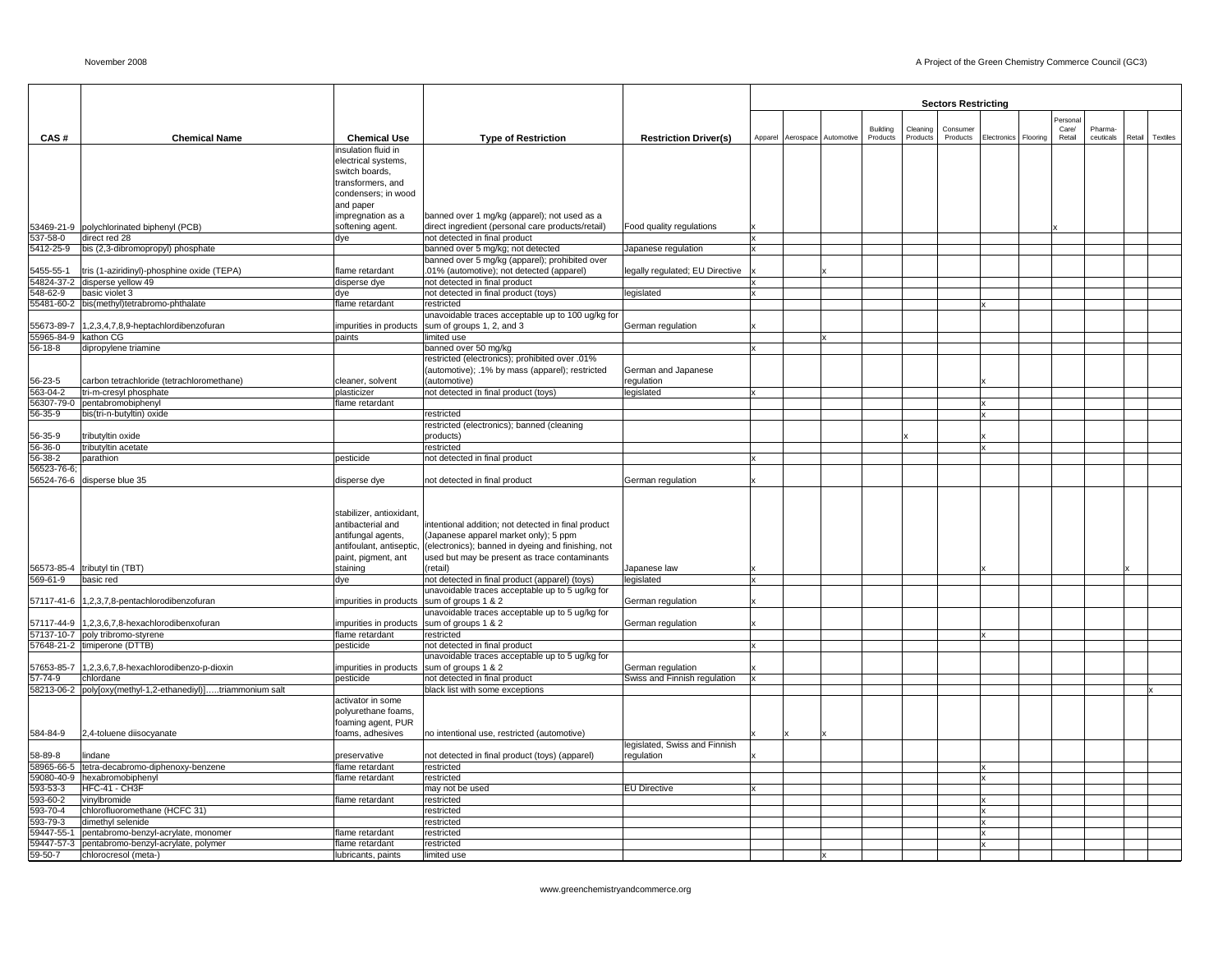|                            |                                                                      |                              |                                                                                                    |                                 |    |                              |          |          | <b>Sectors Restricting</b> |              |          |                   |           |        |          |
|----------------------------|----------------------------------------------------------------------|------------------------------|----------------------------------------------------------------------------------------------------|---------------------------------|----|------------------------------|----------|----------|----------------------------|--------------|----------|-------------------|-----------|--------|----------|
|                            |                                                                      |                              |                                                                                                    |                                 |    |                              | Building | Cleaning | Consume                    |              |          | Personal<br>Care/ | Pharma-   |        |          |
| CAS#                       | <b>Chemical Name</b>                                                 | <b>Chemical Use</b>          | <b>Type of Restriction</b>                                                                         | <b>Restriction Driver(s)</b>    |    | Apparel Aerospace Automotive | Products | Products | Products                   | Electronics  | Flooring | Retail            | ceuticals | Retail | Textiles |
|                            |                                                                      |                              | above 1000 ppm or intentional addition                                                             |                                 |    |                              |          |          |                            |              |          |                   |           |        |          |
|                            |                                                                      |                              | (electronics); prohibited over .01% depending on                                                   |                                 |    |                              |          |          |                            |              |          |                   |           |        |          |
|                            |                                                                      |                              | individual substance (automotive); banned over 50                                                  |                                 |    |                              |          |          |                            |              |          |                   |           |        |          |
|                            |                                                                      |                              | mg/kg (apparel); restricted (electronics); may not                                                 |                                 |    |                              |          |          |                            |              |          |                   |           |        |          |
|                            |                                                                      |                              | be used (apparel); subject to total prohibition                                                    | legally required, EU Directive, |    |                              |          |          |                            |              |          |                   |           |        |          |
|                            | 59536-65-1 polybrominated biphenyls (PBBs)                           | lame retardant               | (consumer products); restricted (automotive)                                                       | Canada                          |    |                              |          |          |                            |              |          |                   |           |        |          |
|                            | 59789-51-4 brominated trimethylphenyl-lindane                        | flame retardant              | restricted                                                                                         |                                 |    |                              |          |          |                            | $\mathbf{x}$ |          |                   |           |        |          |
| 598-63-0<br>5989-27-5      | lead (II) carbonate<br>cyclohexane, 1-methyl-4-(methylethenyl)-,(4R) |                              | restricted<br>black list with some exceptions                                                      |                                 |    |                              |          |          |                            |              |          |                   |           |        |          |
|                            |                                                                      |                              | black list with some exceptions (textiles); restricted                                             |                                 |    |                              |          |          |                            |              |          |                   |           |        |          |
|                            |                                                                      |                              | (consumer products); on risk management list                                                       |                                 |    |                              |          |          |                            |              |          |                   |           |        |          |
| 60-00-4                    | (ethylenedinitrilo) tetraacetic acid (EDTA)                          |                              | (cleaning products)                                                                                | aquatic toxin                   |    |                              |          |          |                            |              |          |                   |           |        |          |
|                            |                                                                      |                              |                                                                                                    |                                 |    |                              |          |          |                            |              |          |                   |           |        |          |
|                            |                                                                      |                              | not detected in final product (apparel); restricted                                                |                                 |    |                              |          |          |                            |              |          |                   |           |        |          |
| 60-09-3                    | 4-amino azobenzene                                                   | pigment/dye/colorant         | (electronics); not detected in final product (toys)                                                | EU and China                    |    |                              |          |          |                            |              |          |                   |           |        |          |
|                            |                                                                      |                              | not detected in final product (toys); not detected in                                              |                                 |    |                              |          |          |                            |              |          |                   |           |        |          |
| $60 - 11 - 7$              | solvent yellow 2                                                     | bigment/dye/colorant         | final product (apparel)                                                                            |                                 |    |                              |          |          |                            |              |          |                   |           |        |          |
| $60 - 57 - 1$<br>6080-56-4 | dieldrin<br>lead (II) acetate, trihydrate                            | pesticide                    | not detected in final product<br>restricted                                                        | Swiss and Finnish regulation    | Ιx |                              |          |          |                            |              |          |                   |           |        |          |
|                            |                                                                      |                              | unavoidable traces acceptable up to 5 ug/kg for                                                    |                                 |    |                              |          |          |                            |              |          |                   |           |        |          |
|                            | 60851-34-5 2,3,4,6,7,8-hexachlorodibenzofuran                        | impurities in products       | sum of groups 1 & 2                                                                                | German regulation               |    |                              |          |          |                            |              |          |                   |           |        |          |
| 608-71-9                   | pentabromo-phenol                                                    | flame retardant              | restricted                                                                                         |                                 |    |                              |          |          |                            |              |          |                   |           |        |          |
|                            | hexachlorocyclohexane (HCH), all isomers inlcuding alpha,            |                              | not detected in final product (except lindane in                                                   |                                 |    |                              |          |          |                            |              |          |                   |           |        |          |
| 608-73-1                   | beta, delta, epsilon and gamma (lindane)                             | pesticide                    | medical products)                                                                                  | Swiss and Finnish regulation    |    |                              |          |          |                            |              |          |                   |           |        |          |
| 61288-13-9                 | octabromobiphenyl                                                    | lame retardant               | restricted                                                                                         |                                 |    |                              |          |          |                            |              |          |                   |           |        |          |
|                            | 61368-34-1 tribromo-styrene                                          | lame retardant               | restricted                                                                                         |                                 |    |                              |          |          |                            | $\mathbf{x}$ |          |                   |           |        |          |
|                            |                                                                      |                              | restricted (electronics); not detected in final                                                    |                                 |    |                              |          |          |                            |              |          |                   |           |        |          |
| 15-05-4                    | 4-methoxy-m-phenylenediamine                                         | bigment/dye/colorant         | product (apparel)                                                                                  | EU and China                    |    |                              |          |          |                            |              |          |                   |           |        |          |
| 615-58-7<br>6164-98-3      | 2,4-dibromo-phenol<br>chlordimeform                                  | flame retardant<br>pesticide | restricted<br>not detected in final product                                                        |                                 | lx |                              |          |          |                            | $\mathbf{x}$ |          |                   |           |        |          |
|                            |                                                                      |                              |                                                                                                    |                                 |    |                              |          |          |                            |              |          |                   |           |        |          |
| 61789-80-8                 | dihydrogenated tallow dimethyl ammonium chloride (DHTDMAC)           | softener                     | limited use                                                                                        |                                 |    |                              |          |          |                            |              |          |                   |           |        |          |
|                            | 61951-51-7 disperse blue 124                                         | disperse dye                 | not detected in final product (apparel) (toys)                                                     | legislated; German regulation   |    |                              |          |          |                            |              |          |                   |           |        |          |
| 62-53-3                    | aniline                                                              |                              | not detected in final product (toys)                                                               | legislated                      | ΙX |                              |          |          |                            |              |          |                   |           |        |          |
|                            |                                                                      |                              | banned over 10 mg/kg (apparel); restricted                                                         |                                 |    |                              |          |          |                            |              |          |                   |           |        |          |
| 62-56-6                    | thiourea or thiocarbamide                                            | rubbers and plastics         | (automotive)                                                                                       |                                 |    |                              |          |          |                            |              |          |                   |           |        |          |
|                            |                                                                      |                              |                                                                                                    | German and Japanese             |    |                              |          |          |                            |              |          |                   |           |        |          |
| 630-20-6                   | 1,1,1,2-tetrachloroethane                                            |                              | 1% by mass (apparel)                                                                               | regulation                      |    |                              |          |          |                            |              |          |                   |           |        |          |
| 632-79-1                   | tetrabromo phthalic-anhydride                                        | flame retardant              | restricted                                                                                         |                                 |    |                              |          |          |                            | x            |          |                   |           |        |          |
| 632-99-5                   | basic violet 14                                                      | dye                          | not detected in final product (apparel) (toys)<br>banned over 1 mg/kg (apparel); 1000 ppm          | legislated                      |    |                              |          |          |                            |              |          |                   |           |        |          |
|                            | 63449-39-8 chlorinated paraffins                                     |                              | (electronics)                                                                                      |                                 |    |                              |          |          |                            |              |          |                   |           |        |          |
| 6373-73-5                  | disperse yellow 9                                                    | disperse dye                 | not detected in final product                                                                      |                                 | Ιx |                              |          |          |                            |              |          |                   |           |        |          |
| 63936-56-1                 | nonabromobiphenylether                                               | lame retardant               | restricted                                                                                         |                                 |    |                              |          |          |                            |              |          |                   |           |        |          |
|                            | 63938-10-3 chlorotetrafluoroethane (HCFC 124)                        |                              | restricted                                                                                         |                                 |    |                              |          |          |                            | $\mathbf{x}$ |          |                   |           |        |          |
| 639-58-7                   | triphenyltin chloride                                                |                              | restricted                                                                                         |                                 |    |                              |          |          |                            |              |          |                   |           |        |          |
| 64-17-5                    | ethyl alcohol                                                        | hand wipe                    |                                                                                                    |                                 |    |                              |          |          |                            |              |          |                   |           |        |          |
| 6454-35-9                  | bis(tributyltin) fumarate                                            |                              | restricted                                                                                         |                                 |    |                              |          |          |                            |              |          |                   |           |        |          |
| 64742-46-7 parraffin oil   |                                                                      |                              | black list with some exceptions                                                                    |                                 |    |                              |          |          |                            |              |          |                   |           |        |          |
| 64748-46-7                 | 64742-56-9 mineral oil, etc.<br>mineral oil                          |                              | black list with some exceptions<br>black list with some exceptions                                 |                                 |    |                              |          |          |                            |              |          |                   |           |        |          |
| 6517-25-5                  | tributyltin sulfamate                                                |                              | restricted                                                                                         |                                 |    |                              |          |          |                            | $\mathbf{x}$ |          |                   |           |        |          |
| 661-97-2                   | dichlorohexafluoropropane (CFC 216)                                  |                              | restricted                                                                                         |                                 |    |                              |          |          |                            | $\mathbf{x}$ |          |                   |           |        |          |
|                            |                                                                      |                              |                                                                                                    |                                 |    |                              |          |          |                            |              |          |                   |           |        |          |
|                            |                                                                      |                              |                                                                                                    |                                 |    |                              |          |          |                            |              |          |                   |           |        |          |
|                            |                                                                      | stabilizer, antioxidant,     |                                                                                                    |                                 |    |                              |          |          |                            |              |          |                   |           |        |          |
|                            |                                                                      | antibacterial and            |                                                                                                    |                                 |    |                              |          |          |                            |              |          |                   |           |        |          |
|                            |                                                                      | antifungal agents,           |                                                                                                    |                                 |    |                              |          |          |                            |              |          |                   |           |        |          |
|                            |                                                                      | antifoulant, antiseptic,     | intentional addition (electronics); not detected in                                                |                                 |    |                              |          |          |                            |              |          |                   |           |        |          |
|                            |                                                                      | paint, pigment, ant          | final product (Japanese apparel market only);                                                      |                                 |    |                              |          |          |                            |              |          |                   |           |        |          |
| 668-34-8                   | triphenyl tin (TPT)                                                  | staining                     | restricted (electronics); not detected (apparel)<br>restricted over 5 mg/L (toys); limited use and | Japanese law                    |    |                              |          |          |                            |              |          |                   |           |        |          |
|                            |                                                                      |                              | limited to 3000 ppm (pharmaceuticals); black list                                                  |                                 |    |                              |          |          |                            |              |          |                   |           |        |          |
| 67-56-1                    | methanol                                                             | solvent, hand wipe           | with exceptions (textiles)                                                                         | legislated, inherently toxic    | Ιx |                              |          |          |                            |              |          |                   |           |        |          |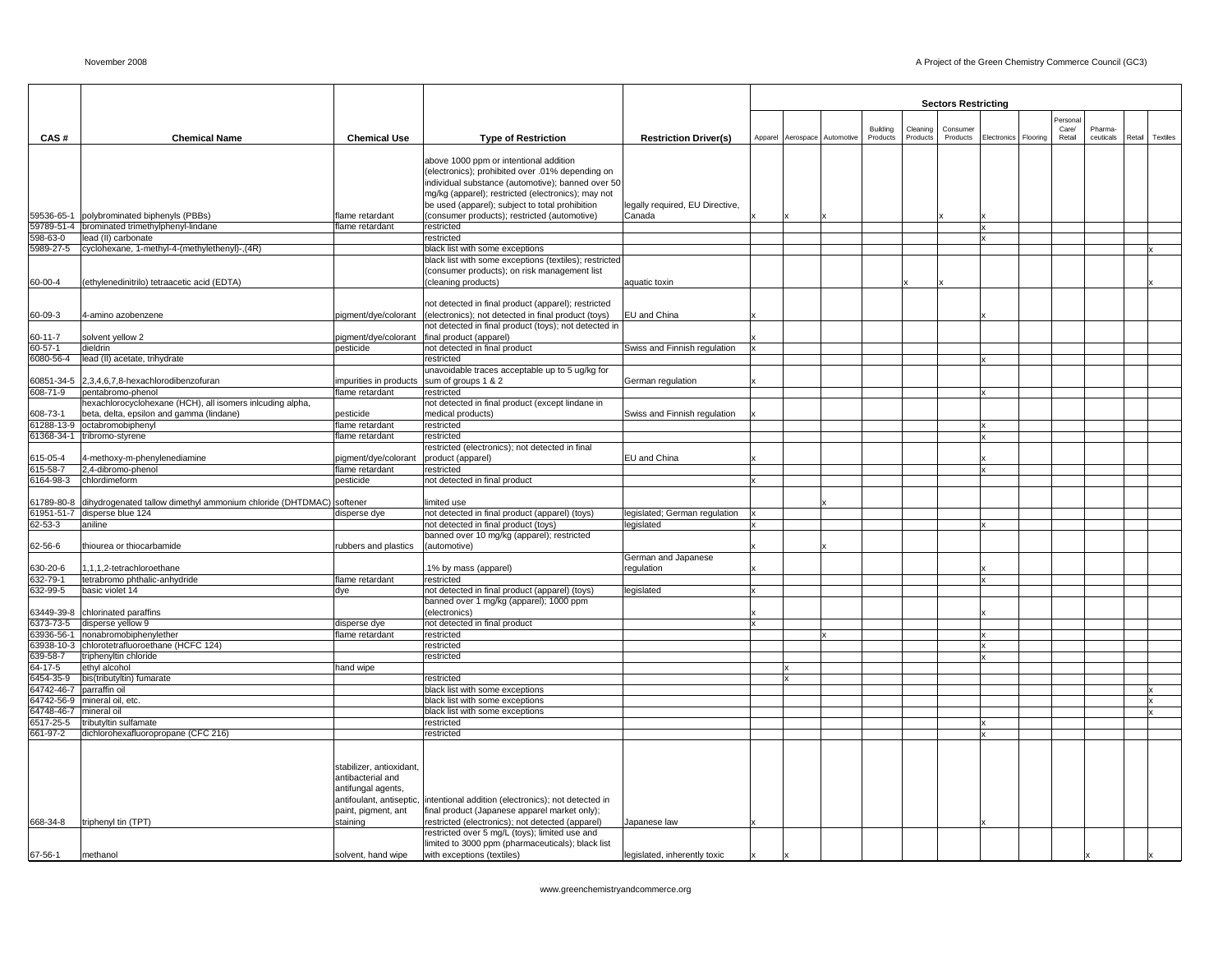|                        |                                                                                  |                                   |                                                                                                                                 |                                                      |         |                      |          |          | <b>Sectors Restricting</b> |             |          |                  |           |        |          |
|------------------------|----------------------------------------------------------------------------------|-----------------------------------|---------------------------------------------------------------------------------------------------------------------------------|------------------------------------------------------|---------|----------------------|----------|----------|----------------------------|-------------|----------|------------------|-----------|--------|----------|
|                        |                                                                                  |                                   |                                                                                                                                 |                                                      |         |                      |          |          |                            |             |          |                  |           |        |          |
|                        |                                                                                  |                                   |                                                                                                                                 |                                                      |         |                      | Building | Cleaning | Consumer                   |             |          | Persona<br>Care/ | Pharma-   |        |          |
| CAS#                   | <b>Chemical Name</b>                                                             | <b>Chemical Use</b>               | <b>Type of Restriction</b>                                                                                                      | <b>Restriction Driver(s)</b>                         | Apparel | Aerospace Automotive | Products | Products | Products                   | Electronics | Flooring | Retail           | ceuticals | Retail | Textiles |
|                        |                                                                                  |                                   | unavoidable traces acceptable up to 100 ug/kg for                                                                               |                                                      |         |                      |          |          |                            |             |          |                  |           |        |          |
| 67562-39-4             | 1,2,3,4,6,7,8-heptachlorodibenzofuran                                            | impurities in products            | sum of groups 1, 2, and 3<br>no intentional use (apparel); .1% by mass                                                          | German regulation<br>German and Japanese             |         |                      |          |          |                            |             |          |                  |           |        |          |
| 67-66-3                | trichloromethane (chloroform)                                                    | solvent cleaner                   | (apparel); limited use (automotive)                                                                                             | regulation                                           |         |                      |          |          |                            |             |          |                  |           |        |          |
|                        | 67674-22-0 disperse blue 291 part 2                                              | disperse dye                      | black list with some exceptions                                                                                                 |                                                      |         |                      |          |          |                            |             |          |                  |           |        |          |
|                        |                                                                                  |                                   | no intentional use (apparel); limited use                                                                                       | no long term toxicity or                             |         |                      |          |          |                            |             |          |                  |           |        |          |
| 67-68-5                | dimethylsulfoxide                                                                | solvent cleaner                   | (pharmaceuticals)                                                                                                               | carcinogenicity data                                 |         |                      |          |          |                            |             |          |                  |           |        |          |
| 67774-32-7             | Firemaster FF-1                                                                  | flame retardant                   | restricted                                                                                                                      |                                                      |         |                      |          |          |                            |             |          |                  |           |        |          |
| 67-8-26-2              | perfluoropentane - C5 F12                                                        |                                   | may not be used                                                                                                                 | <b>EU Directive</b>                                  |         |                      |          |          |                            |             |          |                  |           |        |          |
|                        |                                                                                  |                                   | unavoidable traces acceptable up to 1 ug/kg for                                                                                 |                                                      |         |                      |          |          |                            |             |          |                  |           |        |          |
| 679-85-6               | 67933-57-7 2,3,7,8-tetrabromodibenzofuran<br>3-chloro-1,1,2,2-tetrafluoropropane | impurities in products            | group 4<br>restricted                                                                                                           | German regulation                                    |         |                      |          |          |                            |             |          |                  |           |        |          |
| 679-86-7               | HFC-245ca - C3 H3 F5                                                             |                                   | may not be used                                                                                                                 | <b>EU Directive</b>                                  |         |                      |          |          |                            |             |          |                  |           |        |          |
|                        |                                                                                  | electrical contact                |                                                                                                                                 |                                                      |         |                      |          |          |                            |             |          |                  |           |        |          |
|                        |                                                                                  | cleaners, solvent                 | no intentional use; banned over 2000 mg/kg                                                                                      |                                                      |         |                      |          |          |                            |             |          |                  |           |        |          |
| 68-12-2                | dimethyl formamide                                                               | cleaner                           | (apparel)                                                                                                                       |                                                      |         |                      |          |          |                            |             |          |                  |           |        |          |
| 68359-37-5 cyfluthrin  |                                                                                  | preservative                      | not detected in final product (toys)                                                                                            | legislated                                           |         |                      |          |          |                            |             |          |                  |           |        |          |
|                        | 68411-30-3 sodium alkylbenzene sulfonate                                         |                                   | black list with some exceptions                                                                                                 |                                                      |         |                      |          |          |                            |             |          |                  |           |        |          |
|                        | 68441-46-3 1,3-butadiene homopolymer, brominated                                 | flame retardant                   | restricted                                                                                                                      |                                                      |         |                      |          |          |                            |             |          |                  |           |        |          |
|                        | 68441-83-8 formaldehyde, polymer with 1-phenylethanone, hydrated                 |                                   | black list with some exceptions                                                                                                 |                                                      |         |                      |          |          |                            |             |          |                  |           |        |          |
|                        | 68783-78-8 dimethyl ditallow ammonium chloride (DTDMAC)                          | vehicle care products limited use |                                                                                                                                 |                                                      |         |                      |          |          |                            |             |          |                  |           |        |          |
|                        | 68928-80-3 heptabromobiphenylether                                               | flame retardant                   | restricted                                                                                                                      |                                                      |         |                      |          |          |                            |             |          |                  |           |        |          |
|                        | 68955-41-9 bromo-/chloro-paraffins                                               | flame retardant                   | restricted                                                                                                                      |                                                      |         |                      |          |          |                            |             |          |                  |           |        |          |
| 690-39-1               | HFC-236fa - C3 H2 F6                                                             |                                   | may not be used                                                                                                                 | <b>EU Directive</b>                                  |         |                      |          |          |                            |             |          |                  |           |        |          |
|                        | 69882-11-7 poly(2,6-dibromo-phenylene oxide)                                     | flame retardant                   | restricted                                                                                                                      |                                                      |         |                      |          |          |                            |             |          |                  |           |        |          |
|                        |                                                                                  |                                   | unavoidable traces acceptable up to 5 ug/kg for                                                                                 |                                                      |         |                      |          |          |                            |             |          |                  |           |        |          |
| 70648-26-9             | 1,2,3,4,7,8-hexachlorodibenzofuran                                               | impurities in products            | sum of groups 1 & 2                                                                                                             | German regulation                                    |         |                      |          |          |                            |             |          |                  |           |        |          |
|                        |                                                                                  |                                   | banned over 2,000 mg/kg (apparel); restricted                                                                                   |                                                      |         |                      |          |          |                            |             |          |                  |           |        |          |
| 70657-70-4             | 2-methoxypropyl acetate<br>70682-74-5 TBBA-TBBA-diglycidyl-ether oligomer        | solvent<br>flame retardant        | over .5 mg/L (toys)<br>restricted                                                                                               | legislated                                           |         |                      |          |          |                            |             |          |                  |           |        |          |
|                        |                                                                                  | lubricant, paint,                 |                                                                                                                                 |                                                      |         |                      |          |          |                            |             |          |                  |           |        |          |
|                        |                                                                                  | stabilizer, electric              |                                                                                                                                 |                                                      |         |                      |          |          |                            |             |          |                  |           |        |          |
|                        |                                                                                  | characteristic, flame-            |                                                                                                                                 |                                                      |         |                      |          |          |                            |             |          |                  |           |        |          |
|                        |                                                                                  | resistant, water-                 |                                                                                                                                 |                                                      |         |                      |          |          |                            |             |          |                  |           |        |          |
|                        |                                                                                  | resistant insulator,              |                                                                                                                                 |                                                      |         |                      |          |          |                            |             |          |                  |           |        |          |
|                        | 70776-03-3 polychlorinated naphthalenes (more than 3 chlorine atoms)             | flame retardant                   | intentional addition; 5 ppm                                                                                                     |                                                      |         |                      |          |          |                            |             |          |                  |           |        |          |
| 7094-94-2              | triphenyltin chloroacetate                                                       |                                   | restricted                                                                                                                      |                                                      |         |                      |          |          |                            |             |          |                  |           |        |          |
| 7125-83-9<br>7125-99-7 | 1,1,1-trichloro-3,3,3-trifluoropropane<br>1,1-dichloro-1,2,2-trifluoropropane    |                                   | restricted<br>restricted                                                                                                        |                                                      |         |                      |          |          |                            |             |          |                  |           |        |          |
|                        | 71342-77-3 TBBA carbonate oligomer, 2,4,6-tribromo-phenol terminated             | flame retardant                   | restricted                                                                                                                      |                                                      |         |                      |          |          |                            |             |          |                  |           |        |          |
|                        |                                                                                  |                                   |                                                                                                                                 |                                                      |         |                      |          |          |                            |             |          |                  |           |        |          |
|                        |                                                                                  |                                   | banned over 5 mg/kg (apparel); restricted                                                                                       |                                                      |         |                      |          |          |                            |             |          |                  |           |        |          |
|                        |                                                                                  |                                   | (consumer products); no intentional use (apparel);                                                                              |                                                      |         |                      |          |          |                            |             |          |                  |           |        |          |
|                        |                                                                                  |                                   | restricted over 5 mg/kg (toys); material of high                                                                                |                                                      |         |                      |          |          |                            |             |          |                  |           |        |          |
|                        |                                                                                  |                                   | concern (flooring); banned (cleaning products);                                                                                 |                                                      |         |                      |          |          |                            |             |          |                  |           |        |          |
|                        |                                                                                  |                                   | prohibited over .01% (automotive); not used as an                                                                               |                                                      |         |                      |          |          |                            |             |          |                  |           |        |          |
|                        |                                                                                  |                                   | active ingredient, solvent, or in the manufacture of carcinogen, human health<br>raw materials (personal care products/retail); | concerns, legislated, legally                        |         |                      |          |          |                            |             |          |                  |           |        |          |
|                        |                                                                                  | solvent; fuel additive;           | restricted (automotive); should be avoided and                                                                                  | required, Food Standards                             |         |                      |          |          |                            |             |          |                  |           |        |          |
| 71-43-2                | benzene                                                                          | solvent cleaner                   | limited to 2 ppm (pharmaceuticals)                                                                                              | Agency, carcinogen                                   |         |                      |          |          |                            |             |          |                  |           |        |          |
|                        | 1,1,1,-tetrachloroethane (methyl chloroform) and its isomers                     |                                   |                                                                                                                                 |                                                      |         |                      |          |          |                            |             |          |                  |           |        |          |
| 71-55-6                | except 1,1,2-trichloroethane                                                     | solvent cleaner                   | restricted                                                                                                                      |                                                      |         |                      |          |          |                            |             |          |                  |           |        |          |
|                        |                                                                                  |                                   | no intentional use (apparel); banned (cleaning                                                                                  |                                                      |         |                      |          |          |                            |             |          |                  |           |        |          |
|                        |                                                                                  |                                   | products); prohibited over .01% (automotive); .1%                                                                               | legally required; German and                         |         |                      |          |          |                            |             |          |                  |           |        |          |
|                        |                                                                                  |                                   | by mass (apparel); should be avoided and limited                                                                                | Japanese regulation;                                 |         |                      |          |          |                            |             |          |                  |           |        |          |
| 71-55-6<br>72-20-8     | 1,1,1-trichloroethane<br>endrin                                                  | solvent<br>pesticide              | to 1500ppm; restricted (electronics)<br>not detected in final product                                                           | environmental hazard<br>Swiss and Finnish regulation |         |                      |          |          |                            |             |          |                  |           |        |          |
| 72-43-5                | methoxychlor                                                                     | pesticide                         | not detected in final product                                                                                                   | Swiss and Finnish regulation                         |         |                      |          |          |                            |             |          |                  |           |        |          |
| 72-54-8                | p,p-dichlorodiphenyldichloroethane (p-p-DDD)                                     | pesticide                         | not detected in final product                                                                                                   | Swiss and Finnish regulation                         |         |                      |          |          |                            |             |          |                  |           |        |          |
| 72-55-9                | p,p-dichlorodiphenyldichloroethylene (p,p-DDE)                                   | pesticide                         | not detected in final product                                                                                                   | Swiss and Finnish regulation                         |         |                      |          |          |                            |             |          |                  |           |        |          |
| 72-56-0                | perthane                                                                         | pesticide                         | not detected in final product                                                                                                   | Swiss and Finnish regulation                         |         |                      |          |          |                            |             |          |                  |           |        |          |
|                        |                                                                                  |                                   | unavoidable traces acceptable up to 5 ug/kg for                                                                                 |                                                      |         |                      |          |          |                            |             |          |                  |           |        |          |
|                        | 72918-21-9 1.2.3.7.8.9-hexachlorodibenzofuran                                    | impurities in products            | sum of groups 1 & 2                                                                                                             | German regulation                                    |         |                      |          |          |                            |             |          |                  |           |        |          |
| 730-40-5               | disperse orange 3                                                                | disperse dye                      | not detected in final product (apparel) (toys)                                                                                  | legislated; German regulation                        |         |                      |          |          |                            |             |          |                  |           |        |          |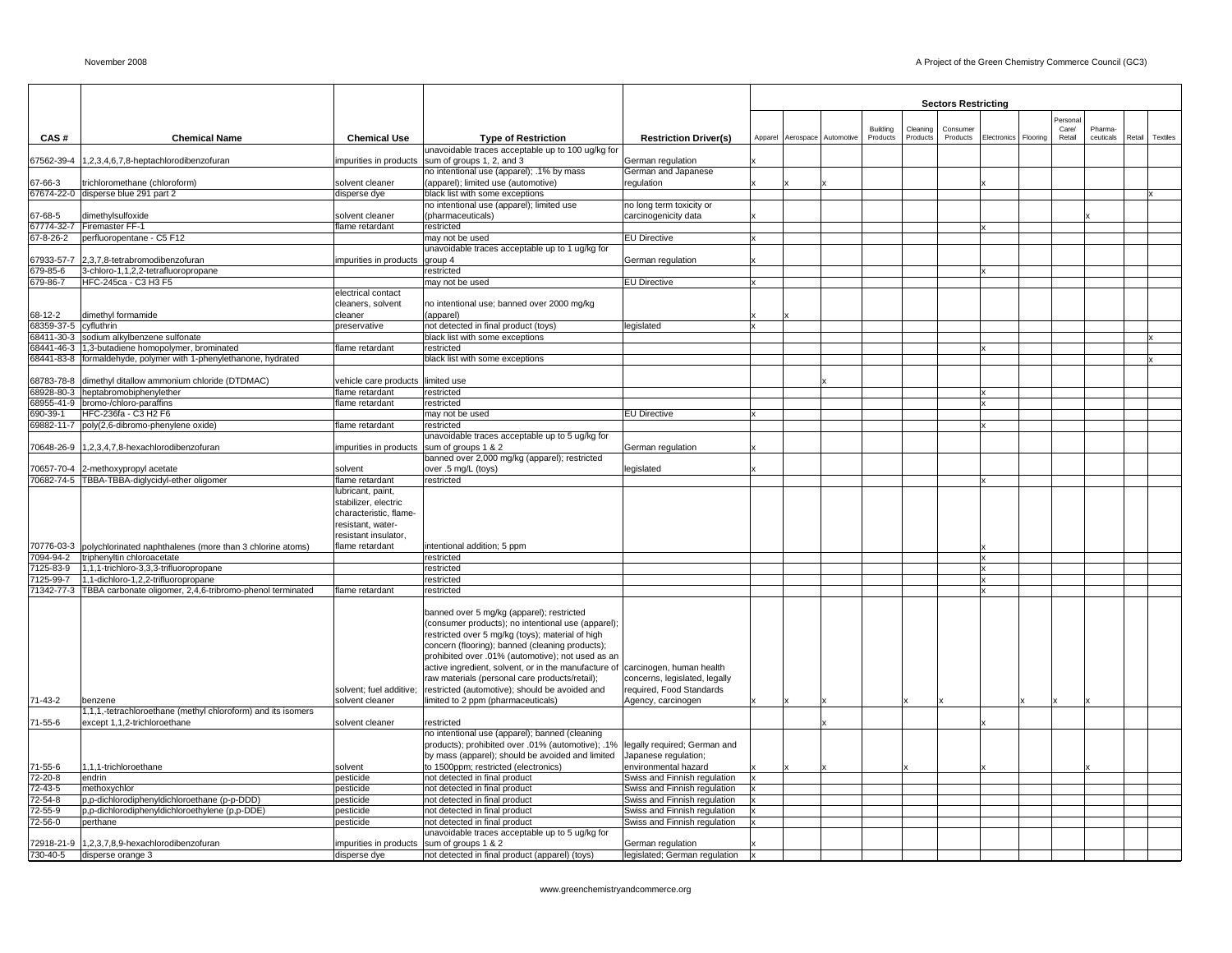|                        |                               |                         |                                                                                                                                              |                               |  |                              |          |                 | <b>Sectors Restricting</b> |                      |         |           |        |          |
|------------------------|-------------------------------|-------------------------|----------------------------------------------------------------------------------------------------------------------------------------------|-------------------------------|--|------------------------------|----------|-----------------|----------------------------|----------------------|---------|-----------|--------|----------|
|                        |                               |                         |                                                                                                                                              |                               |  |                              |          |                 |                            |                      | Persona |           |        |          |
|                        |                               |                         |                                                                                                                                              |                               |  |                              | Building | Cleaning        | Consumer                   |                      | Care/   | Pharma    |        |          |
| CAS#                   | <b>Chemical Name</b>          | <b>Chemical Use</b>     | <b>Type of Restriction</b>                                                                                                                   | <b>Restriction Driver(s)</b>  |  | Apparel Aerospace Automotive | Products | <b>Products</b> | Products                   | Electronics Flooring | Retail  | ceuticals | Retail | Textiles |
|                        |                               |                         | banned over .2 mg/kg (electronics); not detected                                                                                             |                               |  |                              |          |                 |                            |                      |         |           |        |          |
|                        |                               |                         | in natural leather, other restrictions in metal parts<br>(apparel); restricted over 90 mg/kg (toys);                                         |                               |  |                              |          |                 |                            |                      |         |           |        |          |
|                        |                               |                         | restricted (electronics); chemical of high concern                                                                                           |                               |  |                              |          |                 |                            |                      |         |           |        |          |
|                        |                               |                         | (flooring); banned (cleaning products); 100 ppm                                                                                              |                               |  |                              |          |                 |                            |                      |         |           |        |          |
| 7439-92-1              | lead                          |                         | (apparel); not used in batteries (retail)                                                                                                    | legislated; Danish regulation |  |                              |          |                 |                            |                      |         |           |        |          |
|                        |                               |                         |                                                                                                                                              |                               |  |                              |          |                 |                            |                      |         |           |        |          |
|                        |                               |                         | banned over .02 mg/kg (electronics); .02 mg/kg in                                                                                            |                               |  |                              |          |                 |                            |                      |         |           |        |          |
|                        |                               |                         | natural leather (apparel); restricted over 60 mg/kg                                                                                          |                               |  |                              |          |                 |                            |                      |         |           |        |          |
|                        |                               |                         | (toys); restricted (electronics); use of mercury                                                                                             |                               |  |                              |          |                 |                            |                      |         |           |        |          |
| 7439-97-6              | mercury                       |                         | containing processing chemicals banned in dyeing<br>and finishing, not used in batteries (retail)                                            | legislated                    |  |                              |          |                 |                            |                      |         |           |        |          |
|                        |                               |                         | 1000 ppm (external applications only); banned                                                                                                |                               |  |                              |          |                 |                            |                      |         |           |        |          |
|                        |                               |                         | over 1 mg/kg; other restrictions for metal parts;                                                                                            |                               |  |                              |          |                 |                            |                      |         |           |        |          |
|                        |                               |                         | restricted (electronics); not used in external                                                                                               |                               |  |                              |          |                 |                            |                      |         |           |        |          |
|                        |                               | surface treatment,      | surfaces (electronics); .5 ug/cm3/week (apparel);                                                                                            |                               |  |                              |          |                 |                            |                      |         |           |        |          |
| 7440-02-0              |                               | nickel plating          | limited use (automotive)                                                                                                                     | <b>EU Directive</b>           |  |                              |          |                 |                            |                      |         |           |        |          |
| 7440-24-6              | strontium                     |                         |                                                                                                                                              |                               |  |                              |          |                 |                            |                      |         |           |        |          |
|                        |                               |                         | 30 mg/kg (natural fibers); 260 mg/kg (polyester);                                                                                            |                               |  |                              |          |                 |                            |                      |         |           |        |          |
|                        |                               |                         | 30 mg/kg (natural leather); 60 mg/kg (metal parts);                                                                                          |                               |  |                              |          |                 |                            |                      |         |           |        |          |
|                        |                               |                         | restricted (consumer products); restricted over 60                                                                                           | eco toxicant (consumer        |  |                              |          |                 |                            |                      |         |           |        |          |
| 7440-36-0              | antimony (metalic)            |                         | mg/kg (toys); restricted (electronics)                                                                                                       | products); legislated (toys)  |  |                              |          |                 |                            |                      |         |           |        |          |
|                        |                               |                         | banned over .2 mg/kg (electronics); not detected                                                                                             |                               |  |                              |          |                 |                            |                      |         |           |        |          |
|                        |                               |                         | in natural leather (apparel); restricted over 25                                                                                             |                               |  |                              |          |                 |                            |                      |         |           |        |          |
|                        |                               |                         | mg/kg (toys); restricted (electronics); banned                                                                                               |                               |  |                              |          |                 |                            |                      |         |           |        |          |
| 7440-38-2<br>7440-39-3 | arsenic                       |                         | (cleaning products)<br>restricted over 1000 mg/kg (toys)                                                                                     | legislated                    |  |                              |          |                 |                            |                      |         |           |        |          |
| 7440-41-7              | beryllium                     |                         | restricted                                                                                                                                   |                               |  |                              |          |                 |                            |                      |         |           |        |          |
|                        |                               |                         |                                                                                                                                              |                               |  |                              |          |                 |                            |                      |         |           |        |          |
|                        |                               |                         | banned over .1 mg/kg (electronics); 75 mg/kg in                                                                                              |                               |  |                              |          |                 |                            |                      |         |           |        |          |
|                        |                               |                         | natural leather (apparel); 75 mg/kg in metal parts                                                                                           |                               |  |                              |          |                 |                            |                      |         |           |        |          |
|                        |                               |                         | (apparel); restricted over 75 mg/kg (toys);                                                                                                  |                               |  |                              |          |                 |                            |                      |         |           |        |          |
|                        |                               |                         | restricted (electronics); chemical of high concern<br>(flooring); 100 ppm (apparel); not used in batteries  legislated; Dutch regulation; EU |                               |  |                              |          |                 |                            |                      |         |           |        |          |
| 7440-43-9              | cadmium                       |                         | (retail) limited use in batteries (automotive)                                                                                               | Directive                     |  |                              |          |                 |                            |                      |         |           |        |          |
| 7440-46-2              | cesium                        |                         |                                                                                                                                              |                               |  |                              |          |                 |                            |                      |         |           |        |          |
|                        |                               |                         |                                                                                                                                              |                               |  |                              |          |                 |                            |                      |         |           |        |          |
|                        |                               |                         | banned over 1 mg/kg (apparel), 60 mg/kg in metal                                                                                             |                               |  |                              |          |                 |                            |                      |         |           |        |          |
|                        |                               |                         | parts (apparel); restricted over 60 mg/kg (toys);                                                                                            |                               |  |                              |          |                 |                            |                      |         |           |        |          |
| 7440-47-3              |                               |                         | banned (cleaning products); on risk management<br>list [metal treatment] (cleaning products)                                                 | legislated                    |  |                              |          |                 |                            |                      |         |           |        |          |
|                        |                               |                         |                                                                                                                                              |                               |  |                              |          |                 |                            |                      |         |           |        |          |
| 7440-48-4              |                               |                         | banned over 1 mg/kg; 1 mg/kg in natural leather                                                                                              |                               |  |                              |          |                 |                            |                      |         |           |        |          |
|                        |                               |                         |                                                                                                                                              |                               |  |                              |          |                 |                            |                      |         |           |        |          |
| 7440-50-8              |                               |                         | banned over 25 mg/kg; 25 mg/kg in natural leather                                                                                            |                               |  |                              |          |                 |                            |                      |         |           |        |          |
| 7440-69-9<br>7446-08-4 | bismuth<br>selenium dioxide   |                         | restricted<br>restricted                                                                                                                     |                               |  |                              |          |                 |                            |                      |         |           |        |          |
| 7446-14-2              | lead (II) sulfate             |                         | restricted                                                                                                                                   |                               |  |                              |          |                 |                            |                      |         |           |        |          |
| 7446-27-2              | lead (II) phosphate           |                         | restricted                                                                                                                                   |                               |  |                              |          |                 |                            |                      |         |           |        |          |
| 7446-27-7              | lead (II) phosphate           |                         |                                                                                                                                              |                               |  |                              |          |                 |                            |                      |         |           |        |          |
| 7446-27-7              | lead phosphate                |                         | restricted                                                                                                                                   |                               |  |                              |          |                 |                            |                      |         |           |        |          |
| 74-83-9                | bromomethane (methyl bromide) |                         | restricted                                                                                                                                   |                               |  |                              |          |                 |                            |                      |         |           |        |          |
| 7487-94-7              | mercury (II) chloride         |                         | restricted                                                                                                                                   |                               |  |                              |          |                 |                            |                      |         |           |        |          |
|                        |                               | residual monomer in     | banned over 1 mg/kg (apparel); banned (cleaning<br>products); prohibited over 5ppm in materials                                              |                               |  |                              |          |                 |                            |                      |         |           |        |          |
| 75-01-4                | vinylchloride                 | polymers                | (automotive)                                                                                                                                 | egally regulated              |  |                              |          |                 |                            |                      |         |           |        |          |
|                        |                               |                         | [migration solvent] restricted over .06 mg/L (toys);                                                                                         |                               |  |                              |          |                 |                            |                      |         |           |        |          |
|                        |                               |                         | [inhalation solvent] restricted over 3000 ug/m3                                                                                              |                               |  |                              |          |                 |                            |                      |         |           |        |          |
|                        |                               |                         | (toys); limited use and limited to 600 ppm                                                                                                   |                               |  |                              |          |                 |                            |                      |         |           |        |          |
| 75-09-2                | dichloromethane               | solvent, paint stripper | (pharmaceuticals)                                                                                                                            | legislated, inherently toxic  |  |                              |          |                 |                            |                      |         |           |        |          |
| 75-09-2                | methylene chloride            | solvent cleaner         | no intentional use (apparel); restricted<br>(automotive)                                                                                     |                               |  |                              |          |                 |                            |                      |         |           |        |          |
| $75-10-5$              | <b>HCFC-32 - CH2 F2</b>       |                         | may not be used                                                                                                                              | <b>EU Directive</b>           |  |                              |          |                 |                            |                      |         |           |        |          |
|                        |                               |                         |                                                                                                                                              |                               |  |                              |          |                 |                            |                      |         |           |        |          |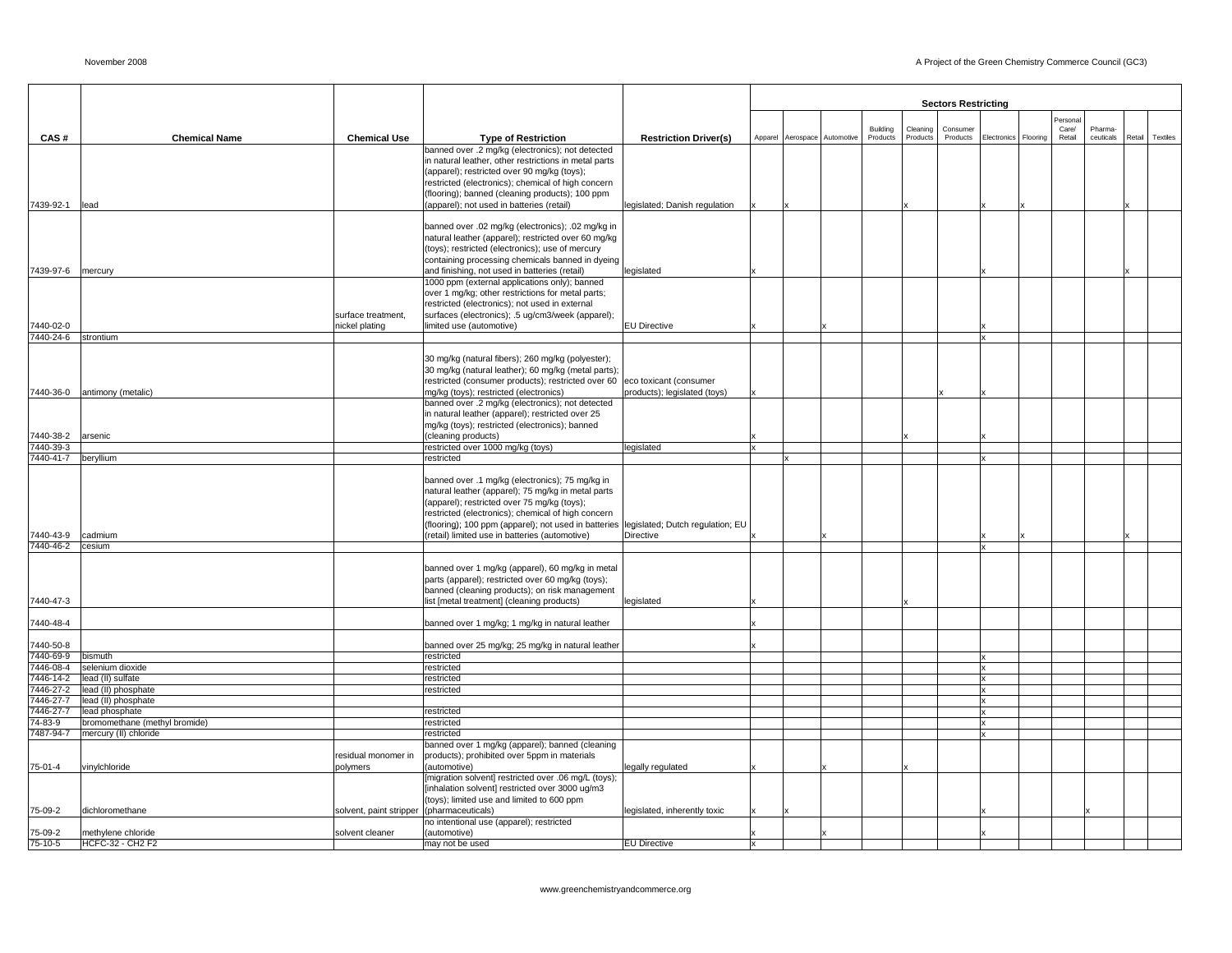|                               |                                                                              |                                       |                                                                                               |                              |  |                              |                      |                      | <b>Sectors Restricting</b> |                      |                 |                      |        |          |
|-------------------------------|------------------------------------------------------------------------------|---------------------------------------|-----------------------------------------------------------------------------------------------|------------------------------|--|------------------------------|----------------------|----------------------|----------------------------|----------------------|-----------------|----------------------|--------|----------|
|                               |                                                                              |                                       |                                                                                               |                              |  |                              |                      |                      |                            |                      | Persona         |                      |        |          |
| CAS#                          | <b>Chemical Name</b>                                                         | <b>Chemical Use</b>                   | <b>Type of Restriction</b>                                                                    | <b>Restriction Driver(s)</b> |  | Apparel Aerospace Automotive | Building<br>Products | Cleaning<br>Products | Consumer<br>Products       | Electronics Flooring | Care/<br>Retail | Pharma-<br>ceuticals | Retail | Textiles |
|                               |                                                                              |                                       | no intentional use (apparel); .1% by mass                                                     |                              |  |                              |                      |                      |                            |                      |                 |                      |        |          |
|                               |                                                                              | solvent, solvent                      | (apparel); should be avoided and limited to 8 ppm                                             | German and Japanese          |  |                              |                      |                      |                            |                      |                 |                      |        |          |
| 75-35-4                       | 1,1-dichloroethene                                                           | cleaner                               | (pharmaceuticals)                                                                             | regulation; toxic            |  |                              |                      |                      |                            |                      |                 |                      |        |          |
| $5 - 37 - 6$<br>$75 - 43 - 4$ | HFC-152a - C2 H4 F2<br>dichlorofluoromethane (HCFC 21)                       |                                       | may not be used<br>restricted                                                                 | <b>EU Directive</b>          |  |                              |                      |                      |                            |                      |                 |                      |        |          |
|                               |                                                                              | blowing agent,                        | restricted; on both restricted and limited use lists                                          |                              |  |                              |                      |                      |                            |                      |                 |                      |        |          |
| $5 - 45 - 6$                  | chlorodifluoromethane (HCFC 22)                                              | solvent                               | depending on application (automotive)                                                         |                              |  |                              |                      |                      |                            |                      |                 |                      |        |          |
| $7-46-7$                      | HCFC-23 - CHF3                                                               |                                       | may not be used                                                                               | <b>EU Directive</b>          |  |                              |                      |                      |                            |                      |                 |                      |        |          |
| $5 - 63 - 8$                  | bromotrifluoromethane (Halon 1301)                                           | fire retardant                        | restricted                                                                                    |                              |  |                              |                      |                      |                            |                      |                 |                      |        |          |
| $5 - 68 - 3$                  | 1-chloro-1,1-difluoroethane (HCFC 142b)                                      | solvent, blowing<br>agent             | restricted; on both restricted and limited use lists<br>depending on application (automotive) |                              |  |                              |                      |                      |                            |                      |                 |                      |        |          |
| 5-69-4                        | trichlorofluoromethane (CFC 11)                                              | cooling agent                         | restricted                                                                                    |                              |  |                              |                      |                      |                            |                      |                 |                      |        |          |
| $5 - 71 - 8$                  | dichlorodifluoromethane (CFC 12)                                             | cooling agent                         | restricted                                                                                    |                              |  |                              |                      |                      |                            |                      |                 |                      |        |          |
| 5-72-9                        | chlorotrifluoromethane (CFC 13)                                              |                                       | restricted                                                                                    |                              |  |                              |                      |                      |                            |                      |                 |                      |        |          |
| $75 - 73 - 0$                 | perfluoromethane - CF4<br>TBPA, glycol-and propylene-oxide esters            |                                       | may not be used                                                                               | <b>EU Directive</b>          |  |                              |                      |                      |                            |                      |                 |                      |        |          |
| '5790-69-1<br>$5 - 88 - 7$    | 2-chloro-1,1,1-trifluoroethane (HCFC-133a)                                   | flame retardant                       | restricted<br>restricted                                                                      |                              |  |                              |                      |                      |                            |                      |                 |                      |        |          |
|                               |                                                                              |                                       |                                                                                               | German and Japanese          |  |                              |                      |                      |                            |                      |                 |                      |        |          |
| $76 - 01 - 7$                 | pentachloroethane                                                            |                                       | 1% by mass (apparel)                                                                          | regulation                   |  |                              |                      |                      |                            |                      |                 |                      |        |          |
| 6-12-0                        | tetrachlorodifluoroethane (CFC 112)                                          |                                       | restricted                                                                                    |                              |  |                              |                      |                      |                            |                      |                 |                      |        |          |
|                               |                                                                              | solvent cleaning,                     |                                                                                               |                              |  |                              |                      |                      |                            |                      |                 |                      |        |          |
|                               |                                                                              | foaming agent,<br>refrigerant         |                                                                                               |                              |  |                              |                      |                      |                            |                      |                 |                      |        |          |
|                               |                                                                              | formulation,                          |                                                                                               |                              |  |                              |                      |                      |                            |                      |                 |                      |        |          |
|                               |                                                                              | semiconductor                         |                                                                                               |                              |  |                              |                      |                      |                            |                      |                 |                      |        |          |
|                               |                                                                              | manufacturing,                        |                                                                                               |                              |  |                              |                      |                      |                            |                      |                 |                      |        |          |
| 76-13-1                       | 1,1,2 trichloro-1,2,2 trifluoroethane (CFC 113)                              | cooling agent                         | restricted                                                                                    |                              |  |                              |                      |                      |                            |                      |                 |                      |        |          |
| $76 - 14 - 2$<br>$6 - 15 - 3$ | dichlorotetrafluoroethane (CFC 114)<br>monochloropentafluoroethane (CFC 115) | cooling agent                         | restricted<br>restricted                                                                      |                              |  |                              |                      |                      |                            |                      |                 |                      |        |          |
| $6 - 16 - 4$                  | perfluoroethane - C2 F6                                                      | cooling agent                         | may not be used                                                                               | <b>EU Directive</b>          |  |                              |                      |                      |                            |                      |                 |                      |        |          |
| $6 - 17 - 5$                  | 1,2,3-trichloropentafluoropropane                                            |                                       | restricted                                                                                    |                              |  |                              |                      |                      |                            |                      |                 |                      |        |          |
| $76 - 19 - 7$                 | perfluoropropane - C3 F8                                                     |                                       | may not be used                                                                               | <b>EU Directive</b>          |  |                              |                      |                      |                            |                      |                 |                      |        |          |
|                               |                                                                              |                                       | banned over 1 mg/kg (apparel); not detected in                                                |                              |  |                              |                      |                      |                            |                      |                 |                      |        |          |
| 6253-60-6                     | monomethyl-tetrachloro-diphenyl methane (also Ugilec 141)                    |                                       | final product (apparel)                                                                       | Swiss and Finnish regulation |  |                              |                      |                      |                            |                      |                 |                      |        |          |
| 7632-00-0<br>$6 - 44 - 8$     | sodium nitrite<br>heptachlor                                                 | pesticide                             | limited use<br>not detected in final product                                                  | Swiss and Finnish regulation |  |                              |                      |                      |                            |                      |                 |                      |        |          |
|                               |                                                                              | etchant, chemical                     |                                                                                               |                              |  |                              |                      |                      |                            |                      |                 |                      |        |          |
| 7664-39-3                     | hydrofluoric acid                                                            | milling                               | limited use (automotive)                                                                      |                              |  |                              |                      |                      |                            |                      |                 |                      |        |          |
|                               |                                                                              |                                       |                                                                                               | human health concerns        |  |                              |                      |                      |                            |                      |                 |                      |        |          |
| '664-41-7<br>681-57-4         | ammonia<br>disulforous acid, disodium salt                                   |                                       | black list with some exceptions; restricted<br>black list with some exceptions                | (consumer products)          |  |                              |                      |                      |                            |                      |                 |                      |        |          |
| 76-87-9                       | triphenyltin hydroxide                                                       |                                       | restricted                                                                                    |                              |  |                              |                      |                      |                            |                      |                 |                      |        |          |
|                               |                                                                              |                                       | friction pads, gaskets, restricted (electronics); not detected in final                       |                              |  |                              |                      |                      |                            |                      |                 |                      |        |          |
| 77536-66-4 actinolite         |                                                                              | insulators                            | product (apparel)                                                                             | <b>EU Directive</b>          |  |                              |                      |                      |                            |                      |                 |                      |        |          |
|                               |                                                                              | friction pads, gaskets,               | restricted (electronics); not detected in final                                               |                              |  |                              |                      |                      |                            |                      |                 |                      |        |          |
|                               | 77536-67-5 anthophylite                                                      | insulators<br>friction pads, gaskets, | product (apparel)<br>restricted (electronics); not detected in final                          | <b>EU Directive</b>          |  |                              |                      |                      |                            |                      |                 |                      |        |          |
| 7536-68-6 tremolite           |                                                                              | insulators                            | product (apparel)                                                                             | <b>EU Directive</b>          |  |                              |                      |                      |                            |                      |                 |                      |        |          |
|                               | 758-97-6  lead (II) chromate                                                 | pigment                               | restricted                                                                                    |                              |  |                              |                      |                      |                            |                      |                 |                      |        |          |
| 7775-11-3                     | sodium chromate                                                              |                                       | restricted                                                                                    |                              |  |                              |                      |                      |                            |                      |                 |                      |        |          |
| 778-44-1                      | calcium arsenate                                                             |                                       | restricted                                                                                    |                              |  |                              |                      |                      |                            |                      |                 |                      |        |          |
| 7778-50-9                     | potassium dichromate                                                         |                                       | restricted                                                                                    |                              |  |                              |                      |                      |                            |                      |                 |                      |        |          |
|                               |                                                                              | photoreceptor,                        |                                                                                               |                              |  |                              |                      |                      |                            |                      |                 |                      |        |          |
|                               |                                                                              | pigment, ink, catalyst,               | restricted over 500 mg/kg (toys); restricted                                                  |                              |  |                              |                      |                      |                            |                      |                 |                      |        |          |
| 7782-49-2                     | selenium                                                                     | oxidizer, photocell                   | (electronics)                                                                                 | legislated                   |  |                              |                      |                      |                            |                      |                 |                      |        |          |
| 7783-07-5                     | hydrogen selenide                                                            |                                       | restricted                                                                                    |                              |  |                              |                      |                      |                            |                      |                 |                      |        |          |
| 7783-35-9                     | mercuric sulfate<br>7784-41-0 potassium arsenate                             |                                       | restricted<br>restricted                                                                      |                              |  |                              |                      |                      |                            |                      |                 |                      |        |          |
| 7787-47-5                     | beryllium chloride                                                           |                                       | restricted                                                                                    |                              |  |                              |                      |                      |                            |                      |                 |                      |        |          |
| 787-49-7                      | beryllium fluoride                                                           |                                       | restricted                                                                                    |                              |  |                              |                      |                      |                            |                      |                 |                      |        |          |
| 787-56-6                      | beryllium sulfate tetrahydrate                                               |                                       | restricted                                                                                    |                              |  |                              |                      |                      |                            |                      |                 |                      |        |          |
| 789-00-6                      | potassium chromate                                                           |                                       | restricted                                                                                    |                              |  |                              |                      |                      |                            |                      |                 |                      |        |          |
|                               | 789-06-2 strontium chromate<br>7799-56-6 1,1-dichloro-1-fluoropropane        | pigment                               | restricted; limited use (automotive)<br>restricted                                            |                              |  |                              |                      |                      |                            |                      |                 |                      |        |          |
|                               |                                                                              |                                       |                                                                                               |                              |  |                              |                      |                      |                            |                      |                 |                      |        |          |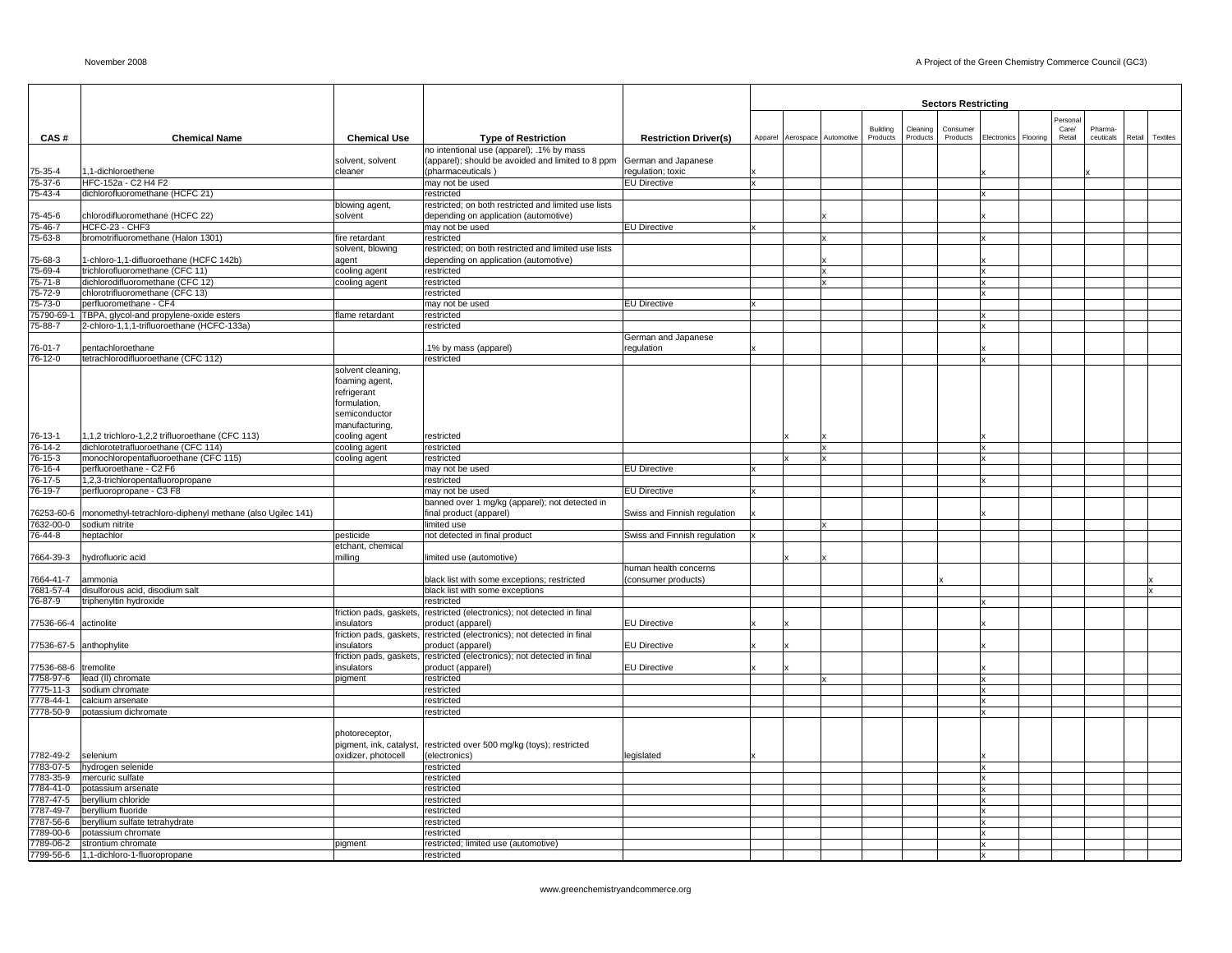|                       |                                                                   |                                          |                                                                                                      |                                   |         |                      |          |          | <b>Sectors Restricting</b> |                      |         |           |        |          |
|-----------------------|-------------------------------------------------------------------|------------------------------------------|------------------------------------------------------------------------------------------------------|-----------------------------------|---------|----------------------|----------|----------|----------------------------|----------------------|---------|-----------|--------|----------|
|                       |                                                                   |                                          |                                                                                                      |                                   |         |                      |          |          |                            |                      | Persona |           |        |          |
|                       |                                                                   |                                          |                                                                                                      |                                   |         |                      | Building | Cleaning | Consumer                   |                      | Care/   | Pharma    |        |          |
| CAS#<br>78-21-7       | <b>Chemical Name</b><br>N-cetyl morpholinium Quat DES             | <b>Chemical Use</b>                      | <b>Type of Restriction</b><br>black list with some exceptions                                        | <b>Restriction Driver(s)</b>      | Apparel | Aerospace Automotive | Products | Products | Products                   | Electronics Flooring | Retail  | ceuticals | Retail | Textiles |
|                       |                                                                   |                                          | banned over 5 mg/kg (apparel); not detected                                                          |                                   |         |                      |          |          |                            |                      |         |           |        |          |
| 78-30-8               | tri-o-cresyl phosphate                                            | flame retardant                          | (toys)                                                                                               | legislated                        |         |                      |          |          |                            |                      |         |           |        |          |
| 78-32-0               | tri-p-cresyl phosphate                                            | plasticizer                              | not detected in final product (toys)                                                                 | legislated                        |         |                      |          |          |                            |                      |         |           |        |          |
|                       |                                                                   |                                          | [migration solvent] restricted over 3 mg/L (toys);<br>[inhalation solvent] restricted over 200 ug/m3 |                                   |         |                      |          |          |                            |                      |         |           |        |          |
| 78-59-1               | isophorone                                                        | solvent                                  | toys)                                                                                                | egislated                         |         |                      |          |          |                            |                      |         |           |        |          |
|                       |                                                                   |                                          | chemical of concern (apparel); not used but may                                                      |                                   |         |                      |          |          |                            |                      |         |           |        |          |
| 78763-54-9            | monobutyltin (MBT)                                                |                                          | be present as a trace contaminant (retail)                                                           | OSPAR                             |         |                      |          |          |                            |                      |         |           |        |          |
| 789-02-6              | o,p-dichlorodiphenyltrichloroethane (o,p-DDT)                     | pesticide                                | not detected in final product                                                                        |                                   |         |                      |          |          |                            |                      |         |           |        |          |
|                       |                                                                   | solvent in paint,<br>primer or adhesive, |                                                                                                      |                                   |         |                      |          |          |                            |                      |         |           |        |          |
| 78-93-3               | methyl ethyl ketone                                               | cleaner                                  | on risk management list                                                                              |                                   |         |                      |          |          |                            |                      |         |           |        |          |
|                       |                                                                   |                                          | no intentional use (apparel); .1% by mass                                                            |                                   |         |                      |          |          |                            |                      |         |           |        |          |
|                       |                                                                   | solvent, solvent                         | (apparel); limited use and limited to 80 ppm                                                         | German and Japanese               |         |                      |          |          |                            |                      |         |           |        |          |
| 79-00-5               | 1,1,2-trichloroethane                                             | cleaner                                  | (pharmaceuticals)                                                                                    | regulation, inherently toxic      |         |                      |          |          |                            |                      |         |           |        |          |
|                       |                                                                   |                                          | banned over 50 mg/kg (apparel); no intentional<br>use (apparel); [migration solvent] restricted over |                                   |         |                      |          |          |                            |                      |         |           |        |          |
|                       |                                                                   |                                          | .06 mg/L (toys); [inhalation solvent] not detected                                                   |                                   |         |                      |          |          |                            |                      |         |           |        |          |
| 79-01-6               | trichloroethylene (TCE)                                           | solvent cleaner                          | (toys); limited use (automotive)                                                                     | legislated                        |         |                      |          |          |                            |                      |         |           |        |          |
|                       |                                                                   |                                          | banned over 100 mg/kg (apparel); not detected                                                        |                                   |         |                      |          |          |                            |                      |         |           |        |          |
| 79-06-1               | acrylamide                                                        |                                          | (toys); banned (cleaning products)                                                                   | legislated                        |         |                      |          |          |                            |                      |         |           |        |          |
| 79-07-2               | 2-chloracetamide                                                  | biocide                                  | 50 mg/kg                                                                                             |                                   |         |                      |          |          |                            |                      |         |           |        |          |
| 79-34-5               | 1,1,2,2-tetrachloroethane                                         |                                          | 1% by mass (apparel)                                                                                 | German and Japanese<br>regulation |         |                      |          |          |                            |                      |         |           |        |          |
| 79-94-7               | 3,5,3',5'-tetrabromo-bisphenol A (TBBA)                           | flame retardant                          | restricted                                                                                           |                                   |         |                      |          |          |                            |                      |         |           |        |          |
| 8001-35-2             | toxaphene                                                         | pesticide                                | not detected in final product                                                                        | Swiss and Finnish regulation      |         |                      |          |          |                            |                      |         |           |        |          |
| 8001-50-1             | strobane                                                          | pesticide                                | not detected in final product                                                                        | Swiss and Finnish regulation      |         |                      |          |          |                            |                      |         |           |        |          |
|                       |                                                                   | distillation product,                    |                                                                                                      |                                   |         |                      |          |          |                            |                      |         |           |        |          |
| 8001-58-9             | creosote                                                          | filler                                   | limited use                                                                                          |                                   |         |                      |          |          |                            |                      |         |           |        |          |
|                       |                                                                   |                                          | restricted (consumer products); restricted over .1                                                   |                                   |         |                      |          |          |                            |                      |         |           |        |          |
|                       |                                                                   |                                          | mg/L (toys); chemical of concern (apparel);                                                          | human health concerns:            |         |                      |          |          |                            |                      |         |           |        |          |
| 80-05-7               | bisphenol-A                                                       |                                          | seeking alternatives to use in tin can linings (retail) legislated; OSPAR                            |                                   |         |                      |          |          |                            |                      |         |           |        |          |
|                       |                                                                   | distillation product,                    |                                                                                                      |                                   |         |                      |          |          |                            |                      |         |           |        |          |
| 8007-45-2             | coal tar                                                          | filler                                   | limited use                                                                                          |                                   |         |                      |          |          |                            |                      |         |           |        |          |
| 8012-95-1             | paraffin oil                                                      | adhesives, paints,                       | black list with some exceptions                                                                      |                                   |         |                      |          |          |                            |                      |         |           |        |          |
| 8050-09-7             | colophony                                                         | cutting fluids                           | limited use                                                                                          |                                   |         |                      |          |          |                            |                      |         |           |        |          |
| $80 - 62 - 6$         | methyl methacrylate                                               |                                          | banned over 50 mg/kg                                                                                 |                                   |         |                      |          |          |                            |                      |         |           |        |          |
|                       | monomethyl-dichloro-diphenyl methane (also Ugilec 121 or          |                                          | banned over 1 mg/kg (apparel); not detected in                                                       |                                   |         |                      |          |          |                            |                      |         |           |        |          |
| 81161-70-8            | Ugilec 21)                                                        |                                          | final product (apparel)                                                                              | Swiss and Finnish regulation      |         |                      |          |          |                            |                      |         |           |        |          |
| 811-95-0<br>811-97-2  | 1,1,1-trichloro-2-fluoroethane (HCFC 131b)<br>HFC-134a - CH2 FCF3 |                                          | restricted<br>may not be used                                                                        | <b>EU Directive</b>               |         |                      |          |          |                            |                      |         |           |        |          |
| 812-04-4              | 1,1-dichloro-1,2,2-trifluoroethane (HCFC-123b)                    |                                          | restricted                                                                                           |                                   |         |                      |          |          |                            |                      |         |           |        |          |
| 818-99-5              | 1,1,3-trichloro-1-fluoropropane                                   |                                          | restricted                                                                                           |                                   |         |                      |          |          |                            |                      |         |           |        |          |
| 822-06-0              | hexamethylene diisocyanate (HDI)                                  |                                          |                                                                                                      |                                   |         |                      |          |          |                            |                      |         |           |        |          |
| 82-28-0               | disperse orange 11                                                | disperse dye                             | not detected in final product                                                                        |                                   |         |                      |          |          |                            |                      |         |           |        |          |
| 82600-56-4<br>82-68-8 | bromo-/chloro-alpha-olefin<br>quintozene                          | flame retardant<br>pesticide             | restricted<br>not detected in final product                                                          | Swiss and Finnish regulation      |         |                      |          |          |                            |                      |         |           |        |          |
| 828-00-2              | 2,6 dimethyl-m-dioxan-4-ol acetate                                |                                          | black list with some exceptions                                                                      |                                   |         |                      |          |          |                            |                      |         |           |        |          |
|                       |                                                                   |                                          | not detected in final product (apparel); restricted                                                  |                                   |         |                      |          |          |                            |                      |         |           |        |          |
| 838-88-0              | 3,3'-dimethyl-4,4'-diamino-diphenylmethane                        | pigment/dye/colorant                     | (electronics)                                                                                        | EU and China                      |         |                      |          |          |                            |                      |         |           |        |          |
|                       | 84122-50-6 C12-14 secondary alcohol                               |                                          | black list with some exceptions                                                                      |                                   |         |                      |          |          |                            |                      |         |           |        |          |
|                       |                                                                   |                                          | removed from use in fragrances as a<br>precautionary measure; on risk management list in             |                                   |         |                      |          |          |                            |                      |         |           |        |          |
| 84-66-2               | diethyl phthalate (DEP)                                           | plasticizer                              | fragrances                                                                                           |                                   |         |                      |          |          |                            |                      |         |           |        |          |
|                       |                                                                   |                                          |                                                                                                      |                                   |         |                      |          |          |                            |                      |         |           |        |          |
|                       |                                                                   |                                          | sum total of all phthalic acid esters not detected                                                   |                                   |         |                      |          |          |                            |                      |         |           |        |          |
|                       |                                                                   |                                          | (toys); restricted (electronics); phase out (cleaning                                                |                                   |         |                      |          |          |                            |                      |         |           |        |          |
| 84-74-2               | dibutyl phthalate (DBP)<br>84852-53-9 decabromo-diphenyl-ethane   | adhesives, paints<br>flame retardant     | products); limited use (automotive)<br>restricted                                                    | legislated                        |         |                      |          |          |                            |                      |         |           |        |          |
|                       |                                                                   |                                          |                                                                                                      |                                   |         |                      |          |          |                            |                      |         |           |        |          |
|                       | 85535-84-8 chlorinated paraffins (C10-13)                         | oils, fire retardants                    | may not be used (apparel); restricted (automotive) EU Directive                                      |                                   |         |                      |          |          |                            |                      |         |           |        |          |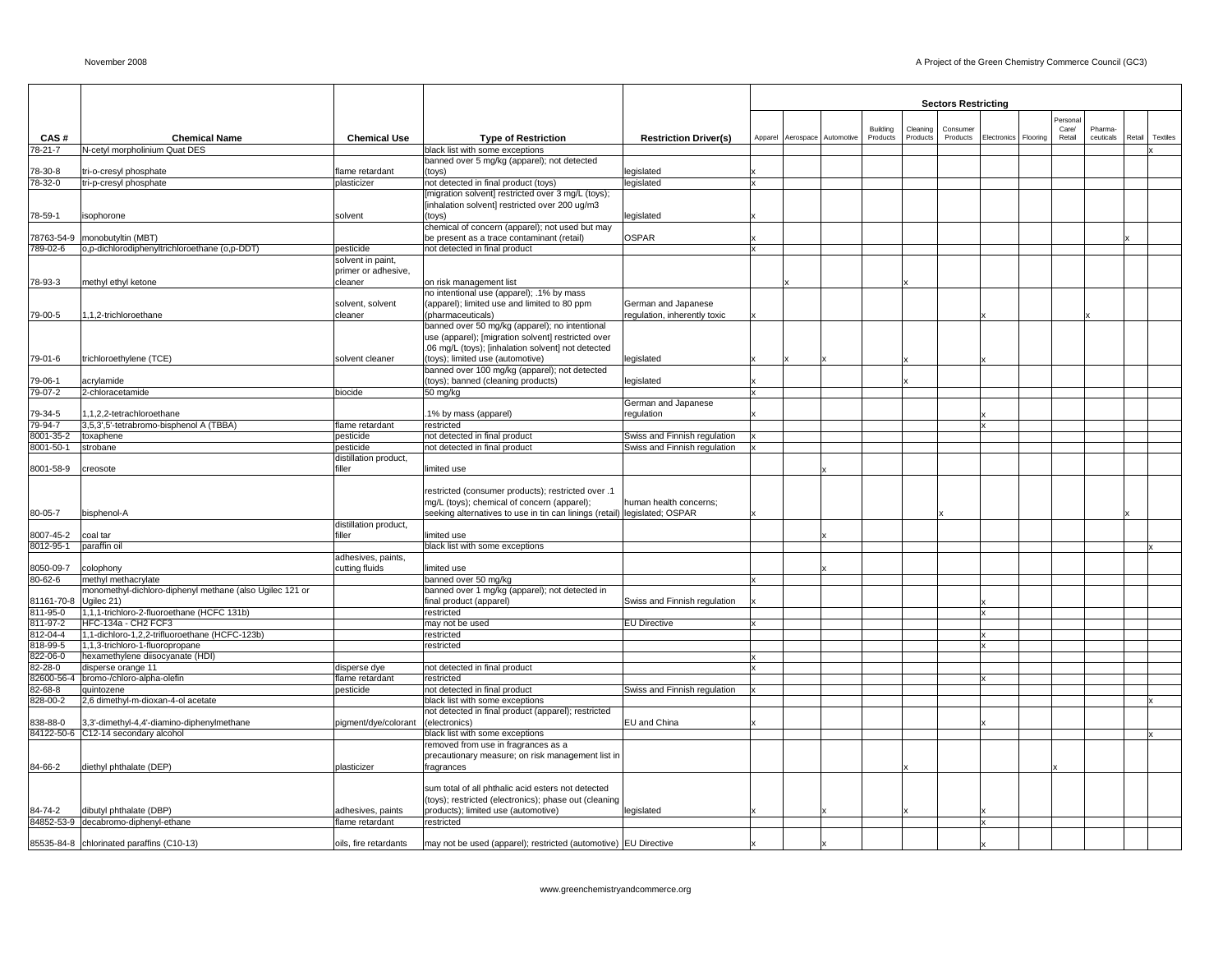|                           |                                                                                            |                                         |                                                                                                                                                                                                                                                   |                                                                                                                                                       |                   |            |          |          | <b>Sectors Restricting</b> |             |          |         |           |        |          |
|---------------------------|--------------------------------------------------------------------------------------------|-----------------------------------------|---------------------------------------------------------------------------------------------------------------------------------------------------------------------------------------------------------------------------------------------------|-------------------------------------------------------------------------------------------------------------------------------------------------------|-------------------|------------|----------|----------|----------------------------|-------------|----------|---------|-----------|--------|----------|
|                           |                                                                                            |                                         |                                                                                                                                                                                                                                                   |                                                                                                                                                       |                   |            |          |          |                            |             |          | Persona |           |        |          |
|                           |                                                                                            |                                         |                                                                                                                                                                                                                                                   |                                                                                                                                                       |                   |            | Building | Cleaning | Consumer                   |             |          | Care/   | Pharma-   |        |          |
| CAS#                      | <b>Chemical Name</b>                                                                       | <b>Chemical Use</b>                     | <b>Type of Restriction</b>                                                                                                                                                                                                                        | <b>Restriction Driver(s)</b>                                                                                                                          | Apparel Aerospace | Automotive | Products | Products | Products                   | Electronics | Flooring | Retail  | ceuticals | Retail | Textiles |
|                           |                                                                                            |                                         | sum total of all phthalic acid esters not detected                                                                                                                                                                                                |                                                                                                                                                       |                   |            |          |          |                            |             |          |         |           |        |          |
|                           |                                                                                            |                                         | (toys); restricted (electronics); phase out (cleaning                                                                                                                                                                                             |                                                                                                                                                       |                   |            |          |          |                            |             |          |         |           |        |          |
| 85-68-7                   | butyl benzyl phthalate (BBP)                                                               | adhesives, paints                       | products); limited use (automotive)                                                                                                                                                                                                               | legislated                                                                                                                                            |                   |            |          |          |                            |             |          |         |           |        |          |
|                           |                                                                                            |                                         | banned over 10 mg/kg (apparel); no intentional                                                                                                                                                                                                    |                                                                                                                                                       |                   |            |          |          |                            |             |          |         |           |        |          |
|                           |                                                                                            |                                         | use (apparel); on risk management list (cleaning                                                                                                                                                                                                  |                                                                                                                                                       |                   |            |          |          |                            |             |          |         |           |        |          |
|                           |                                                                                            | solvent, solvent                        | products); limited use and limited to 530 ppm<br>(pharmaceuticals); black list with some exceptions                                                                                                                                               |                                                                                                                                                       |                   |            |          |          |                            |             |          |         |           |        |          |
| 872-50-4                  | N-methylpyrrolidone (NMP)                                                                  | cleaner                                 | (textiles)                                                                                                                                                                                                                                        | inherently toxic                                                                                                                                      |                   |            |          |          |                            |             |          |         |           |        |          |
|                           |                                                                                            |                                         |                                                                                                                                                                                                                                                   |                                                                                                                                                       |                   |            |          |          |                            |             |          |         |           |        |          |
| 87-62-7                   | 2,6-xylidine                                                                               | pigment/dye/colorant                    | not detected in final product                                                                                                                                                                                                                     | EU and China                                                                                                                                          |                   |            |          |          |                            |             |          |         |           |        |          |
|                           |                                                                                            |                                         | subject to total prohibition (consumer products);                                                                                                                                                                                                 |                                                                                                                                                       |                   |            |          |          |                            |             |          |         |           |        |          |
| 87-68-3<br>87-83-2        | hexachlorobutadiene<br>pentabromo-toluene                                                  | solvent<br>flame retardant              | restricted (automotive)<br>restricted                                                                                                                                                                                                             | Canada                                                                                                                                                |                   |            |          |          |                            |             |          |         |           |        |          |
|                           |                                                                                            | wood preservative;                      |                                                                                                                                                                                                                                                   |                                                                                                                                                       |                   |            |          |          |                            |             |          |         |           |        |          |
|                           |                                                                                            | salts used in leather                   |                                                                                                                                                                                                                                                   |                                                                                                                                                       |                   |            |          |          |                            |             |          |         |           |        |          |
|                           |                                                                                            | treatment; stabilizer                   | not detected in final product (apparel); prohibited                                                                                                                                                                                               |                                                                                                                                                       |                   |            |          |          |                            |             |          |         |           |        |          |
|                           |                                                                                            | for latex; dying and                    | over .01% (automotive); banned in dyeing and                                                                                                                                                                                                      | legally regulated; Swiss and                                                                                                                          |                   |            |          |          |                            |             |          |         |           |        |          |
| 87-86-5<br>9002-93-1      | pentachlorophenol (PCP), salts, esters and compounds of PCP<br>octaphenol ethoxylate       | finishing of fabrics                    | finishing and in pesticides (retail)<br>chemical of concern                                                                                                                                                                                       | Finnish regulation<br>European Union                                                                                                                  |                   |            |          |          |                            |             |          |         |           |        |          |
| 9003-27-4                 | 1-propane, 2-methyl-, homopolymer                                                          |                                         | black list with some exceptions                                                                                                                                                                                                                   |                                                                                                                                                       |                   |            |          |          |                            |             |          |         |           |        |          |
|                           |                                                                                            |                                         |                                                                                                                                                                                                                                                   |                                                                                                                                                       |                   |            |          |          |                            |             |          |         |           |        |          |
|                           |                                                                                            |                                         | not detected in final product (apparel); restricted                                                                                                                                                                                               |                                                                                                                                                       |                   |            |          |          |                            |             |          |         |           |        |          |
| 90-04-0                   | o-anisidine                                                                                | pigment/dye/colorant                    | (electronics); not detected in final product (toys)                                                                                                                                                                                               | <b>EU</b> and China                                                                                                                                   |                   |            |          |          |                            |             |          |         |           |        |          |
| 9008-64-4                 | napthalenesulfonic acid, methyl-, sodium salt, polymer with<br>formaldehyde                |                                         | black list with some exceptions                                                                                                                                                                                                                   |                                                                                                                                                       |                   |            |          |          |                            |             |          |         |           |        |          |
| 90093-37-1                | polyethoxylated polyarylphenol phosphate                                                   |                                         | black list with some exceptions                                                                                                                                                                                                                   |                                                                                                                                                       |                   |            |          |          |                            |             |          |         |           |        |          |
| 900-95-8                  | triphenyltin acetate                                                                       |                                         | restricted                                                                                                                                                                                                                                        |                                                                                                                                                       |                   |            |          |          |                            |             |          |         |           |        |          |
| 9016-45-9                 | nonyl phenol ethoxylates (NPE)                                                             | cleaning agent                          | restricted (consumer products); chemical of<br>concern (apparel); restricted (automotive)                                                                                                                                                         | become a more sustainable<br>company (retail); aquatic toxin<br>and suspected endocrine<br>disruptor (consumer products);<br>European Union (apparel) |                   |            |          |          |                            |             |          |         |           |        |          |
| $90 - 43 - 7$             | o-phenylphenol                                                                             | solvent                                 | banned over 50 mg/kg                                                                                                                                                                                                                              |                                                                                                                                                       |                   |            |          |          |                            |             |          |         |           |        |          |
|                           | 90454-18-5 dichloro-1,1,2-trifluoroethane                                                  | activator in some                       | restricted                                                                                                                                                                                                                                        |                                                                                                                                                       |                   |            |          |          |                            |             |          |         |           |        |          |
|                           |                                                                                            | polyurethane foams,                     |                                                                                                                                                                                                                                                   |                                                                                                                                                       |                   |            |          |          |                            |             |          |         |           |        |          |
| 91-08-7                   | toluene-2,6-diisocyanate                                                                   | adhesives                               | no intentional use; limited use (automotive)                                                                                                                                                                                                      |                                                                                                                                                       |                   |            |          |          |                            |             |          |         |           |        |          |
| 91-59-8                   | 2-naphthylamine                                                                            | pigment/dye/colorant                    | not detected in final product (apparel); restricted<br>(electronics); not detected in final product (toys);<br>prohibited over .01% (automotive)                                                                                                  | EU and China                                                                                                                                          |                   |            |          |          |                            |             |          |         |           |        |          |
|                           |                                                                                            |                                         |                                                                                                                                                                                                                                                   |                                                                                                                                                       |                   |            |          |          |                            |             |          |         |           |        |          |
|                           | 3.3'-dichlorobenzidine                                                                     |                                         | not detected in final product (apparel); restricted                                                                                                                                                                                               |                                                                                                                                                       |                   |            |          |          |                            |             |          |         |           |        |          |
| 91-94-1<br>92-66-0        | 4-bromobiphenyl                                                                            | pigment/dye/colorant<br>flame retardant | (electronics); not detected in final product (toys)<br>restricted                                                                                                                                                                                 | EU and China                                                                                                                                          |                   |            |          |          |                            |             |          |         |           |        |          |
|                           |                                                                                            |                                         |                                                                                                                                                                                                                                                   |                                                                                                                                                       |                   |            |          |          |                            |             |          |         |           |        |          |
|                           |                                                                                            | rubber dye,                             | not detected in final product (apparel); restricted                                                                                                                                                                                               |                                                                                                                                                       |                   |            |          |          |                            |             |          |         |           |        |          |
| 92-67-1                   | 4-aminodiphenyl                                                                            | pigment/dye/colorant                    | (automotive), restricted (electronics)                                                                                                                                                                                                            | EU and China                                                                                                                                          |                   |            |          |          |                            |             |          |         |           |        |          |
| $92 - 86 - 4$             | dibromobiphenyl                                                                            | flame retardant                         | restricted                                                                                                                                                                                                                                        |                                                                                                                                                       |                   |            |          |          |                            |             |          |         |           |        |          |
| 92-87-5                   | benzidine                                                                                  | rubber dye,<br>pigment/dye/colorant     | not detected in final product (apparel); restricted<br>(electronics); prohibited over .01% (automotive);<br>restricted (automotive); not detected in final<br>product (toys); prohibited based on concentration<br>and/or use (consumer products) | legally required, EU and China,<br>Canada                                                                                                             |                   |            |          |          |                            |             |          |         |           |        |          |
| 929-06-6<br>$93 - 72 - 1$ | ethanol, 2-(2 aminoethoxy)-<br>2-(2,4,5-trichlorophenoxy) propionic acid, salts, compounds | pesticide                               | black list with some exceptions<br>not detected in final product                                                                                                                                                                                  | Swiss and Finnish regulation                                                                                                                          |                   |            |          |          |                            |             |          |         |           |        |          |
|                           |                                                                                            |                                         |                                                                                                                                                                                                                                                   |                                                                                                                                                       |                   |            |          |          |                            |             |          |         |           |        |          |
| 93-76-5                   | 2,4,5-trichlorophenoxyacetic acid (2,4,5-T), salts, compounds                              | pesticide                               | not detected in final product                                                                                                                                                                                                                     | Swiss and Finnish regulation                                                                                                                          |                   |            |          |          |                            |             |          |         |           |        |          |
|                           | 94334-64-2 TBBA carbonate oligomer, phenoxy end capped                                     | flame retardant                         | restricted                                                                                                                                                                                                                                        |                                                                                                                                                       |                   |            |          |          |                            |             |          |         |           |        |          |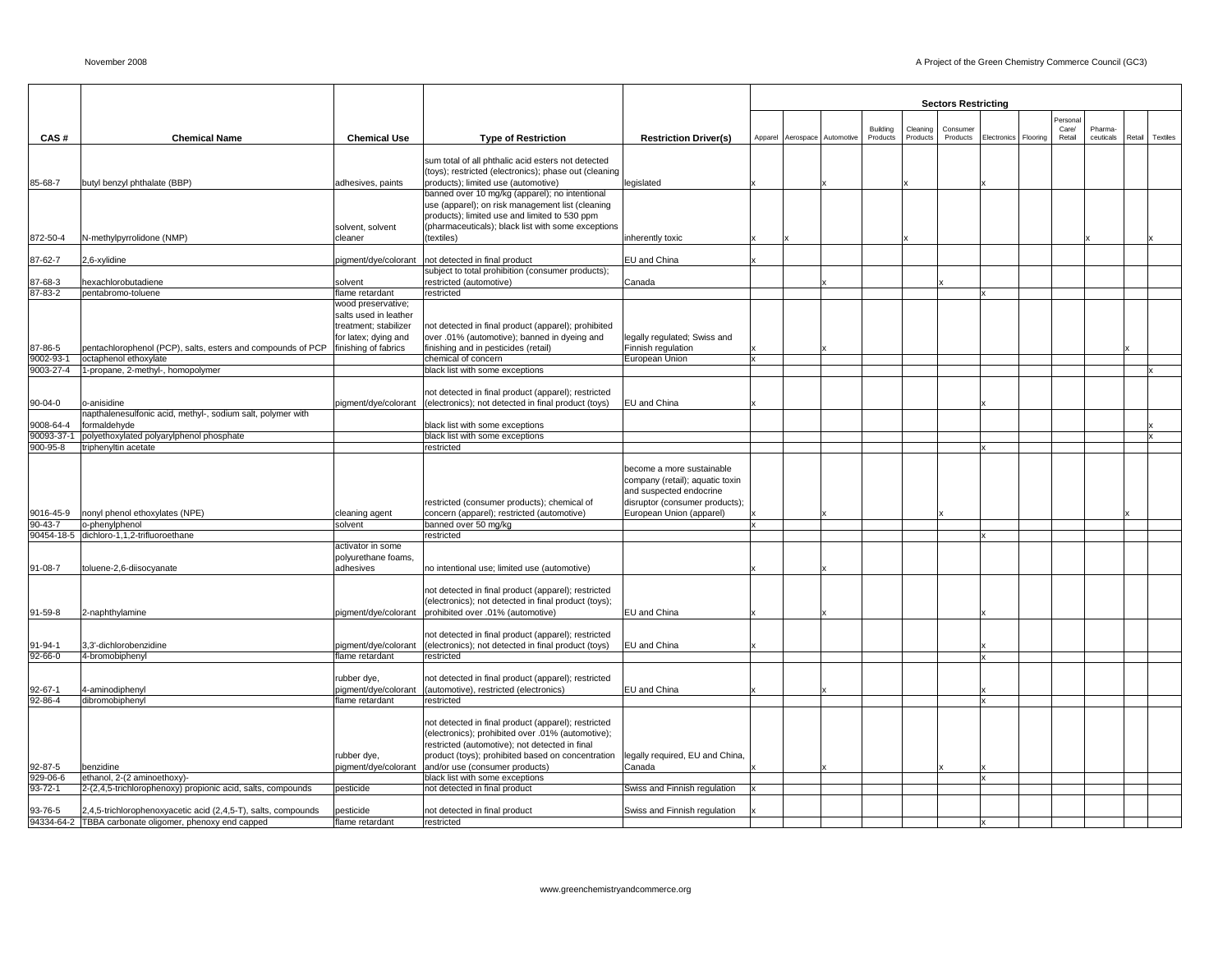|                    |                                                                         |                                   |                                                                                           |                              |              |                              |                      |                      | <b>Sectors Restricting</b> |                      |                 |                      |        |          |
|--------------------|-------------------------------------------------------------------------|-----------------------------------|-------------------------------------------------------------------------------------------|------------------------------|--------------|------------------------------|----------------------|----------------------|----------------------------|----------------------|-----------------|----------------------|--------|----------|
|                    |                                                                         |                                   |                                                                                           |                              |              |                              |                      |                      |                            |                      | Personal        |                      |        |          |
|                    | <b>Chemical Name</b>                                                    | <b>Chemical Use</b>               |                                                                                           |                              |              |                              | Building<br>Products | Cleaning<br>Products | Consumer<br>Products       | Electronics Flooring | Care/<br>Retail | Pharma-<br>ceuticals | Retail | Textiles |
| CAS#               |                                                                         |                                   | <b>Type of Restriction</b><br>[migration solvent] 2 mg/L (toys) (sum total o,m,p-         | <b>Restriction Driver(s)</b> |              | Apparel Aerospace Automotive |                      |                      |                            |                      |                 |                      |        |          |
|                    |                                                                         |                                   | xylene); [inhalation solvent] restricted over 870                                         |                              |              |                              |                      |                      |                            |                      |                 |                      |        |          |
|                    |                                                                         |                                   | ug/m3 (toys) (sum total o,m,p-xylene); material of                                        |                              |              |                              |                      |                      |                            |                      |                 |                      |        |          |
| 95-47-6            | o-xylene                                                                | solvent                           | high concern (flooring)                                                                   | legislated                   |              |                              |                      |                      |                            |                      |                 |                      |        |          |
| $95 - 48 - 4$      | o-cresol                                                                |                                   | no intentional use<br>not detected in final product (apparel and toys);                   |                              | x            |                              |                      |                      |                            |                      |                 |                      |        |          |
| 95-53-4            | o-toluidine                                                             | pigment/dye/colorant              | restricted (electronics)                                                                  | EU and China                 |              |                              |                      |                      |                            |                      |                 |                      |        |          |
|                    |                                                                         |                                   |                                                                                           |                              |              |                              |                      |                      |                            |                      |                 |                      |        |          |
| 95-68-1            | 2,4-xylidine                                                            | pigment/dye/colorant              | not detected in final product                                                             | EU and China                 |              |                              |                      |                      |                            |                      |                 |                      |        |          |
|                    |                                                                         |                                   | not detected in final product (apparel); restricted                                       |                              |              |                              |                      |                      |                            |                      |                 |                      |        |          |
| 95-69-2            | 4-chloro-o-toluidine                                                    | pigment/dye/colorant              | (electronics)                                                                             | EU and China                 |              |                              |                      |                      |                            |                      |                 |                      |        |          |
| 95-80-7            | 2,4-toluenediamine                                                      |                                   | not detected in final product (apparel); restricted<br>(electronics)                      | EU and China                 |              |                              |                      |                      |                            |                      |                 |                      |        |          |
| 96-12-8            | 1,2-dibromo-3-chloropropane (DBCP)                                      | pigment/dye/colorant<br>pesticide | not detected in final product                                                             |                              | $\mathbf{x}$ |                              |                      |                      |                            |                      |                 |                      |        |          |
| 96-13-9            | dibromo-propanol                                                        | flame retardant                   | restricted                                                                                |                              |              |                              |                      |                      |                            |                      |                 |                      |        |          |
|                    |                                                                         |                                   | not detected in final product (apparel and toys);                                         |                              |              |                              |                      |                      |                            |                      |                 |                      |        |          |
| 97-56-3            | o-aminoazotoluene                                                       | pigment/dye/colorant              | restricted (electronics)                                                                  | EU and China                 |              |                              |                      |                      |                            |                      |                 |                      |        |          |
| $97-63-2$          | ethyl methacrylate                                                      |                                   | banned over 50 mg/kg                                                                      |                              |              |                              |                      |                      |                            |                      |                 |                      |        |          |
| $97 - 75 - 7$      | 2,4-dichlorophenoxyacetic acid, its salts and compounds                 | pesticide                         | not detected in final product                                                             |                              |              |                              |                      |                      |                            |                      |                 |                      |        |          |
| 97-88-1            | butyl methacrylate                                                      |                                   | banned over 50 mg/kg                                                                      |                              |              |                              |                      |                      |                            |                      |                 |                      |        |          |
|                    | 98908-15-1 sulfonic acid, alkane, Na+                                   |                                   | black list with some exceptions                                                           |                              |              |                              |                      |                      |                            |                      |                 |                      |        |          |
| 98-95-3            | nitrobenzene                                                            | solvent                           | [migration solvent] not detected (toys); [inhalation<br>solvent] not detected (toys)      | legislated                   |              |                              |                      |                      |                            |                      |                 |                      |        |          |
|                    |                                                                         |                                   | not detected in final product (apparel); restricted                                       |                              |              |                              |                      |                      |                            |                      |                 |                      |        |          |
| 99-55-8            | 2-amino-4-nitrotoluene                                                  | pigment/dye/colorant              | (electronics)                                                                             | EU and China                 |              |                              |                      |                      |                            |                      |                 |                      |        |          |
|                    |                                                                         |                                   | banned over 1 mg/kg (apparel); not detected in                                            |                              |              |                              |                      |                      |                            |                      |                 |                      |        |          |
| 99688-47-8         | monomethyl-dibromo-diphenyl methane (also DBBT)                         |                                   | final product (apparel)                                                                   | Swiss and Finnish regulation |              |                              |                      |                      |                            |                      |                 |                      |        |          |
| not                |                                                                         |                                   |                                                                                           |                              |              |                              |                      |                      |                            |                      |                 |                      |        |          |
| available          | 1,2,3,7,8,9-hexabromodibenzo-p-dioxin                                   |                                   | 5 ug/kg sum of groups 4 & 5                                                               | German regulation            |              |                              |                      |                      |                            |                      |                 |                      |        |          |
| not                |                                                                         |                                   |                                                                                           |                              |              |                              |                      |                      |                            |                      |                 |                      |        |          |
| available          | 1,2,3,6,7,8-hexabromodibenzo-p-dioxin                                   |                                   | 5 ug/kg sum of groups 4 & 5                                                               | German regulation            |              |                              |                      |                      |                            |                      |                 |                      |        |          |
| not                |                                                                         |                                   |                                                                                           |                              |              |                              |                      |                      |                            |                      |                 |                      |        |          |
| available          | 1,2,3,7,8-pentabromodibenzofuran<br>RR016115 polychlorinated terphenyls | impurities in products            | 5 ug/kg sum of groups 4 & 5<br>subject to total prohibition                               | German regulation<br>Canada  |              |                              |                      |                      |                            |                      |                 |                      |        |          |
|                    |                                                                         |                                   | 1000 ppm (electronics); seeking alternatives, used                                        |                              |              |                              |                      |                      |                            |                      |                 |                      |        |          |
|                    |                                                                         |                                   | minimally (personal care products/retail); banned                                         |                              |              |                              |                      |                      |                            |                      |                 |                      |        |          |
|                    |                                                                         | flame retardant in                | in childrenswear and phasing out other uses                                               |                              |              |                              |                      |                      |                            |                      |                 |                      |        |          |
| several            | all brominated flame retardants                                         | textiles, plastics                | (retail); limited use (automotive)                                                        | RoHS compliance              |              |                              |                      |                      |                            |                      |                 |                      |        |          |
| several            | organotin compounds                                                     | cooling water                     | limited use                                                                               |                              |              | Ιx                           |                      |                      |                            |                      |                 |                      |        |          |
| several            | colophony (rosin)                                                       |                                   | limited use                                                                               |                              |              | Ιx                           |                      |                      |                            |                      |                 |                      |        |          |
| several            | limonene                                                                | solvent                           | limited use                                                                               |                              |              | Ιx                           |                      |                      |                            |                      |                 |                      |        |          |
| several            | octaphenolethoxylates                                                   | cleaning agent                    | restricted                                                                                |                              |              |                              |                      |                      |                            |                      |                 |                      |        |          |
| various<br>various | chlorinated benzenes<br>chlorinated toluenes                            |                                   | banned over 4 mg/kg<br>banned over 4 mg/kg                                                |                              |              |                              |                      |                      |                            |                      |                 |                      |        |          |
| various            | halogenated diarylalkanes                                               |                                   | banned over 1 mg/kg                                                                       | Swiss and Finnish regulation | $\mathbf{x}$ |                              |                      |                      |                            |                      |                 |                      |        |          |
|                    |                                                                         |                                   |                                                                                           |                              |              |                              |                      |                      |                            |                      |                 |                      |        |          |
| various            | halogenated naphthalenes                                                |                                   | banned over 1 mg/kg; not detected in final product Swiss and Finnish regulation           |                              |              |                              |                      |                      |                            |                      |                 |                      |        |          |
| various            | halogenated terphenyls                                                  |                                   | banned over 1 mg/kg                                                                       |                              |              |                              |                      |                      |                            |                      |                 |                      |        |          |
|                    |                                                                         | insulation fluid in               |                                                                                           |                              |              |                              |                      |                      |                            |                      |                 |                      |        |          |
|                    |                                                                         | electrical systems,               |                                                                                           |                              |              |                              |                      |                      |                            |                      |                 |                      |        |          |
|                    |                                                                         | switch boards,                    |                                                                                           |                              |              |                              |                      |                      |                            |                      |                 |                      |        |          |
|                    |                                                                         | transformers, and                 |                                                                                           |                              |              |                              |                      |                      |                            |                      |                 |                      |        |          |
|                    |                                                                         | condensers; in wood               |                                                                                           |                              |              |                              |                      |                      |                            |                      |                 |                      |        |          |
|                    |                                                                         | and paper<br>impregnation as a    | banned over 1 mg/kg (apparel); 5 ppm<br>(electronics); prohibited over .01% (automotive); | legally regulated; Swiss and |              |                              |                      |                      |                            |                      |                 |                      |        |          |
| various            | polychlorinated terphenyl (PCT)                                         | softening agent.                  | not detected in final product (apparel)                                                   | Finnish regulation           |              |                              |                      |                      |                            |                      |                 |                      |        |          |
|                    |                                                                         |                                   | sum total of all phthalic acid esters not detected                                        |                              |              |                              |                      |                      |                            |                      |                 |                      |        |          |
| various            | all esters of phthalic acid                                             | plasticizer                       | (toys)                                                                                    | legislated                   |              |                              |                      |                      |                            |                      |                 |                      |        |          |
|                    |                                                                         |                                   |                                                                                           |                              |              |                              |                      |                      |                            |                      |                 |                      |        |          |
|                    |                                                                         |                                   | intentional addition; 30 ppm (electronics); not used                                      |                              |              |                              |                      |                      |                            |                      |                 |                      |        |          |
|                    |                                                                         |                                   | in food, 4 specific dyes not used in new cosmetic                                         |                              |              |                              |                      |                      |                            |                      |                 |                      |        |          |
|                    |                                                                         | pigment, dyes,                    | products but others continue to be used (personal                                         |                              |              |                              |                      |                      |                            |                      |                 |                      |        |          |
| various            | certain azocolourants and azodyes                                       | colorants                         | care products/retail); use of 21 azo dyes banned                                          | <b>EU Directive</b>          |              |                              |                      |                      |                            |                      |                 |                      |        |          |
| various            | disperse dyes                                                           |                                   | not detected in final product<br>not detected in final product                            |                              | lx           |                              |                      |                      |                            |                      |                 |                      |        |          |
| various            | other dyes                                                              |                                   |                                                                                           |                              |              |                              |                      |                      |                            |                      |                 |                      |        |          |

www.greenchemistryandcommerce.org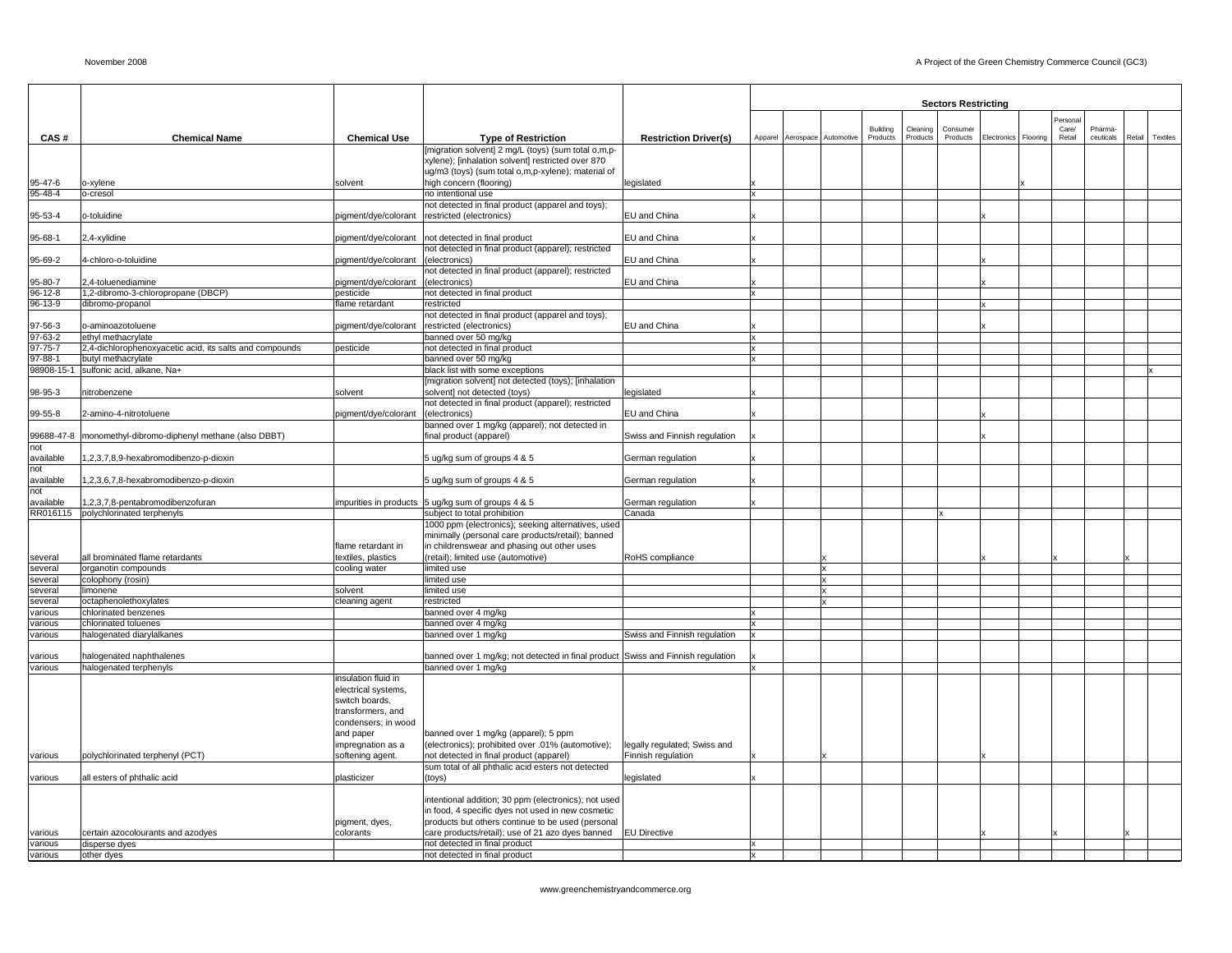|         |                                                            |                                                 |                                                                                                       |                                      |  |                              |          |          | <b>Sectors Restricting</b> |                      |          |           |        |          |
|---------|------------------------------------------------------------|-------------------------------------------------|-------------------------------------------------------------------------------------------------------|--------------------------------------|--|------------------------------|----------|----------|----------------------------|----------------------|----------|-----------|--------|----------|
|         |                                                            |                                                 |                                                                                                       |                                      |  |                              |          |          |                            |                      | Personal |           |        |          |
|         |                                                            |                                                 |                                                                                                       |                                      |  |                              | Building | Cleaning | Consumer                   |                      | Care/    | Pharma-   |        |          |
| CAS#    | <b>Chemical Name</b>                                       | <b>Chemical Use</b>                             | <b>Type of Restriction</b>                                                                            | <b>Restriction Driver(s)</b>         |  | Apparel Aerospace Automotive | Products | Products | Products                   | Electronics Flooring | Retail   | ceuticals | Retail | Textiles |
|         |                                                            | pigment, paint,<br>catalyst, lead-free          |                                                                                                       |                                      |  |                              |          |          |                            |                      |          |           |        |          |
|         |                                                            | solder, stabilizer, n-                          |                                                                                                       |                                      |  |                              |          |          |                            |                      |          |           |        |          |
|         |                                                            | type dopant, flame                              |                                                                                                       |                                      |  |                              |          |          |                            |                      |          |           |        |          |
|         | antimony/antimony compounds                                | retardant, catalyst                             | 1000 ppm                                                                                              |                                      |  |                              |          |          |                            |                      |          |           |        |          |
| various | other antimony compounds                                   | pigment, paint, dye,                            |                                                                                                       |                                      |  |                              |          |          |                            | x                    |          |           |        |          |
|         |                                                            | antifoamer for glass,                           |                                                                                                       |                                      |  |                              |          |          |                            |                      |          |           |        |          |
|         |                                                            | III-V group                                     |                                                                                                       |                                      |  |                              |          |          |                            |                      |          |           |        |          |
|         |                                                            | semiconductor                                   |                                                                                                       |                                      |  |                              |          |          |                            |                      |          |           |        |          |
|         |                                                            | substrate (GaAs),<br>flame retardant,           |                                                                                                       |                                      |  |                              |          |          |                            |                      |          |           |        |          |
|         |                                                            | electroplating, wood                            |                                                                                                       |                                      |  |                              |          |          |                            |                      |          |           |        |          |
|         |                                                            | preservative, drying                            |                                                                                                       |                                      |  |                              |          |          |                            |                      |          |           |        |          |
|         | arsenic/arsenic compounds                                  | agent                                           | 1000 ppm (electronics); limited use (automotive)                                                      |                                      |  |                              |          |          |                            |                      |          |           |        |          |
| various | other arsenic compounds                                    |                                                 | banned (cleaning products)                                                                            |                                      |  |                              |          | Ιx       |                            | $\mathbf{x}$         |          |           |        |          |
|         |                                                            | ceramics, metal alloy,                          |                                                                                                       |                                      |  |                              |          |          |                            |                      |          |           |        |          |
|         |                                                            | copper-beryllium                                |                                                                                                       |                                      |  |                              |          |          |                            |                      |          |           |        |          |
|         |                                                            | alloy, catalyst,                                |                                                                                                       |                                      |  |                              |          |          |                            |                      |          |           |        |          |
|         |                                                            | precipitation<br>hardening alloy,               |                                                                                                       |                                      |  |                              |          |          |                            |                      |          |           |        |          |
|         | beryllium/beryllium compounds                              | solder                                          | 1000 ppm                                                                                              |                                      |  |                              |          |          |                            |                      |          |           |        |          |
| various | other beryllium compounds                                  |                                                 |                                                                                                       |                                      |  |                              |          |          |                            | x                    |          |           |        |          |
|         |                                                            | lead-free solder,                               |                                                                                                       |                                      |  |                              |          |          |                            |                      |          |           |        |          |
| various | bismouth/bismouth compounds<br>other bismuth compounds     | solder                                          | 1000 ppm                                                                                              |                                      |  |                              |          |          |                            |                      |          |           |        |          |
|         |                                                            |                                                 |                                                                                                       |                                      |  |                              |          |          |                            |                      |          |           |        |          |
|         |                                                            |                                                 |                                                                                                       |                                      |  |                              |          |          |                            |                      |          |           |        |          |
|         |                                                            |                                                 |                                                                                                       |                                      |  |                              |          |          |                            |                      |          |           |        |          |
|         |                                                            | batteries; optical<br>components in glass       |                                                                                                       |                                      |  |                              |          |          |                            |                      |          |           |        |          |
|         |                                                            | used for driver                                 |                                                                                                       |                                      |  |                              |          |          |                            |                      |          |           |        |          |
|         |                                                            | assistance systems;                             |                                                                                                       |                                      |  |                              |          |          |                            |                      |          |           |        |          |
|         |                                                            | surface protection of                           |                                                                                                       |                                      |  |                              |          |          |                            |                      |          |           |        |          |
|         |                                                            | metals; stabilizers in<br>polymers, pigments in |                                                                                                       |                                      |  |                              |          |          |                            |                      |          |           |        |          |
|         |                                                            | paints and plastics in                          |                                                                                                       |                                      |  |                              |          |          |                            |                      |          |           |        |          |
|         |                                                            | electronics; stabilizer                         | above 75 ppm or intentional addition (electronics);                                                   |                                      |  |                              |          |          |                            |                      |          |           |        |          |
|         |                                                            | for PVC; electronic                             | 100 ppm (electronics); banned (cleaning                                                               |                                      |  |                              |          |          |                            |                      |          |           |        |          |
|         | cadmium/cadmium compounds                                  | materials; plating,<br>accumulators             | products); prohibited over .01% (automotive);<br>restricted (automotive)                              | RoHS compliance; legally<br>required |  |                              |          |          |                            |                      |          |           |        |          |
| various | other cadmium compounds                                    |                                                 | restricted                                                                                            |                                      |  |                              |          |          |                            | $\mathbf{x}$         |          |           |        |          |
| various | chromium salts                                             |                                                 | banned                                                                                                |                                      |  |                              |          | lx       |                            |                      |          |           |        |          |
| various | dilute chromic acid<br>other hexavalent chromium compounds |                                                 | restricted                                                                                            |                                      |  |                              |          |          |                            |                      |          |           |        |          |
|         |                                                            |                                                 |                                                                                                       |                                      |  |                              |          |          |                            |                      |          |           |        |          |
|         |                                                            |                                                 |                                                                                                       |                                      |  |                              |          |          |                            |                      |          |           |        |          |
|         |                                                            | component in metals                             |                                                                                                       |                                      |  |                              |          |          |                            |                      |          |           |        |          |
|         |                                                            | and alloys processed<br>in automated            |                                                                                                       |                                      |  |                              |          |          |                            |                      |          |           |        |          |
|         |                                                            | machines; lead-                                 |                                                                                                       |                                      |  |                              |          |          |                            |                      |          |           |        |          |
|         |                                                            | containing stabilizers                          |                                                                                                       |                                      |  |                              |          |          |                            |                      |          |           |        |          |
|         |                                                            | and pigments;                                   |                                                                                                       |                                      |  |                              |          |          |                            |                      |          |           |        |          |
|         |                                                            | corrosion inhibitors;                           |                                                                                                       |                                      |  |                              |          |          |                            |                      |          |           |        |          |
|         |                                                            | bonding agents;<br>solder in electrical         |                                                                                                       |                                      |  |                              |          |          |                            |                      |          |           |        |          |
|         |                                                            | boards; batteries;                              |                                                                                                       |                                      |  |                              |          |          |                            |                      |          |           |        |          |
|         |                                                            | hardens rubber;                                 |                                                                                                       |                                      |  |                              |          |          |                            |                      |          |           |        |          |
|         |                                                            | plastics stabilizer; X-                         | above 1000 ppm or intentional addition                                                                |                                      |  |                              |          |          |                            |                      |          |           |        |          |
|         |                                                            | ray shielding; resin<br>additive; jewellery;    | (electronics); 300 ppm (for PVC cables only); 1000<br>ppm, 100 ppm in paint (electronics); prohibited | RoHS compliance, legally             |  |                              |          |          |                            |                      |          |           |        |          |
|         | lead/lead compounds                                        | pigment in paint                                | over .01% (automotive); limited use (automotive)                                                      | required                             |  |                              |          |          |                            |                      |          |           |        |          |
|         | lead in PVC coating for cable, wire, and cords             |                                                 | 300 ppm for external, 1000 ppm for internal                                                           |                                      |  |                              |          |          |                            |                      |          |           |        |          |

www.greenchemistryandcommerce.org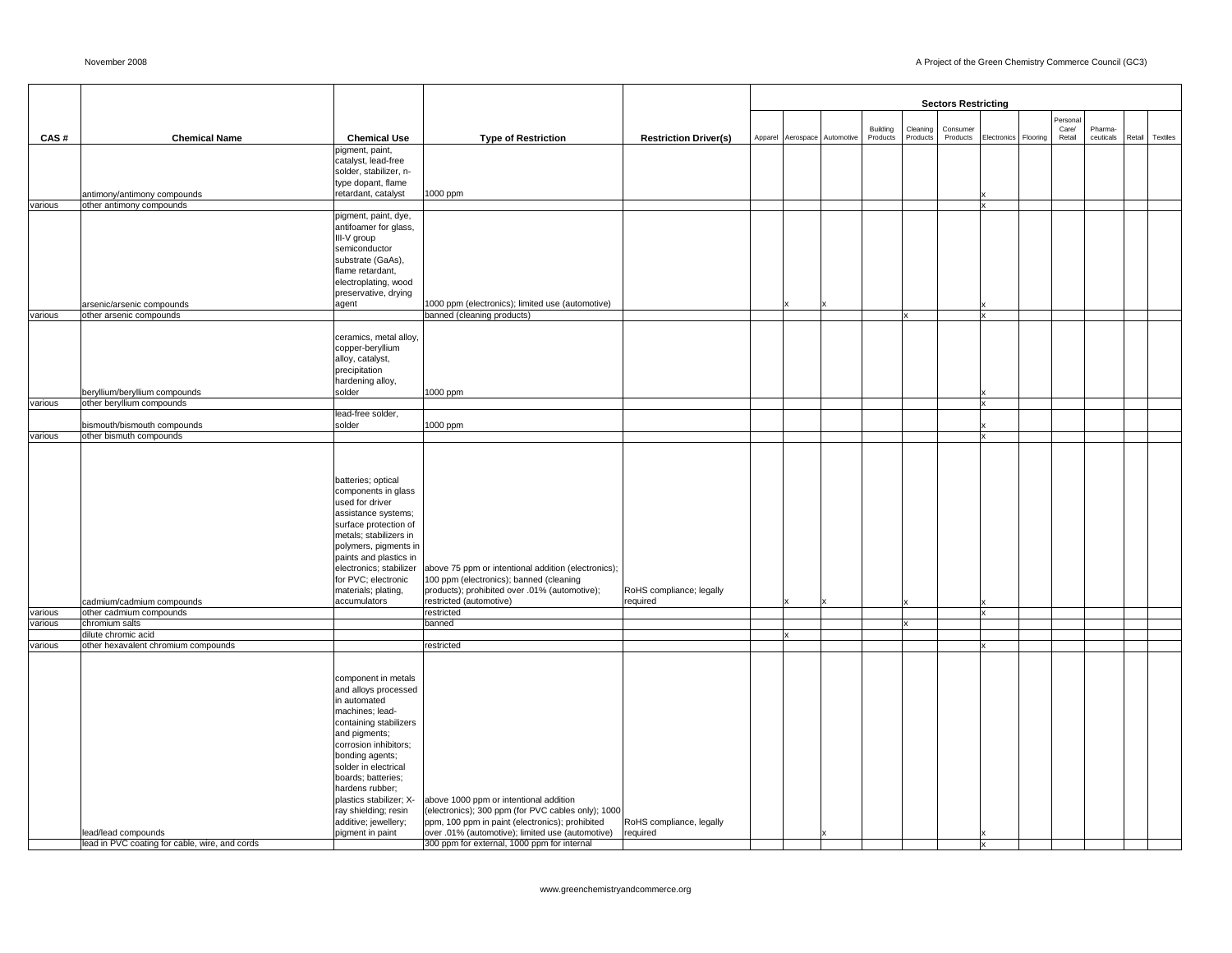| <b>Sectors Restricting</b><br>ersona<br>Building<br>Care/<br>Pharma-<br>Cleaning<br>Consumer<br>CAS#<br><b>Chemical Name</b><br><b>Chemical Use</b><br><b>Type of Restriction</b><br><b>Restriction Driver(s)</b><br>Apparel Aerospace Automotive<br>Products<br>Products<br>Retail<br>Products<br>Electronics<br>Flooring<br>restricted (electronics); banned (cleaning<br>other lead compounds<br>products)<br>various<br>inorganic and organic<br>mercury compounds<br>used in HID lamps,<br>electrical switches,<br>luminescent material<br>for instrument lighting,<br>pyrotechnic initiators;<br>anti-corrosion<br>above 1000 ppm or intentional addition | Textiles<br>ceuticals<br>Retail |
|-----------------------------------------------------------------------------------------------------------------------------------------------------------------------------------------------------------------------------------------------------------------------------------------------------------------------------------------------------------------------------------------------------------------------------------------------------------------------------------------------------------------------------------------------------------------------------------------------------------------------------------------------------------------|---------------------------------|
|                                                                                                                                                                                                                                                                                                                                                                                                                                                                                                                                                                                                                                                                 |                                 |
|                                                                                                                                                                                                                                                                                                                                                                                                                                                                                                                                                                                                                                                                 |                                 |
|                                                                                                                                                                                                                                                                                                                                                                                                                                                                                                                                                                                                                                                                 |                                 |
|                                                                                                                                                                                                                                                                                                                                                                                                                                                                                                                                                                                                                                                                 |                                 |
|                                                                                                                                                                                                                                                                                                                                                                                                                                                                                                                                                                                                                                                                 |                                 |
|                                                                                                                                                                                                                                                                                                                                                                                                                                                                                                                                                                                                                                                                 |                                 |
|                                                                                                                                                                                                                                                                                                                                                                                                                                                                                                                                                                                                                                                                 |                                 |
|                                                                                                                                                                                                                                                                                                                                                                                                                                                                                                                                                                                                                                                                 |                                 |
|                                                                                                                                                                                                                                                                                                                                                                                                                                                                                                                                                                                                                                                                 |                                 |
|                                                                                                                                                                                                                                                                                                                                                                                                                                                                                                                                                                                                                                                                 |                                 |
| switches; antibacterial<br>(electronics); 1000 ppm (electronics); prohibited<br>RoHS compliance, legally<br>mercury/mercury compounds<br>treatment, gauges<br>over .01% (automotive); restricted (automotive)<br>regulated                                                                                                                                                                                                                                                                                                                                                                                                                                      |                                 |
| other mercury compounds<br>restricted<br>x                                                                                                                                                                                                                                                                                                                                                                                                                                                                                                                                                                                                                      |                                 |
| other nickel compounds<br>restricted<br>x                                                                                                                                                                                                                                                                                                                                                                                                                                                                                                                                                                                                                       |                                 |
| class I: intentionally added (electronics and<br>refrigerant; foaming                                                                                                                                                                                                                                                                                                                                                                                                                                                                                                                                                                                           |                                 |
| apparel); class II: HCFCs: 1000 ppm (electronics);<br>agent; extinguishant;<br>solvent cleaner<br>not used of present (electronics)                                                                                                                                                                                                                                                                                                                                                                                                                                                                                                                             |                                 |
| ozone depleting substances<br>various                                                                                                                                                                                                                                                                                                                                                                                                                                                                                                                                                                                                                           |                                 |
| coolants; propellants;                                                                                                                                                                                                                                                                                                                                                                                                                                                                                                                                                                                                                                          |                                 |
| cleaners; solvents;                                                                                                                                                                                                                                                                                                                                                                                                                                                                                                                                                                                                                                             |                                 |
| impregnating agents;<br>prohibited over .01% (automotive); banned<br>CFCs<br>blowing agents<br>(cleaning products)<br>legally required                                                                                                                                                                                                                                                                                                                                                                                                                                                                                                                          |                                 |
| fire extinguishers, fire                                                                                                                                                                                                                                                                                                                                                                                                                                                                                                                                                                                                                                        |                                 |
| suppressant<br>halons<br>prohibited over .01%<br>legally required<br>various<br><b>HBFCs</b><br>refrigerant<br>prohibited over .01%<br>legally required                                                                                                                                                                                                                                                                                                                                                                                                                                                                                                         |                                 |
| refrigerant, cleaner,                                                                                                                                                                                                                                                                                                                                                                                                                                                                                                                                                                                                                                           |                                 |
| <b>HCFCs</b><br>solvent<br>prohibited over .01%<br>legally required<br><b>HCFCs/isomers</b><br>X                                                                                                                                                                                                                                                                                                                                                                                                                                                                                                                                                                |                                 |
| HFC-236cb - CH2 FCF2 CF3<br><b>EU Directive</b><br>may not be used<br>$\mathbf{x}$                                                                                                                                                                                                                                                                                                                                                                                                                                                                                                                                                                              |                                 |
| heptabromobiphenyl<br>flame retardant                                                                                                                                                                                                                                                                                                                                                                                                                                                                                                                                                                                                                           |                                 |
| polybrominated biphenyl ether, poly brominated biphenyl oxide<br>flame retardant                                                                                                                                                                                                                                                                                                                                                                                                                                                                                                                                                                                |                                 |
| above 1000 ppm or intentional addition                                                                                                                                                                                                                                                                                                                                                                                                                                                                                                                                                                                                                          |                                 |
| (electronics); chemicals of high concern (flooring)<br>various<br>polybrominated diphenylethers (PBDEs)<br>flame retardant                                                                                                                                                                                                                                                                                                                                                                                                                                                                                                                                      |                                 |
| various<br>other polychlorinated naphthalenes<br>x<br>flame retardant<br>various<br>brominated flame retardants (other than PBBs or PBDEs)<br>1000 ppm                                                                                                                                                                                                                                                                                                                                                                                                                                                                                                          |                                 |
| brominated flame retardant which comes under notation of ISO                                                                                                                                                                                                                                                                                                                                                                                                                                                                                                                                                                                                    |                                 |
| 1043-4 code number FR(14) [alphatic/alicyclic brominated<br>compunds]<br>flame retardant<br>restricted                                                                                                                                                                                                                                                                                                                                                                                                                                                                                                                                                          |                                 |
|                                                                                                                                                                                                                                                                                                                                                                                                                                                                                                                                                                                                                                                                 |                                 |
| brominated flame retardant which comes under notation of ISO<br>1043-4 code number FR(15) [alphatic/alicyclic brominated                                                                                                                                                                                                                                                                                                                                                                                                                                                                                                                                        |                                 |
| compunds in combination with antimony compounds]<br>flame retardant<br>restricted                                                                                                                                                                                                                                                                                                                                                                                                                                                                                                                                                                               |                                 |
| brominated flame retardant which comes under notation of ISO                                                                                                                                                                                                                                                                                                                                                                                                                                                                                                                                                                                                    |                                 |
| 1043-4 code number FR(16) [aromatic brominated compounds<br>excluding brominated diphenyl ether and biphenyls]<br>flame retardant<br>restricted                                                                                                                                                                                                                                                                                                                                                                                                                                                                                                                 |                                 |
| brominated flame retardant which comes under notation of ISO                                                                                                                                                                                                                                                                                                                                                                                                                                                                                                                                                                                                    |                                 |
| 1043-4 code number FR(17) [aromatic brominated compounds                                                                                                                                                                                                                                                                                                                                                                                                                                                                                                                                                                                                        |                                 |
| excluding brominated diphenyl ether and biphenyls in<br>combination with antimony compounds]<br>flame retardant<br>restricted                                                                                                                                                                                                                                                                                                                                                                                                                                                                                                                                   |                                 |
| brominated flame retardant which comes under notation of ISO<br>1043-4 code number FR(22) [aliphatic/alicyclic chlorinated and                                                                                                                                                                                                                                                                                                                                                                                                                                                                                                                                  |                                 |
| brominated compounds]<br>flame retardant<br>restricted                                                                                                                                                                                                                                                                                                                                                                                                                                                                                                                                                                                                          |                                 |
| brominated flame retardant which comes under notation of ISO<br>1043-4 code number FR(42) [brominated oraganic phosphorus                                                                                                                                                                                                                                                                                                                                                                                                                                                                                                                                       |                                 |
| compounds]<br>flame retardant<br>restricted                                                                                                                                                                                                                                                                                                                                                                                                                                                                                                                                                                                                                     |                                 |
| various<br>other brominated flame retardants<br>restricted<br>$\mathbf{x}$<br>radioactive substances<br>not present                                                                                                                                                                                                                                                                                                                                                                                                                                                                                                                                             |                                 |
| lamericum                                                                                                                                                                                                                                                                                                                                                                                                                                                                                                                                                                                                                                                       |                                 |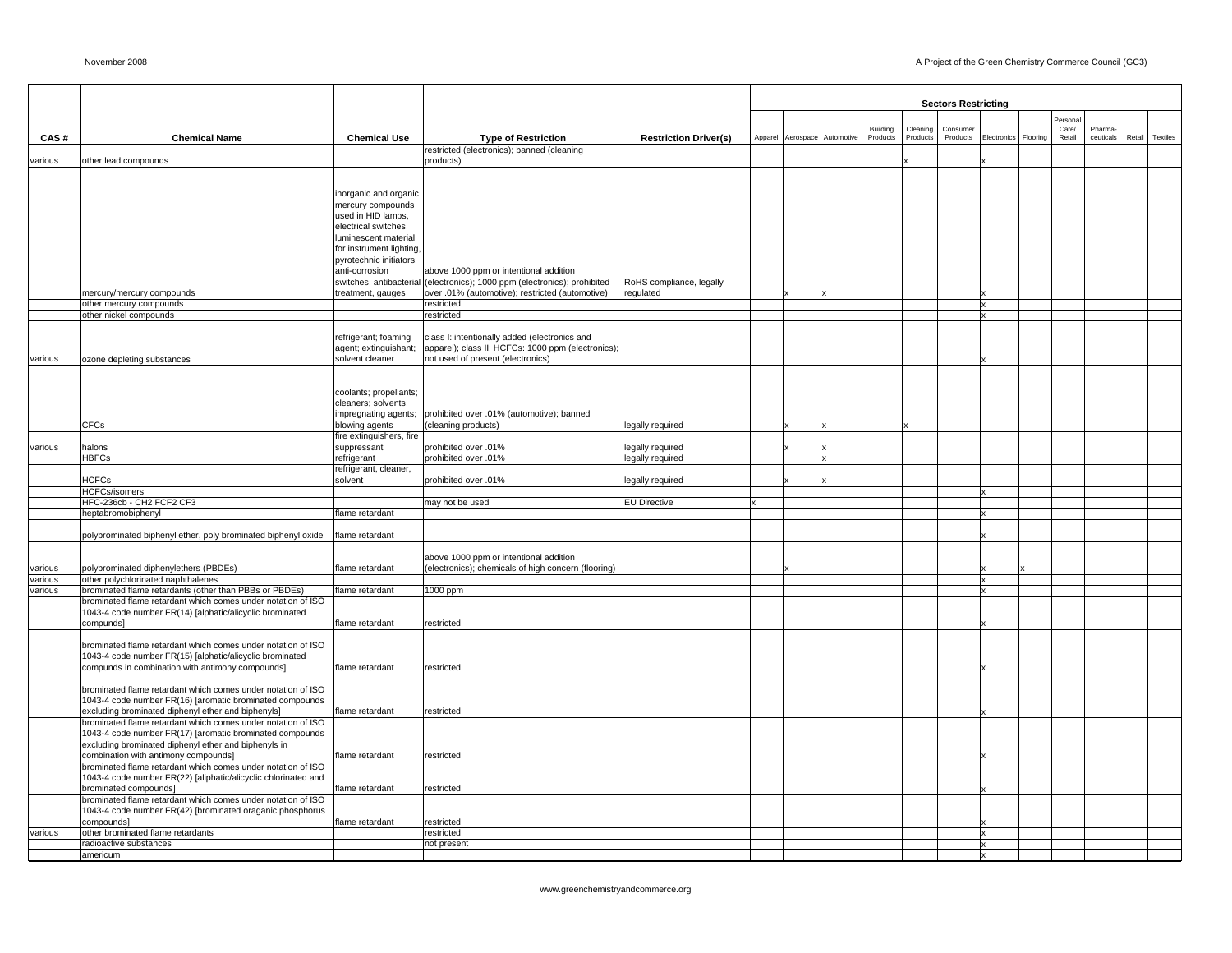|         |                                                                                               |                      |                                                                                     |                                                  |                   |            |          |          | <b>Sectors Restricting</b> |             |          |         |           |        |          |
|---------|-----------------------------------------------------------------------------------------------|----------------------|-------------------------------------------------------------------------------------|--------------------------------------------------|-------------------|------------|----------|----------|----------------------------|-------------|----------|---------|-----------|--------|----------|
|         |                                                                                               |                      |                                                                                     |                                                  |                   |            |          |          |                            |             |          | Persona |           |        |          |
|         |                                                                                               |                      |                                                                                     |                                                  |                   |            | Building | Cleaning | Consumer                   |             |          | Care/   | Pharma    |        |          |
| CAS#    | <b>Chemical Name</b><br>plutonium                                                             | <b>Chemical Use</b>  | <b>Type of Restriction</b>                                                          | <b>Restriction Driver(s)</b>                     | Apparel Aerospace | Automotive | Products | Products | Products                   | Electronics | Flooring | Retail  | ceuticals | Retail | Textiles |
|         | radon                                                                                         |                      |                                                                                     |                                                  |                   |            |          |          |                            |             |          |         |           |        |          |
|         | thorium                                                                                       |                      |                                                                                     |                                                  |                   |            |          |          |                            |             |          |         |           |        |          |
|         | uranium                                                                                       |                      |                                                                                     |                                                  |                   |            |          |          |                            |             |          |         |           |        |          |
| various | radioactive substances                                                                        | optical properties   | intentional addition                                                                |                                                  |                   |            |          |          |                            |             |          |         |           |        |          |
|         |                                                                                               | plasticizer for PVC, |                                                                                     |                                                  |                   |            |          |          |                            |             |          |         |           |        |          |
| various | certain shortchain chlorinated paraffins                                                      | flame retardant      | intentional addition                                                                |                                                  |                   |            |          |          |                            |             |          |         |           |        |          |
| various | other short chain chlorinated paraffins                                                       |                      | prohibited over .01% (automotive)<br>not used as a direct ingredient (personal care | legally required                                 |                   |            |          |          |                            |             |          |         |           |        |          |
|         |                                                                                               | dyeing and finishing | products/retail), banned from use in dyeing and                                     |                                                  |                   |            |          |          |                            |             |          |         |           |        |          |
|         | alkyltins                                                                                     | textile fabrics      | finishing fabrics (retail)                                                          |                                                  |                   |            |          |          |                            |             |          |         |           |        |          |
|         | monooctyltin (MOT)                                                                            |                      | chemical of concern                                                                 | <b>OSPAR</b>                                     |                   |            |          |          |                            |             |          |         |           |        |          |
|         | dioctyltin (DOT)                                                                              |                      | chemical of concern                                                                 | <b>OSPAR</b>                                     |                   |            |          |          |                            |             |          |         |           |        |          |
|         | copolymer of alkyl acylate, methyl methacrylate and tributlytin<br>methacrylate(alkyl; C=8)   |                      | restricted                                                                          |                                                  |                   |            |          |          |                            |             |          |         |           |        |          |
|         | mixture of tributyltin 1,2,3,4,4a,4b,5,6,10,10a-decahydro-7-                                  |                      |                                                                                     |                                                  |                   |            |          |          |                            |             |          |         |           |        |          |
|         | isopropyl-1,4a-dimethyl-1-phenanthlenecarboxylate and its<br>analogs (tributyltin rosin salt) |                      | restricted                                                                          |                                                  |                   |            |          |          |                            |             |          |         |           |        |          |
|         | mixture of tributyltin cyclopentanecarboxylate and its analogs                                |                      |                                                                                     |                                                  |                   |            |          |          |                            |             |          |         |           |        |          |
|         | (tributylbin naphthenate)                                                                     |                      | restricted                                                                          |                                                  |                   |            |          |          |                            |             |          |         |           |        |          |
| various | other tributyl tins                                                                           |                      | restricted                                                                          |                                                  |                   |            |          |          |                            |             |          |         |           |        |          |
| various | other triphenyl tins                                                                          |                      | restricted                                                                          |                                                  |                   |            |          |          |                            |             |          |         |           |        |          |
|         | isocyanates<br>polyisocyanates                                                                |                      | on risk management list<br>on risk management list                                  |                                                  |                   |            |          |          |                            |             |          |         |           |        |          |
|         | butadiene monomer                                                                             |                      | banned                                                                              |                                                  |                   |            |          |          |                            |             |          |         |           |        |          |
|         | ethylene glycol monoethyl ether                                                               |                      | banned                                                                              |                                                  |                   |            |          |          |                            |             |          |         |           |        |          |
|         | ethylene glycol monoethyl ether acetate                                                       |                      | banned                                                                              |                                                  |                   |            |          |          |                            |             |          |         |           |        |          |
|         | ethylene glycol monomethyl ether                                                              |                      | banned                                                                              |                                                  |                   |            |          |          |                            |             |          |         |           |        |          |
|         | ethylene glycol monomethyl ether acetate                                                      |                      | banned                                                                              |                                                  |                   |            |          |          |                            |             |          |         |           |        |          |
|         |                                                                                               | manufacture of       |                                                                                     |                                                  |                   |            |          |          |                            |             |          |         |           |        |          |
|         |                                                                                               | footwear, dying and  |                                                                                     |                                                  |                   |            |          |          |                            |             |          |         |           |        |          |
| various | solvents                                                                                      | finishing            | controls for dyeing and finishing                                                   |                                                  |                   |            |          |          |                            |             |          |         |           |        |          |
|         | 1,2-dimethoxyethane<br>1,4-dioxane                                                            | solvent<br>solvent   | limited use and limited to 100 ppm<br>limited use and limited to 380 ppm            | inherently toxic<br>inherently toxic             |                   |            |          |          |                            |             |          |         |           |        |          |
|         |                                                                                               |                      |                                                                                     | no long term toxicity or                         |                   |            |          |          |                            |             |          |         |           |        |          |
|         | 1-butanol                                                                                     | solvent              | limited use                                                                         | carcinogenicity data                             |                   |            |          |          |                            |             |          |         |           |        |          |
|         |                                                                                               |                      |                                                                                     | no long term toxicity or                         |                   |            |          |          |                            |             |          |         |           |        |          |
|         | -pentanol                                                                                     | solvent              | limited use                                                                         | carcinogenicity data                             |                   |            |          |          |                            |             |          |         |           |        |          |
|         |                                                                                               |                      |                                                                                     | no long term toxicity or                         |                   |            |          |          |                            |             |          |         |           |        |          |
|         | 1-propanol                                                                                    | solvent              | limited use                                                                         | carcinogenicity data                             |                   |            |          |          |                            |             |          |         |           |        |          |
|         |                                                                                               |                      |                                                                                     | no long term toxicity or                         |                   |            |          |          |                            |             |          |         |           |        |          |
|         | 2-butanol                                                                                     | solvent              | limited use                                                                         | carcinogenicity data                             |                   |            |          |          |                            |             |          |         |           |        |          |
|         | 2-methyl-1-propanol                                                                           | solvent              | limited use                                                                         | no long term toxicity or<br>carcinogenicity data |                   |            |          |          |                            |             |          |         |           |        |          |
|         |                                                                                               |                      |                                                                                     | no long term toxicity or                         |                   |            |          |          |                            |             |          |         |           |        |          |
|         | 2-propanol                                                                                    | solvent              | limited use                                                                         | carcinogenicity data                             |                   |            |          |          |                            |             |          |         |           |        |          |
|         |                                                                                               |                      |                                                                                     | no long term toxicity or                         |                   |            |          |          |                            |             |          |         |           |        |          |
|         | 3-methyl-1-butanol                                                                            | solvent              | limited use                                                                         | carcinogenicity data                             |                   |            |          |          |                            |             |          |         |           |        |          |
|         |                                                                                               |                      |                                                                                     | no long term toxicity or                         |                   |            |          |          |                            |             |          |         |           |        |          |
|         | acetic acid                                                                                   | solvent              | limited use                                                                         | carcinogenicity data                             |                   |            |          |          |                            |             |          |         |           |        |          |
|         |                                                                                               |                      | limited use                                                                         | no long term toxicity or                         |                   |            |          |          |                            |             |          |         |           |        |          |
|         | acetone<br>acetonitrile                                                                       | solvent<br>solvent   | limited use and limited to 410 ppm                                                  | carcinogenicity data<br>inherently toxic         |                   |            |          |          |                            |             |          |         |           |        |          |
|         |                                                                                               |                      |                                                                                     | no long term toxicity or                         |                   |            |          |          |                            |             |          |         |           |        |          |
|         | anisole                                                                                       | solvent              | limited use                                                                         | carcinogenicity data                             |                   |            |          |          |                            |             |          |         |           |        |          |
|         |                                                                                               |                      |                                                                                     | carcinogen, human health                         |                   |            |          |          |                            |             |          |         |           |        |          |
| various | benzene derivatives                                                                           | solvent              | restricted                                                                          | concerns                                         |                   |            |          |          |                            |             |          |         |           |        |          |
|         |                                                                                               |                      |                                                                                     | no long term toxicity or                         |                   |            |          |          |                            |             |          |         |           |        |          |
|         | butyl acetate                                                                                 | solvent              | limited use                                                                         | carcinogenicity data                             |                   |            |          |          |                            |             |          |         |           |        |          |
|         |                                                                                               |                      |                                                                                     | toxic and environmental hazard                   |                   |            |          |          |                            |             |          |         |           |        |          |
| various | carbon tetrachloride<br>chlorinated solvents                                                  | solvent<br>solvents  | should be avoided and limited to 4 ppm<br>banned                                    |                                                  | lx                |            |          |          |                            |             |          |         |           |        |          |
|         | chlorobenzene                                                                                 | solvent              | limited use and limited to 360 ppm                                                  | inherently toxic                                 |                   |            |          |          |                            |             |          |         |           |        |          |
|         | chloroform                                                                                    | solvent              | limited use and limited to 60 ppm                                                   | inherently toxic                                 |                   |            |          |          |                            |             |          |         |           |        |          |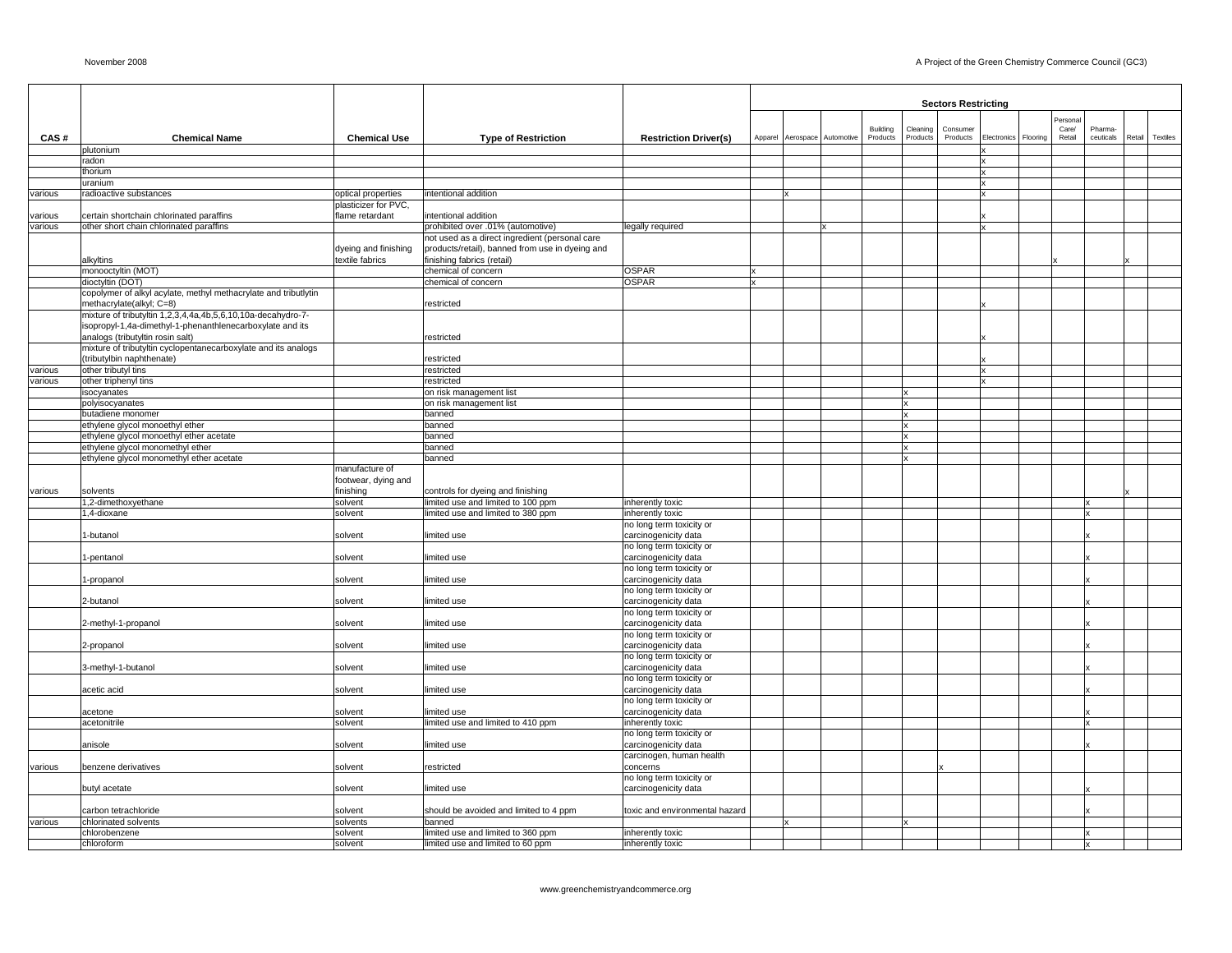|         |                                                                             |                     |                                                                                                |                                                  |                              |          |          | <b>Sectors Restricting</b> |                      |              |          |                              |        |          |
|---------|-----------------------------------------------------------------------------|---------------------|------------------------------------------------------------------------------------------------|--------------------------------------------------|------------------------------|----------|----------|----------------------------|----------------------|--------------|----------|------------------------------|--------|----------|
|         |                                                                             |                     |                                                                                                |                                                  |                              |          |          |                            |                      |              | Personal |                              |        |          |
|         |                                                                             |                     |                                                                                                |                                                  |                              | Building | Cleaning | Consumer                   |                      |              | Care/    | Pharma                       |        |          |
| CAS#    | <b>Chemical Name</b>                                                        | <b>Chemical Use</b> | <b>Type of Restriction</b>                                                                     | <b>Restriction Driver(s)</b>                     | Apparel Aerospace Automotive | Products | Products | Products                   | Electronics Flooring |              | Retail   | ceuticals                    | Retail | Textiles |
|         | cumene                                                                      | solvent             | limited use                                                                                    | no long term toxicity or<br>carcinogenicity data |                              |          |          |                            |                      |              |          |                              |        |          |
|         |                                                                             |                     |                                                                                                | no long term toxicity or                         |                              |          |          |                            |                      |              |          |                              |        |          |
|         | ethanol                                                                     | solvent             | limited use                                                                                    | carcinogenicity data                             |                              |          |          |                            |                      |              |          |                              |        |          |
|         |                                                                             |                     |                                                                                                | no long term toxicity or                         |                              |          |          |                            |                      |              |          |                              |        |          |
|         | ethyl acetate                                                               | solvent             | limited use                                                                                    | carcinogenicity data<br>no long term toxicity or |                              |          |          |                            |                      |              |          |                              |        |          |
|         | ethyl ether                                                                 | solvent             | limited use                                                                                    | carcinogenicity data                             |                              |          |          |                            |                      |              |          |                              |        |          |
|         |                                                                             |                     |                                                                                                | no long term toxicity or                         |                              |          |          |                            |                      |              |          |                              |        |          |
|         | ethyl formate                                                               | solvent             | limited use                                                                                    | carcinogenicity data                             |                              |          |          |                            |                      |              |          |                              |        |          |
|         | ethylene glycol<br>ethylene solvents                                        | solvent             | limited in use and limited to 620 ppm<br>banned over 50 mg/kg (apparel); restricted            | inherently toxic<br>human health concerns        |                              |          |          |                            |                      |              |          | Ιx                           |        |          |
|         | formamide                                                                   | solvent             | limited use and limited to 220 ppm                                                             | inherently toxic                                 |                              |          |          |                            |                      |              |          | Ιx                           |        |          |
|         |                                                                             |                     |                                                                                                | no long term toxicity or                         |                              |          |          |                            |                      |              |          |                              |        |          |
|         | formic acid                                                                 | solvent             | limited use                                                                                    | carcinogenicity data                             |                              |          |          |                            |                      |              |          |                              |        |          |
|         |                                                                             |                     |                                                                                                | no long term toxicity or                         |                              |          |          |                            |                      |              |          |                              |        |          |
|         | heptane                                                                     | solvent<br>solvent  | limited use<br>limited use and limited to 290 ppm                                              | carcinogenicity data                             |                              |          |          |                            |                      |              |          | Ιx                           |        |          |
|         | hexane                                                                      |                     |                                                                                                | inherently toxic<br>no long term toxicity or     |                              |          |          |                            |                      |              |          |                              |        |          |
|         | isobutyl acetate                                                            | solvent             | limited use                                                                                    | carcinogenicity data                             |                              |          |          |                            |                      |              |          |                              |        |          |
|         |                                                                             |                     |                                                                                                | no long term toxicity or                         |                              |          |          |                            |                      |              |          |                              |        |          |
|         | isopropyl acetate                                                           | solvent             | limited use                                                                                    | carcinogenicity data                             |                              |          |          |                            |                      |              |          |                              |        |          |
|         |                                                                             |                     |                                                                                                | no long term toxicity or                         |                              |          |          |                            |                      |              |          |                              |        |          |
|         | methyl acetate<br>methylbutyl keytone                                       | solvent<br>solvent  | limited use<br>limited use and limited to 50 ppm                                               | carcinogenicity data<br>inherently toxic         |                              |          |          |                            |                      |              |          | Ιx                           |        |          |
|         | methylcyclohexane                                                           | solvent             | limited use and limited to 1180 ppm                                                            | inherently toxic                                 |                              |          |          |                            |                      |              |          | $\vert x \vert$              |        |          |
|         |                                                                             |                     |                                                                                                | no long term toxicity or                         |                              |          |          |                            |                      |              |          |                              |        |          |
|         | methylethyl ketone                                                          | solvent             | limited use                                                                                    | carcinogenicity data                             |                              |          |          |                            |                      |              |          |                              |        |          |
|         |                                                                             |                     |                                                                                                | no long term toxicity or                         |                              |          |          |                            |                      |              |          |                              |        |          |
|         | methylisobutyl ketone<br>N,N-dimethylacetamide                              | solvent<br>solvent  | limited use<br>limited use and limited to 1090 ppm                                             | carcinogenicity data<br>inherently toxic         |                              |          |          |                            |                      |              |          | $\mathbf x$                  |        |          |
|         | nitromethane                                                                | solvent             | limited use and limited to 50 ppm                                                              | inherently toxic                                 |                              |          |          |                            |                      |              |          | Ιx                           |        |          |
|         | N-N-dimethylformamide                                                       | solvent             | limited use and limited to 880 ppm                                                             | inherently toxic                                 |                              |          |          |                            |                      |              |          |                              |        |          |
|         |                                                                             |                     |                                                                                                | no long term toxicity or                         |                              |          |          |                            |                      |              |          |                              |        |          |
|         | pentane                                                                     | solvent             | limited use                                                                                    | carcinogenicity data                             |                              |          |          |                            |                      |              |          |                              |        |          |
|         |                                                                             | solvent             | limited use                                                                                    | no long term toxicity or<br>carcinogenicity data |                              |          |          |                            |                      |              |          |                              |        |          |
|         | propyl acetate<br>pyridine                                                  | solvent             | limited use and limited to 200 ppm                                                             | inherently toxic                                 |                              |          |          |                            |                      |              |          | $\vert x \vert$              |        |          |
|         | sulfolane                                                                   | solvent             | limited use and limited to 160 ppm                                                             | inherently toxic                                 |                              |          |          |                            |                      |              |          | lx                           |        |          |
|         |                                                                             |                     |                                                                                                | no long term toxicity or                         |                              |          |          |                            |                      |              |          |                              |        |          |
|         | tert-butylmethyl ether                                                      | solvent             | limited use                                                                                    | carcinogenicity data                             |                              |          |          |                            |                      |              |          |                              |        |          |
|         | tetrahydrofuran<br>tetralin                                                 | solvent<br>solvent  | limited use and limited to 720 ppm<br>limited use and limited to 100 ppm                       | inherently toxic<br>inherently toxic             |                              |          |          |                            |                      |              |          | <b>Ix</b><br>$\vert x \vert$ |        |          |
|         | PFOS and related chemicals as described in EPA SNUR                         |                     | banned                                                                                         |                                                  |                              |          |          |                            |                      |              |          | $\boldsymbol{\mathsf{x}}$    |        |          |
|         | 1-methyl-2-pyrrolidinone                                                    |                     | material of high concern                                                                       |                                                  |                              |          |          |                            |                      |              |          |                              |        |          |
|         | 2-ethyl-1-hexanol                                                           |                     | material of high concern                                                                       |                                                  |                              |          |          |                            |                      | x            |          |                              |        |          |
|         | 2-ethylhexanoic acid                                                        |                     | material of high concern                                                                       |                                                  |                              |          |          |                            |                      |              |          |                              |        |          |
|         | 4-aminobiphenyl and its salts<br>4-nitrobiphenyl and its salts              |                     | prohibited over .01%<br>prohibited over .01%                                                   | legally required                                 | $\mathbf{x}$                 |          |          |                            |                      |              |          |                              |        |          |
|         | 4-phenylcyclohexene (4-PCH)                                                 |                     | material of high concern                                                                       | legally required                                 |                              |          |          |                            |                      |              |          |                              |        |          |
|         | acetaldehyde                                                                |                     | material of high concern                                                                       |                                                  |                              |          |          |                            |                      |              |          |                              |        |          |
|         | acetone                                                                     |                     | restricted                                                                                     | human health concerns                            |                              |          |          |                            |                      |              |          |                              |        |          |
|         |                                                                             |                     | restricted (consumer products); phase out                                                      |                                                  |                              |          |          |                            |                      |              |          |                              |        |          |
|         |                                                                             |                     | (cleaning products); banned in dyeing and                                                      |                                                  |                              |          |          |                            |                      |              |          |                              |        |          |
|         |                                                                             |                     | finishing and ensure no other uses [due to<br>limitations of chemical SDSs for chemicals below |                                                  |                              |          |          |                            |                      |              |          |                              |        |          |
|         |                                                                             | dying and finishing | 1% they may actually be in widespread use]                                                     | aquatic toxin and suspected                      |                              |          |          |                            |                      |              |          |                              |        |          |
|         | alkylphenol ethoxylates (APEOs) (all)                                       | textile fabrics     | (retail)                                                                                       | endocrine disruptor                              |                              |          |          |                            |                      |              |          |                              |        |          |
|         | all brominated compounds                                                    |                     | chemicals of high concern                                                                      |                                                  |                              |          |          |                            |                      | $\mathbf{x}$ |          |                              |        |          |
|         | allyl alcohol                                                               |                     | banned                                                                                         |                                                  |                              |          |          |                            |                      |              |          |                              |        |          |
|         | amyl acetate<br>animal derivatives or by-products (animal gelitan, beeswax, |                     | restricted                                                                                     | human health concerns                            |                              |          |          |                            |                      |              |          |                              |        |          |
| various | tallow, etc.)                                                               |                     | restricted                                                                                     | against animal cruelty                           |                              |          |          |                            |                      |              |          |                              |        |          |
|         | aziridines (except polyfunctional aziridine)                                |                     | banned                                                                                         |                                                  |                              |          |          |                            |                      |              |          |                              |        |          |
|         | benzothiazole                                                               |                     | material of high concern                                                                       |                                                  |                              |          |          |                            |                      | x            |          |                              |        |          |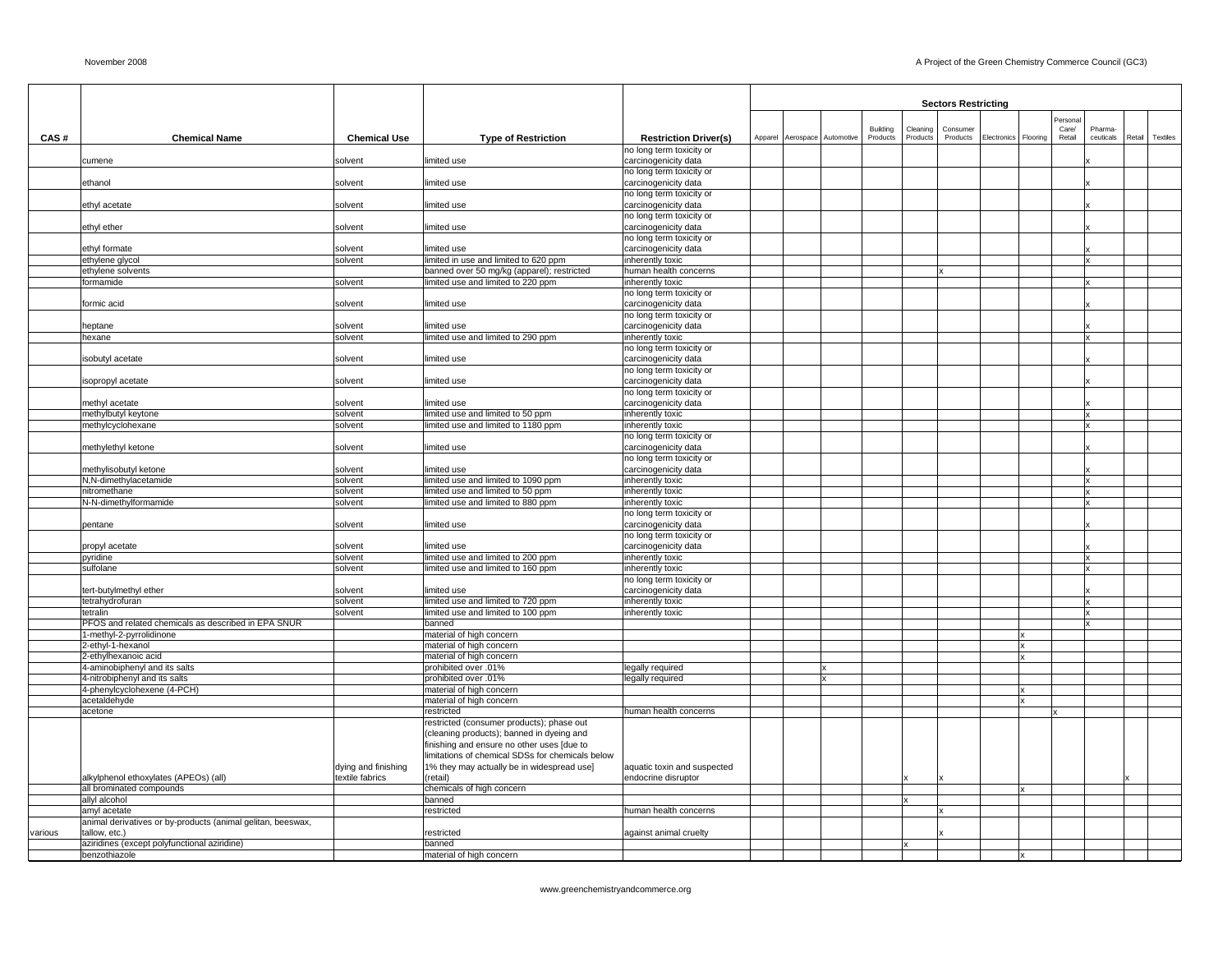| ersona<br>Building<br>Cleaning<br>Consumer<br>Care/<br>Pharma-<br>CAS#<br><b>Chemical Name</b><br><b>Chemical Use</b><br><b>Type of Restriction</b><br><b>Restriction Driver(s)</b><br>Apparel Aerospace Automotive<br>Products<br>Products<br>Products<br>Electronics Flooring<br>ceuticals<br>Retail<br>Textiles<br>Retail<br>food crop production,<br>textile finishes and<br>cleaning activities<br>banned in childrenswear<br>biocides<br>when products are intended for food contact, not<br>used as a direct ingredient, avoided when<br>tin can linings<br>alternatives exist<br>bisphenol-a<br>branched stillbene brightners<br>restricted<br>eco toxic<br>caprolactam<br>material of high concern<br>carcinogens as listed by International Agency for Research on<br>Cancer (IARC) and National Toxicology Program (NTP)<br>avoided<br>Prop 65<br>various<br>caustic soda<br>restricted except as in situ reagent<br>acute human toxin<br>on risk management list<br>chlorinated isocyanurates<br>human and aquatic toxin,<br>chlorine complexes<br>chlorine bleach<br>restricted<br>bioaccumulate<br>on risk management list<br>chlorine dioxide<br>restricted (consumer products); on risk<br>crystalline silica<br>management list (cleaning products)<br>carcinogen<br>cyanide and cyanogens<br>banned<br>x<br>dimorpholino optical brighteners<br>restricted<br>eco toxic<br>dioxane<br>restricted<br>human health concerns<br>d-limonene<br>on risk management list<br>x<br>on risk management list<br>enzymes<br>epichlorohydrin<br>banned<br>v<br>ethylene oxide<br>banned<br>×<br>on risk management list<br>fluorescers<br>on risk management list<br>fluorotelomers and fluoropolymers<br>x<br>on risk management list<br>gluteraldehyde<br>x<br>on risk management list<br>glyoxal<br>x<br>hydrofluoric acid and derivatives<br>on risk management list<br>x<br>imidazoline fabric softeners<br>on risk management list<br>isooctylacrylate<br>material of high concern<br>material of high concern<br>methylbiphenyl<br>restricted (consumer products); banned (cleaning<br>carcinogen, human and<br>methylene chloride<br>products)<br>mammalian toxin<br>on risk management list<br>microorganism based ingredients<br>$\mathbf{x}$<br>base oils, lubricants,<br>mineral oil with PAHs<br>etc.<br>restricted<br>monobromoacetic acid<br>phase out<br>monoethanolamine<br>restricted<br>human health concerns<br>morpholine<br>restricted<br>human health concerns<br>restricted (consumer products); material of high<br>concern (flooring)<br>naphthalene<br>human health concerns<br>nitrilotri (acetic acid)<br>restricted<br>aquatic toxin<br>phase out (cleaning products); prohibited for use<br>beauty and homecare in all products (personal care products/retail);<br>substituted out of products<br>nitromusks<br>products<br>on risk management list (cleaning products); not<br>used as an active ingredient (personal care<br>nitrosamines<br>products/retail)<br>material of high concern<br>nonanal<br>nitrilotriacetic acid (NTA) and salts<br>on risk management list<br>material of high concern<br>octanal<br>oxalic acid and derivatives<br>on risk management list<br>restricted (consumer products); continue to use as<br>a preservative but monitoring research and public<br>concern (consumer products/retail); no plans to<br>beauty and homecare phase out but watching evolving scientific<br>knowledge (retail)<br>products<br>suspected carcinogen<br>various<br>parabens<br>paradichlorobenzene<br>banned<br>x<br>on risk management list<br>peroxyacetic acid |         |                                                     |                                    |            |  |  | <b>Sectors Restricting</b> |  |  |  |
|--------------------------------------------------------------------------------------------------------------------------------------------------------------------------------------------------------------------------------------------------------------------------------------------------------------------------------------------------------------------------------------------------------------------------------------------------------------------------------------------------------------------------------------------------------------------------------------------------------------------------------------------------------------------------------------------------------------------------------------------------------------------------------------------------------------------------------------------------------------------------------------------------------------------------------------------------------------------------------------------------------------------------------------------------------------------------------------------------------------------------------------------------------------------------------------------------------------------------------------------------------------------------------------------------------------------------------------------------------------------------------------------------------------------------------------------------------------------------------------------------------------------------------------------------------------------------------------------------------------------------------------------------------------------------------------------------------------------------------------------------------------------------------------------------------------------------------------------------------------------------------------------------------------------------------------------------------------------------------------------------------------------------------------------------------------------------------------------------------------------------------------------------------------------------------------------------------------------------------------------------------------------------------------------------------------------------------------------------------------------------------------------------------------------------------------------------------------------------------------------------------------------------------------------------------------------------------------------------------------------------------------------------------------------------------------------------------------------------------------------------------------------------------------------------------------------------------------------------------------------------------------------------------------------------------------------------------------------------------------------------------------------------------------------------------------------------------------------------------------------------------------------------------------------------------------------------------------------------------------------------------------------------------------------------------------------------------------------------------------------------------------------------------------------------------------------------------------------------------------------------------------------------------------------------------------------------------------------------------------------------|---------|-----------------------------------------------------|------------------------------------|------------|--|--|----------------------------|--|--|--|
|                                                                                                                                                                                                                                                                                                                                                                                                                                                                                                                                                                                                                                                                                                                                                                                                                                                                                                                                                                                                                                                                                                                                                                                                                                                                                                                                                                                                                                                                                                                                                                                                                                                                                                                                                                                                                                                                                                                                                                                                                                                                                                                                                                                                                                                                                                                                                                                                                                                                                                                                                                                                                                                                                                                                                                                                                                                                                                                                                                                                                                                                                                                                                                                                                                                                                                                                                                                                                                                                                                                                                                                                                          |         |                                                     |                                    |            |  |  |                            |  |  |  |
|                                                                                                                                                                                                                                                                                                                                                                                                                                                                                                                                                                                                                                                                                                                                                                                                                                                                                                                                                                                                                                                                                                                                                                                                                                                                                                                                                                                                                                                                                                                                                                                                                                                                                                                                                                                                                                                                                                                                                                                                                                                                                                                                                                                                                                                                                                                                                                                                                                                                                                                                                                                                                                                                                                                                                                                                                                                                                                                                                                                                                                                                                                                                                                                                                                                                                                                                                                                                                                                                                                                                                                                                                          |         |                                                     |                                    |            |  |  |                            |  |  |  |
|                                                                                                                                                                                                                                                                                                                                                                                                                                                                                                                                                                                                                                                                                                                                                                                                                                                                                                                                                                                                                                                                                                                                                                                                                                                                                                                                                                                                                                                                                                                                                                                                                                                                                                                                                                                                                                                                                                                                                                                                                                                                                                                                                                                                                                                                                                                                                                                                                                                                                                                                                                                                                                                                                                                                                                                                                                                                                                                                                                                                                                                                                                                                                                                                                                                                                                                                                                                                                                                                                                                                                                                                                          |         |                                                     |                                    |            |  |  |                            |  |  |  |
|                                                                                                                                                                                                                                                                                                                                                                                                                                                                                                                                                                                                                                                                                                                                                                                                                                                                                                                                                                                                                                                                                                                                                                                                                                                                                                                                                                                                                                                                                                                                                                                                                                                                                                                                                                                                                                                                                                                                                                                                                                                                                                                                                                                                                                                                                                                                                                                                                                                                                                                                                                                                                                                                                                                                                                                                                                                                                                                                                                                                                                                                                                                                                                                                                                                                                                                                                                                                                                                                                                                                                                                                                          |         |                                                     |                                    |            |  |  |                            |  |  |  |
|                                                                                                                                                                                                                                                                                                                                                                                                                                                                                                                                                                                                                                                                                                                                                                                                                                                                                                                                                                                                                                                                                                                                                                                                                                                                                                                                                                                                                                                                                                                                                                                                                                                                                                                                                                                                                                                                                                                                                                                                                                                                                                                                                                                                                                                                                                                                                                                                                                                                                                                                                                                                                                                                                                                                                                                                                                                                                                                                                                                                                                                                                                                                                                                                                                                                                                                                                                                                                                                                                                                                                                                                                          |         |                                                     |                                    |            |  |  |                            |  |  |  |
|                                                                                                                                                                                                                                                                                                                                                                                                                                                                                                                                                                                                                                                                                                                                                                                                                                                                                                                                                                                                                                                                                                                                                                                                                                                                                                                                                                                                                                                                                                                                                                                                                                                                                                                                                                                                                                                                                                                                                                                                                                                                                                                                                                                                                                                                                                                                                                                                                                                                                                                                                                                                                                                                                                                                                                                                                                                                                                                                                                                                                                                                                                                                                                                                                                                                                                                                                                                                                                                                                                                                                                                                                          |         |                                                     |                                    |            |  |  |                            |  |  |  |
|                                                                                                                                                                                                                                                                                                                                                                                                                                                                                                                                                                                                                                                                                                                                                                                                                                                                                                                                                                                                                                                                                                                                                                                                                                                                                                                                                                                                                                                                                                                                                                                                                                                                                                                                                                                                                                                                                                                                                                                                                                                                                                                                                                                                                                                                                                                                                                                                                                                                                                                                                                                                                                                                                                                                                                                                                                                                                                                                                                                                                                                                                                                                                                                                                                                                                                                                                                                                                                                                                                                                                                                                                          |         |                                                     |                                    |            |  |  |                            |  |  |  |
|                                                                                                                                                                                                                                                                                                                                                                                                                                                                                                                                                                                                                                                                                                                                                                                                                                                                                                                                                                                                                                                                                                                                                                                                                                                                                                                                                                                                                                                                                                                                                                                                                                                                                                                                                                                                                                                                                                                                                                                                                                                                                                                                                                                                                                                                                                                                                                                                                                                                                                                                                                                                                                                                                                                                                                                                                                                                                                                                                                                                                                                                                                                                                                                                                                                                                                                                                                                                                                                                                                                                                                                                                          |         |                                                     |                                    |            |  |  |                            |  |  |  |
|                                                                                                                                                                                                                                                                                                                                                                                                                                                                                                                                                                                                                                                                                                                                                                                                                                                                                                                                                                                                                                                                                                                                                                                                                                                                                                                                                                                                                                                                                                                                                                                                                                                                                                                                                                                                                                                                                                                                                                                                                                                                                                                                                                                                                                                                                                                                                                                                                                                                                                                                                                                                                                                                                                                                                                                                                                                                                                                                                                                                                                                                                                                                                                                                                                                                                                                                                                                                                                                                                                                                                                                                                          |         |                                                     |                                    |            |  |  |                            |  |  |  |
|                                                                                                                                                                                                                                                                                                                                                                                                                                                                                                                                                                                                                                                                                                                                                                                                                                                                                                                                                                                                                                                                                                                                                                                                                                                                                                                                                                                                                                                                                                                                                                                                                                                                                                                                                                                                                                                                                                                                                                                                                                                                                                                                                                                                                                                                                                                                                                                                                                                                                                                                                                                                                                                                                                                                                                                                                                                                                                                                                                                                                                                                                                                                                                                                                                                                                                                                                                                                                                                                                                                                                                                                                          |         |                                                     |                                    |            |  |  |                            |  |  |  |
|                                                                                                                                                                                                                                                                                                                                                                                                                                                                                                                                                                                                                                                                                                                                                                                                                                                                                                                                                                                                                                                                                                                                                                                                                                                                                                                                                                                                                                                                                                                                                                                                                                                                                                                                                                                                                                                                                                                                                                                                                                                                                                                                                                                                                                                                                                                                                                                                                                                                                                                                                                                                                                                                                                                                                                                                                                                                                                                                                                                                                                                                                                                                                                                                                                                                                                                                                                                                                                                                                                                                                                                                                          |         |                                                     |                                    |            |  |  |                            |  |  |  |
|                                                                                                                                                                                                                                                                                                                                                                                                                                                                                                                                                                                                                                                                                                                                                                                                                                                                                                                                                                                                                                                                                                                                                                                                                                                                                                                                                                                                                                                                                                                                                                                                                                                                                                                                                                                                                                                                                                                                                                                                                                                                                                                                                                                                                                                                                                                                                                                                                                                                                                                                                                                                                                                                                                                                                                                                                                                                                                                                                                                                                                                                                                                                                                                                                                                                                                                                                                                                                                                                                                                                                                                                                          |         |                                                     |                                    |            |  |  |                            |  |  |  |
|                                                                                                                                                                                                                                                                                                                                                                                                                                                                                                                                                                                                                                                                                                                                                                                                                                                                                                                                                                                                                                                                                                                                                                                                                                                                                                                                                                                                                                                                                                                                                                                                                                                                                                                                                                                                                                                                                                                                                                                                                                                                                                                                                                                                                                                                                                                                                                                                                                                                                                                                                                                                                                                                                                                                                                                                                                                                                                                                                                                                                                                                                                                                                                                                                                                                                                                                                                                                                                                                                                                                                                                                                          |         |                                                     |                                    |            |  |  |                            |  |  |  |
|                                                                                                                                                                                                                                                                                                                                                                                                                                                                                                                                                                                                                                                                                                                                                                                                                                                                                                                                                                                                                                                                                                                                                                                                                                                                                                                                                                                                                                                                                                                                                                                                                                                                                                                                                                                                                                                                                                                                                                                                                                                                                                                                                                                                                                                                                                                                                                                                                                                                                                                                                                                                                                                                                                                                                                                                                                                                                                                                                                                                                                                                                                                                                                                                                                                                                                                                                                                                                                                                                                                                                                                                                          |         |                                                     |                                    |            |  |  |                            |  |  |  |
|                                                                                                                                                                                                                                                                                                                                                                                                                                                                                                                                                                                                                                                                                                                                                                                                                                                                                                                                                                                                                                                                                                                                                                                                                                                                                                                                                                                                                                                                                                                                                                                                                                                                                                                                                                                                                                                                                                                                                                                                                                                                                                                                                                                                                                                                                                                                                                                                                                                                                                                                                                                                                                                                                                                                                                                                                                                                                                                                                                                                                                                                                                                                                                                                                                                                                                                                                                                                                                                                                                                                                                                                                          |         |                                                     |                                    |            |  |  |                            |  |  |  |
|                                                                                                                                                                                                                                                                                                                                                                                                                                                                                                                                                                                                                                                                                                                                                                                                                                                                                                                                                                                                                                                                                                                                                                                                                                                                                                                                                                                                                                                                                                                                                                                                                                                                                                                                                                                                                                                                                                                                                                                                                                                                                                                                                                                                                                                                                                                                                                                                                                                                                                                                                                                                                                                                                                                                                                                                                                                                                                                                                                                                                                                                                                                                                                                                                                                                                                                                                                                                                                                                                                                                                                                                                          |         |                                                     |                                    |            |  |  |                            |  |  |  |
|                                                                                                                                                                                                                                                                                                                                                                                                                                                                                                                                                                                                                                                                                                                                                                                                                                                                                                                                                                                                                                                                                                                                                                                                                                                                                                                                                                                                                                                                                                                                                                                                                                                                                                                                                                                                                                                                                                                                                                                                                                                                                                                                                                                                                                                                                                                                                                                                                                                                                                                                                                                                                                                                                                                                                                                                                                                                                                                                                                                                                                                                                                                                                                                                                                                                                                                                                                                                                                                                                                                                                                                                                          |         |                                                     |                                    |            |  |  |                            |  |  |  |
|                                                                                                                                                                                                                                                                                                                                                                                                                                                                                                                                                                                                                                                                                                                                                                                                                                                                                                                                                                                                                                                                                                                                                                                                                                                                                                                                                                                                                                                                                                                                                                                                                                                                                                                                                                                                                                                                                                                                                                                                                                                                                                                                                                                                                                                                                                                                                                                                                                                                                                                                                                                                                                                                                                                                                                                                                                                                                                                                                                                                                                                                                                                                                                                                                                                                                                                                                                                                                                                                                                                                                                                                                          |         |                                                     |                                    |            |  |  |                            |  |  |  |
|                                                                                                                                                                                                                                                                                                                                                                                                                                                                                                                                                                                                                                                                                                                                                                                                                                                                                                                                                                                                                                                                                                                                                                                                                                                                                                                                                                                                                                                                                                                                                                                                                                                                                                                                                                                                                                                                                                                                                                                                                                                                                                                                                                                                                                                                                                                                                                                                                                                                                                                                                                                                                                                                                                                                                                                                                                                                                                                                                                                                                                                                                                                                                                                                                                                                                                                                                                                                                                                                                                                                                                                                                          |         |                                                     |                                    |            |  |  |                            |  |  |  |
|                                                                                                                                                                                                                                                                                                                                                                                                                                                                                                                                                                                                                                                                                                                                                                                                                                                                                                                                                                                                                                                                                                                                                                                                                                                                                                                                                                                                                                                                                                                                                                                                                                                                                                                                                                                                                                                                                                                                                                                                                                                                                                                                                                                                                                                                                                                                                                                                                                                                                                                                                                                                                                                                                                                                                                                                                                                                                                                                                                                                                                                                                                                                                                                                                                                                                                                                                                                                                                                                                                                                                                                                                          |         |                                                     |                                    |            |  |  |                            |  |  |  |
|                                                                                                                                                                                                                                                                                                                                                                                                                                                                                                                                                                                                                                                                                                                                                                                                                                                                                                                                                                                                                                                                                                                                                                                                                                                                                                                                                                                                                                                                                                                                                                                                                                                                                                                                                                                                                                                                                                                                                                                                                                                                                                                                                                                                                                                                                                                                                                                                                                                                                                                                                                                                                                                                                                                                                                                                                                                                                                                                                                                                                                                                                                                                                                                                                                                                                                                                                                                                                                                                                                                                                                                                                          |         |                                                     |                                    |            |  |  |                            |  |  |  |
|                                                                                                                                                                                                                                                                                                                                                                                                                                                                                                                                                                                                                                                                                                                                                                                                                                                                                                                                                                                                                                                                                                                                                                                                                                                                                                                                                                                                                                                                                                                                                                                                                                                                                                                                                                                                                                                                                                                                                                                                                                                                                                                                                                                                                                                                                                                                                                                                                                                                                                                                                                                                                                                                                                                                                                                                                                                                                                                                                                                                                                                                                                                                                                                                                                                                                                                                                                                                                                                                                                                                                                                                                          |         |                                                     |                                    |            |  |  |                            |  |  |  |
|                                                                                                                                                                                                                                                                                                                                                                                                                                                                                                                                                                                                                                                                                                                                                                                                                                                                                                                                                                                                                                                                                                                                                                                                                                                                                                                                                                                                                                                                                                                                                                                                                                                                                                                                                                                                                                                                                                                                                                                                                                                                                                                                                                                                                                                                                                                                                                                                                                                                                                                                                                                                                                                                                                                                                                                                                                                                                                                                                                                                                                                                                                                                                                                                                                                                                                                                                                                                                                                                                                                                                                                                                          |         |                                                     |                                    |            |  |  |                            |  |  |  |
|                                                                                                                                                                                                                                                                                                                                                                                                                                                                                                                                                                                                                                                                                                                                                                                                                                                                                                                                                                                                                                                                                                                                                                                                                                                                                                                                                                                                                                                                                                                                                                                                                                                                                                                                                                                                                                                                                                                                                                                                                                                                                                                                                                                                                                                                                                                                                                                                                                                                                                                                                                                                                                                                                                                                                                                                                                                                                                                                                                                                                                                                                                                                                                                                                                                                                                                                                                                                                                                                                                                                                                                                                          |         |                                                     |                                    |            |  |  |                            |  |  |  |
|                                                                                                                                                                                                                                                                                                                                                                                                                                                                                                                                                                                                                                                                                                                                                                                                                                                                                                                                                                                                                                                                                                                                                                                                                                                                                                                                                                                                                                                                                                                                                                                                                                                                                                                                                                                                                                                                                                                                                                                                                                                                                                                                                                                                                                                                                                                                                                                                                                                                                                                                                                                                                                                                                                                                                                                                                                                                                                                                                                                                                                                                                                                                                                                                                                                                                                                                                                                                                                                                                                                                                                                                                          |         |                                                     |                                    |            |  |  |                            |  |  |  |
|                                                                                                                                                                                                                                                                                                                                                                                                                                                                                                                                                                                                                                                                                                                                                                                                                                                                                                                                                                                                                                                                                                                                                                                                                                                                                                                                                                                                                                                                                                                                                                                                                                                                                                                                                                                                                                                                                                                                                                                                                                                                                                                                                                                                                                                                                                                                                                                                                                                                                                                                                                                                                                                                                                                                                                                                                                                                                                                                                                                                                                                                                                                                                                                                                                                                                                                                                                                                                                                                                                                                                                                                                          |         |                                                     |                                    |            |  |  |                            |  |  |  |
|                                                                                                                                                                                                                                                                                                                                                                                                                                                                                                                                                                                                                                                                                                                                                                                                                                                                                                                                                                                                                                                                                                                                                                                                                                                                                                                                                                                                                                                                                                                                                                                                                                                                                                                                                                                                                                                                                                                                                                                                                                                                                                                                                                                                                                                                                                                                                                                                                                                                                                                                                                                                                                                                                                                                                                                                                                                                                                                                                                                                                                                                                                                                                                                                                                                                                                                                                                                                                                                                                                                                                                                                                          |         |                                                     |                                    |            |  |  |                            |  |  |  |
|                                                                                                                                                                                                                                                                                                                                                                                                                                                                                                                                                                                                                                                                                                                                                                                                                                                                                                                                                                                                                                                                                                                                                                                                                                                                                                                                                                                                                                                                                                                                                                                                                                                                                                                                                                                                                                                                                                                                                                                                                                                                                                                                                                                                                                                                                                                                                                                                                                                                                                                                                                                                                                                                                                                                                                                                                                                                                                                                                                                                                                                                                                                                                                                                                                                                                                                                                                                                                                                                                                                                                                                                                          |         |                                                     |                                    |            |  |  |                            |  |  |  |
|                                                                                                                                                                                                                                                                                                                                                                                                                                                                                                                                                                                                                                                                                                                                                                                                                                                                                                                                                                                                                                                                                                                                                                                                                                                                                                                                                                                                                                                                                                                                                                                                                                                                                                                                                                                                                                                                                                                                                                                                                                                                                                                                                                                                                                                                                                                                                                                                                                                                                                                                                                                                                                                                                                                                                                                                                                                                                                                                                                                                                                                                                                                                                                                                                                                                                                                                                                                                                                                                                                                                                                                                                          |         |                                                     |                                    |            |  |  |                            |  |  |  |
|                                                                                                                                                                                                                                                                                                                                                                                                                                                                                                                                                                                                                                                                                                                                                                                                                                                                                                                                                                                                                                                                                                                                                                                                                                                                                                                                                                                                                                                                                                                                                                                                                                                                                                                                                                                                                                                                                                                                                                                                                                                                                                                                                                                                                                                                                                                                                                                                                                                                                                                                                                                                                                                                                                                                                                                                                                                                                                                                                                                                                                                                                                                                                                                                                                                                                                                                                                                                                                                                                                                                                                                                                          |         |                                                     |                                    |            |  |  |                            |  |  |  |
|                                                                                                                                                                                                                                                                                                                                                                                                                                                                                                                                                                                                                                                                                                                                                                                                                                                                                                                                                                                                                                                                                                                                                                                                                                                                                                                                                                                                                                                                                                                                                                                                                                                                                                                                                                                                                                                                                                                                                                                                                                                                                                                                                                                                                                                                                                                                                                                                                                                                                                                                                                                                                                                                                                                                                                                                                                                                                                                                                                                                                                                                                                                                                                                                                                                                                                                                                                                                                                                                                                                                                                                                                          |         |                                                     |                                    |            |  |  |                            |  |  |  |
|                                                                                                                                                                                                                                                                                                                                                                                                                                                                                                                                                                                                                                                                                                                                                                                                                                                                                                                                                                                                                                                                                                                                                                                                                                                                                                                                                                                                                                                                                                                                                                                                                                                                                                                                                                                                                                                                                                                                                                                                                                                                                                                                                                                                                                                                                                                                                                                                                                                                                                                                                                                                                                                                                                                                                                                                                                                                                                                                                                                                                                                                                                                                                                                                                                                                                                                                                                                                                                                                                                                                                                                                                          |         |                                                     |                                    |            |  |  |                            |  |  |  |
|                                                                                                                                                                                                                                                                                                                                                                                                                                                                                                                                                                                                                                                                                                                                                                                                                                                                                                                                                                                                                                                                                                                                                                                                                                                                                                                                                                                                                                                                                                                                                                                                                                                                                                                                                                                                                                                                                                                                                                                                                                                                                                                                                                                                                                                                                                                                                                                                                                                                                                                                                                                                                                                                                                                                                                                                                                                                                                                                                                                                                                                                                                                                                                                                                                                                                                                                                                                                                                                                                                                                                                                                                          |         |                                                     |                                    |            |  |  |                            |  |  |  |
|                                                                                                                                                                                                                                                                                                                                                                                                                                                                                                                                                                                                                                                                                                                                                                                                                                                                                                                                                                                                                                                                                                                                                                                                                                                                                                                                                                                                                                                                                                                                                                                                                                                                                                                                                                                                                                                                                                                                                                                                                                                                                                                                                                                                                                                                                                                                                                                                                                                                                                                                                                                                                                                                                                                                                                                                                                                                                                                                                                                                                                                                                                                                                                                                                                                                                                                                                                                                                                                                                                                                                                                                                          |         |                                                     |                                    |            |  |  |                            |  |  |  |
|                                                                                                                                                                                                                                                                                                                                                                                                                                                                                                                                                                                                                                                                                                                                                                                                                                                                                                                                                                                                                                                                                                                                                                                                                                                                                                                                                                                                                                                                                                                                                                                                                                                                                                                                                                                                                                                                                                                                                                                                                                                                                                                                                                                                                                                                                                                                                                                                                                                                                                                                                                                                                                                                                                                                                                                                                                                                                                                                                                                                                                                                                                                                                                                                                                                                                                                                                                                                                                                                                                                                                                                                                          |         |                                                     |                                    |            |  |  |                            |  |  |  |
|                                                                                                                                                                                                                                                                                                                                                                                                                                                                                                                                                                                                                                                                                                                                                                                                                                                                                                                                                                                                                                                                                                                                                                                                                                                                                                                                                                                                                                                                                                                                                                                                                                                                                                                                                                                                                                                                                                                                                                                                                                                                                                                                                                                                                                                                                                                                                                                                                                                                                                                                                                                                                                                                                                                                                                                                                                                                                                                                                                                                                                                                                                                                                                                                                                                                                                                                                                                                                                                                                                                                                                                                                          |         |                                                     |                                    |            |  |  |                            |  |  |  |
|                                                                                                                                                                                                                                                                                                                                                                                                                                                                                                                                                                                                                                                                                                                                                                                                                                                                                                                                                                                                                                                                                                                                                                                                                                                                                                                                                                                                                                                                                                                                                                                                                                                                                                                                                                                                                                                                                                                                                                                                                                                                                                                                                                                                                                                                                                                                                                                                                                                                                                                                                                                                                                                                                                                                                                                                                                                                                                                                                                                                                                                                                                                                                                                                                                                                                                                                                                                                                                                                                                                                                                                                                          |         |                                                     |                                    |            |  |  |                            |  |  |  |
|                                                                                                                                                                                                                                                                                                                                                                                                                                                                                                                                                                                                                                                                                                                                                                                                                                                                                                                                                                                                                                                                                                                                                                                                                                                                                                                                                                                                                                                                                                                                                                                                                                                                                                                                                                                                                                                                                                                                                                                                                                                                                                                                                                                                                                                                                                                                                                                                                                                                                                                                                                                                                                                                                                                                                                                                                                                                                                                                                                                                                                                                                                                                                                                                                                                                                                                                                                                                                                                                                                                                                                                                                          |         |                                                     |                                    |            |  |  |                            |  |  |  |
|                                                                                                                                                                                                                                                                                                                                                                                                                                                                                                                                                                                                                                                                                                                                                                                                                                                                                                                                                                                                                                                                                                                                                                                                                                                                                                                                                                                                                                                                                                                                                                                                                                                                                                                                                                                                                                                                                                                                                                                                                                                                                                                                                                                                                                                                                                                                                                                                                                                                                                                                                                                                                                                                                                                                                                                                                                                                                                                                                                                                                                                                                                                                                                                                                                                                                                                                                                                                                                                                                                                                                                                                                          |         |                                                     |                                    |            |  |  |                            |  |  |  |
|                                                                                                                                                                                                                                                                                                                                                                                                                                                                                                                                                                                                                                                                                                                                                                                                                                                                                                                                                                                                                                                                                                                                                                                                                                                                                                                                                                                                                                                                                                                                                                                                                                                                                                                                                                                                                                                                                                                                                                                                                                                                                                                                                                                                                                                                                                                                                                                                                                                                                                                                                                                                                                                                                                                                                                                                                                                                                                                                                                                                                                                                                                                                                                                                                                                                                                                                                                                                                                                                                                                                                                                                                          |         |                                                     |                                    |            |  |  |                            |  |  |  |
|                                                                                                                                                                                                                                                                                                                                                                                                                                                                                                                                                                                                                                                                                                                                                                                                                                                                                                                                                                                                                                                                                                                                                                                                                                                                                                                                                                                                                                                                                                                                                                                                                                                                                                                                                                                                                                                                                                                                                                                                                                                                                                                                                                                                                                                                                                                                                                                                                                                                                                                                                                                                                                                                                                                                                                                                                                                                                                                                                                                                                                                                                                                                                                                                                                                                                                                                                                                                                                                                                                                                                                                                                          |         |                                                     |                                    |            |  |  |                            |  |  |  |
|                                                                                                                                                                                                                                                                                                                                                                                                                                                                                                                                                                                                                                                                                                                                                                                                                                                                                                                                                                                                                                                                                                                                                                                                                                                                                                                                                                                                                                                                                                                                                                                                                                                                                                                                                                                                                                                                                                                                                                                                                                                                                                                                                                                                                                                                                                                                                                                                                                                                                                                                                                                                                                                                                                                                                                                                                                                                                                                                                                                                                                                                                                                                                                                                                                                                                                                                                                                                                                                                                                                                                                                                                          |         |                                                     |                                    |            |  |  |                            |  |  |  |
|                                                                                                                                                                                                                                                                                                                                                                                                                                                                                                                                                                                                                                                                                                                                                                                                                                                                                                                                                                                                                                                                                                                                                                                                                                                                                                                                                                                                                                                                                                                                                                                                                                                                                                                                                                                                                                                                                                                                                                                                                                                                                                                                                                                                                                                                                                                                                                                                                                                                                                                                                                                                                                                                                                                                                                                                                                                                                                                                                                                                                                                                                                                                                                                                                                                                                                                                                                                                                                                                                                                                                                                                                          |         |                                                     |                                    |            |  |  |                            |  |  |  |
|                                                                                                                                                                                                                                                                                                                                                                                                                                                                                                                                                                                                                                                                                                                                                                                                                                                                                                                                                                                                                                                                                                                                                                                                                                                                                                                                                                                                                                                                                                                                                                                                                                                                                                                                                                                                                                                                                                                                                                                                                                                                                                                                                                                                                                                                                                                                                                                                                                                                                                                                                                                                                                                                                                                                                                                                                                                                                                                                                                                                                                                                                                                                                                                                                                                                                                                                                                                                                                                                                                                                                                                                                          |         |                                                     |                                    |            |  |  |                            |  |  |  |
|                                                                                                                                                                                                                                                                                                                                                                                                                                                                                                                                                                                                                                                                                                                                                                                                                                                                                                                                                                                                                                                                                                                                                                                                                                                                                                                                                                                                                                                                                                                                                                                                                                                                                                                                                                                                                                                                                                                                                                                                                                                                                                                                                                                                                                                                                                                                                                                                                                                                                                                                                                                                                                                                                                                                                                                                                                                                                                                                                                                                                                                                                                                                                                                                                                                                                                                                                                                                                                                                                                                                                                                                                          |         |                                                     |                                    |            |  |  |                            |  |  |  |
|                                                                                                                                                                                                                                                                                                                                                                                                                                                                                                                                                                                                                                                                                                                                                                                                                                                                                                                                                                                                                                                                                                                                                                                                                                                                                                                                                                                                                                                                                                                                                                                                                                                                                                                                                                                                                                                                                                                                                                                                                                                                                                                                                                                                                                                                                                                                                                                                                                                                                                                                                                                                                                                                                                                                                                                                                                                                                                                                                                                                                                                                                                                                                                                                                                                                                                                                                                                                                                                                                                                                                                                                                          |         |                                                     |                                    |            |  |  |                            |  |  |  |
|                                                                                                                                                                                                                                                                                                                                                                                                                                                                                                                                                                                                                                                                                                                                                                                                                                                                                                                                                                                                                                                                                                                                                                                                                                                                                                                                                                                                                                                                                                                                                                                                                                                                                                                                                                                                                                                                                                                                                                                                                                                                                                                                                                                                                                                                                                                                                                                                                                                                                                                                                                                                                                                                                                                                                                                                                                                                                                                                                                                                                                                                                                                                                                                                                                                                                                                                                                                                                                                                                                                                                                                                                          |         |                                                     |                                    |            |  |  |                            |  |  |  |
|                                                                                                                                                                                                                                                                                                                                                                                                                                                                                                                                                                                                                                                                                                                                                                                                                                                                                                                                                                                                                                                                                                                                                                                                                                                                                                                                                                                                                                                                                                                                                                                                                                                                                                                                                                                                                                                                                                                                                                                                                                                                                                                                                                                                                                                                                                                                                                                                                                                                                                                                                                                                                                                                                                                                                                                                                                                                                                                                                                                                                                                                                                                                                                                                                                                                                                                                                                                                                                                                                                                                                                                                                          |         |                                                     |                                    |            |  |  |                            |  |  |  |
|                                                                                                                                                                                                                                                                                                                                                                                                                                                                                                                                                                                                                                                                                                                                                                                                                                                                                                                                                                                                                                                                                                                                                                                                                                                                                                                                                                                                                                                                                                                                                                                                                                                                                                                                                                                                                                                                                                                                                                                                                                                                                                                                                                                                                                                                                                                                                                                                                                                                                                                                                                                                                                                                                                                                                                                                                                                                                                                                                                                                                                                                                                                                                                                                                                                                                                                                                                                                                                                                                                                                                                                                                          |         |                                                     |                                    |            |  |  |                            |  |  |  |
|                                                                                                                                                                                                                                                                                                                                                                                                                                                                                                                                                                                                                                                                                                                                                                                                                                                                                                                                                                                                                                                                                                                                                                                                                                                                                                                                                                                                                                                                                                                                                                                                                                                                                                                                                                                                                                                                                                                                                                                                                                                                                                                                                                                                                                                                                                                                                                                                                                                                                                                                                                                                                                                                                                                                                                                                                                                                                                                                                                                                                                                                                                                                                                                                                                                                                                                                                                                                                                                                                                                                                                                                                          |         |                                                     |                                    |            |  |  |                            |  |  |  |
|                                                                                                                                                                                                                                                                                                                                                                                                                                                                                                                                                                                                                                                                                                                                                                                                                                                                                                                                                                                                                                                                                                                                                                                                                                                                                                                                                                                                                                                                                                                                                                                                                                                                                                                                                                                                                                                                                                                                                                                                                                                                                                                                                                                                                                                                                                                                                                                                                                                                                                                                                                                                                                                                                                                                                                                                                                                                                                                                                                                                                                                                                                                                                                                                                                                                                                                                                                                                                                                                                                                                                                                                                          |         |                                                     |                                    |            |  |  |                            |  |  |  |
|                                                                                                                                                                                                                                                                                                                                                                                                                                                                                                                                                                                                                                                                                                                                                                                                                                                                                                                                                                                                                                                                                                                                                                                                                                                                                                                                                                                                                                                                                                                                                                                                                                                                                                                                                                                                                                                                                                                                                                                                                                                                                                                                                                                                                                                                                                                                                                                                                                                                                                                                                                                                                                                                                                                                                                                                                                                                                                                                                                                                                                                                                                                                                                                                                                                                                                                                                                                                                                                                                                                                                                                                                          |         |                                                     |                                    |            |  |  |                            |  |  |  |
|                                                                                                                                                                                                                                                                                                                                                                                                                                                                                                                                                                                                                                                                                                                                                                                                                                                                                                                                                                                                                                                                                                                                                                                                                                                                                                                                                                                                                                                                                                                                                                                                                                                                                                                                                                                                                                                                                                                                                                                                                                                                                                                                                                                                                                                                                                                                                                                                                                                                                                                                                                                                                                                                                                                                                                                                                                                                                                                                                                                                                                                                                                                                                                                                                                                                                                                                                                                                                                                                                                                                                                                                                          |         |                                                     |                                    |            |  |  |                            |  |  |  |
|                                                                                                                                                                                                                                                                                                                                                                                                                                                                                                                                                                                                                                                                                                                                                                                                                                                                                                                                                                                                                                                                                                                                                                                                                                                                                                                                                                                                                                                                                                                                                                                                                                                                                                                                                                                                                                                                                                                                                                                                                                                                                                                                                                                                                                                                                                                                                                                                                                                                                                                                                                                                                                                                                                                                                                                                                                                                                                                                                                                                                                                                                                                                                                                                                                                                                                                                                                                                                                                                                                                                                                                                                          |         |                                                     |                                    |            |  |  |                            |  |  |  |
|                                                                                                                                                                                                                                                                                                                                                                                                                                                                                                                                                                                                                                                                                                                                                                                                                                                                                                                                                                                                                                                                                                                                                                                                                                                                                                                                                                                                                                                                                                                                                                                                                                                                                                                                                                                                                                                                                                                                                                                                                                                                                                                                                                                                                                                                                                                                                                                                                                                                                                                                                                                                                                                                                                                                                                                                                                                                                                                                                                                                                                                                                                                                                                                                                                                                                                                                                                                                                                                                                                                                                                                                                          |         |                                                     |                                    |            |  |  |                            |  |  |  |
|                                                                                                                                                                                                                                                                                                                                                                                                                                                                                                                                                                                                                                                                                                                                                                                                                                                                                                                                                                                                                                                                                                                                                                                                                                                                                                                                                                                                                                                                                                                                                                                                                                                                                                                                                                                                                                                                                                                                                                                                                                                                                                                                                                                                                                                                                                                                                                                                                                                                                                                                                                                                                                                                                                                                                                                                                                                                                                                                                                                                                                                                                                                                                                                                                                                                                                                                                                                                                                                                                                                                                                                                                          |         |                                                     |                                    |            |  |  |                            |  |  |  |
|                                                                                                                                                                                                                                                                                                                                                                                                                                                                                                                                                                                                                                                                                                                                                                                                                                                                                                                                                                                                                                                                                                                                                                                                                                                                                                                                                                                                                                                                                                                                                                                                                                                                                                                                                                                                                                                                                                                                                                                                                                                                                                                                                                                                                                                                                                                                                                                                                                                                                                                                                                                                                                                                                                                                                                                                                                                                                                                                                                                                                                                                                                                                                                                                                                                                                                                                                                                                                                                                                                                                                                                                                          | various | persistant, bioaccumulative, toxic chemicals (PBTs) | chemicals of high concern, avoided | <b>TRI</b> |  |  |                            |  |  |  |